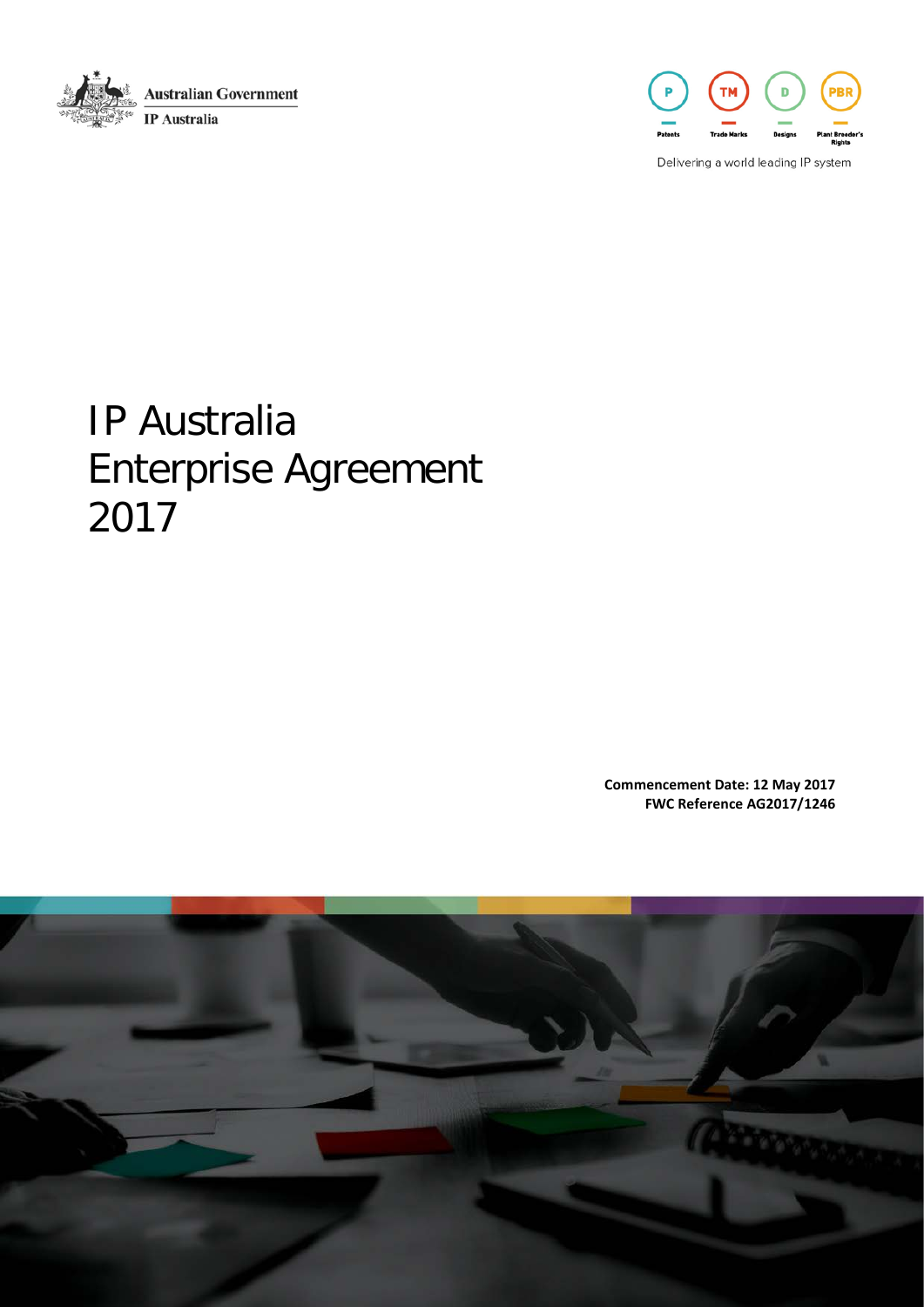# Contents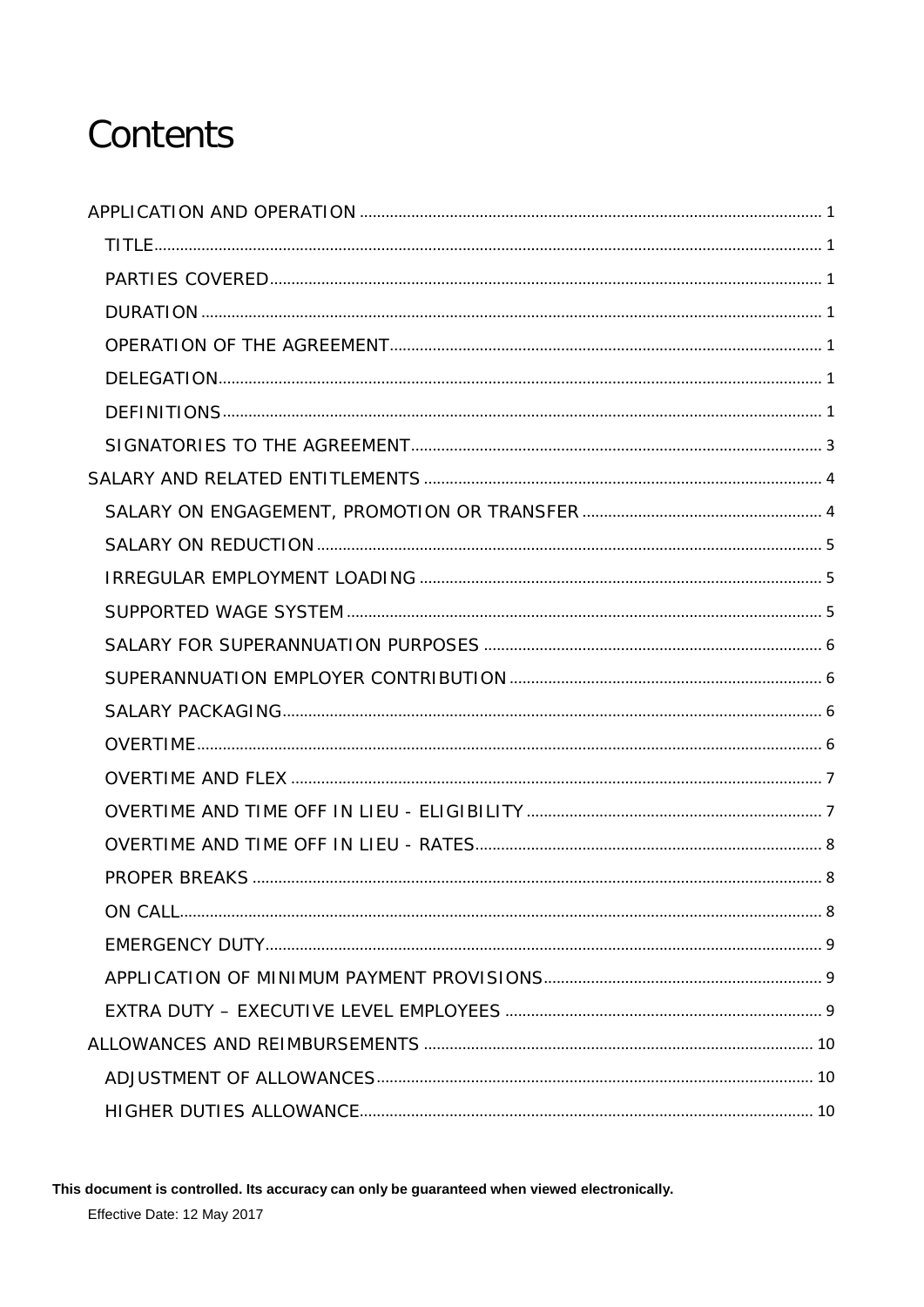| EXECUTIVE LEVEL 2 (EL2) - ADDITIONAL RESPONSIBILITY ALLOWANCE 10   |  |
|--------------------------------------------------------------------|--|
| FIRST AID, EMERGENCY CONTROL, EQUITY AND DIVERSITY CONTACT OFFICER |  |
|                                                                    |  |
|                                                                    |  |
|                                                                    |  |
|                                                                    |  |
|                                                                    |  |
|                                                                    |  |
|                                                                    |  |
|                                                                    |  |
|                                                                    |  |
| WORKPLACE PARTICIPATION, CONSULTATION AND DISPUTE RESOLUTION  15   |  |
|                                                                    |  |
|                                                                    |  |
|                                                                    |  |
|                                                                    |  |
|                                                                    |  |
|                                                                    |  |
|                                                                    |  |
|                                                                    |  |
|                                                                    |  |
|                                                                    |  |
|                                                                    |  |
|                                                                    |  |
|                                                                    |  |
|                                                                    |  |
|                                                                    |  |
|                                                                    |  |
|                                                                    |  |
|                                                                    |  |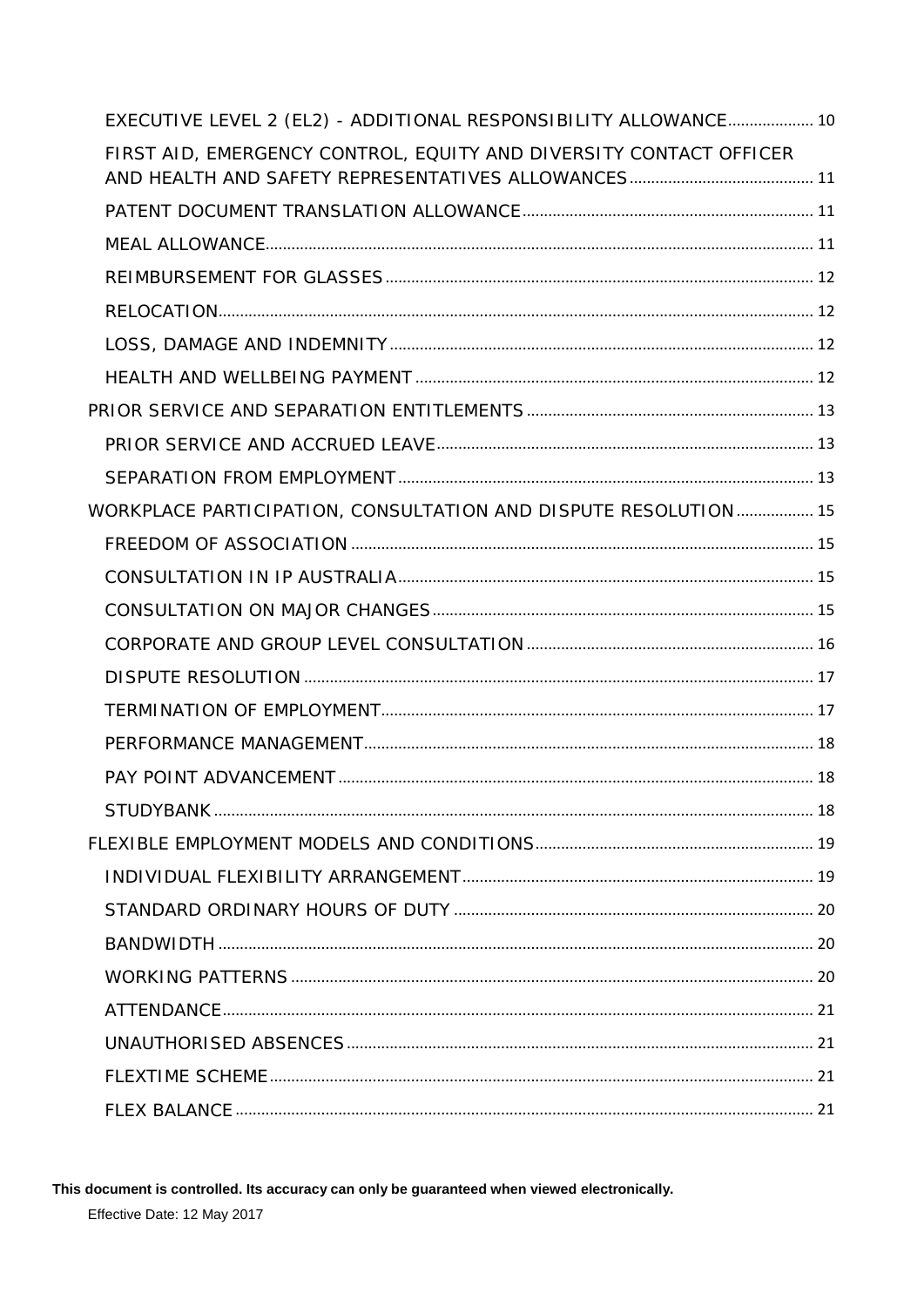| PERSONAL/CARER'S AND COMPASSIONATE LEAVE DOCUMENTARY REQUIREMENTS    |  |
|----------------------------------------------------------------------|--|
|                                                                      |  |
|                                                                      |  |
|                                                                      |  |
|                                                                      |  |
|                                                                      |  |
|                                                                      |  |
| RETURNING FROM MATERNITY, ADOPTION/FOSTER CARER'S OR UNPAID PARENTAL |  |
|                                                                      |  |
|                                                                      |  |
|                                                                      |  |
|                                                                      |  |
|                                                                      |  |
|                                                                      |  |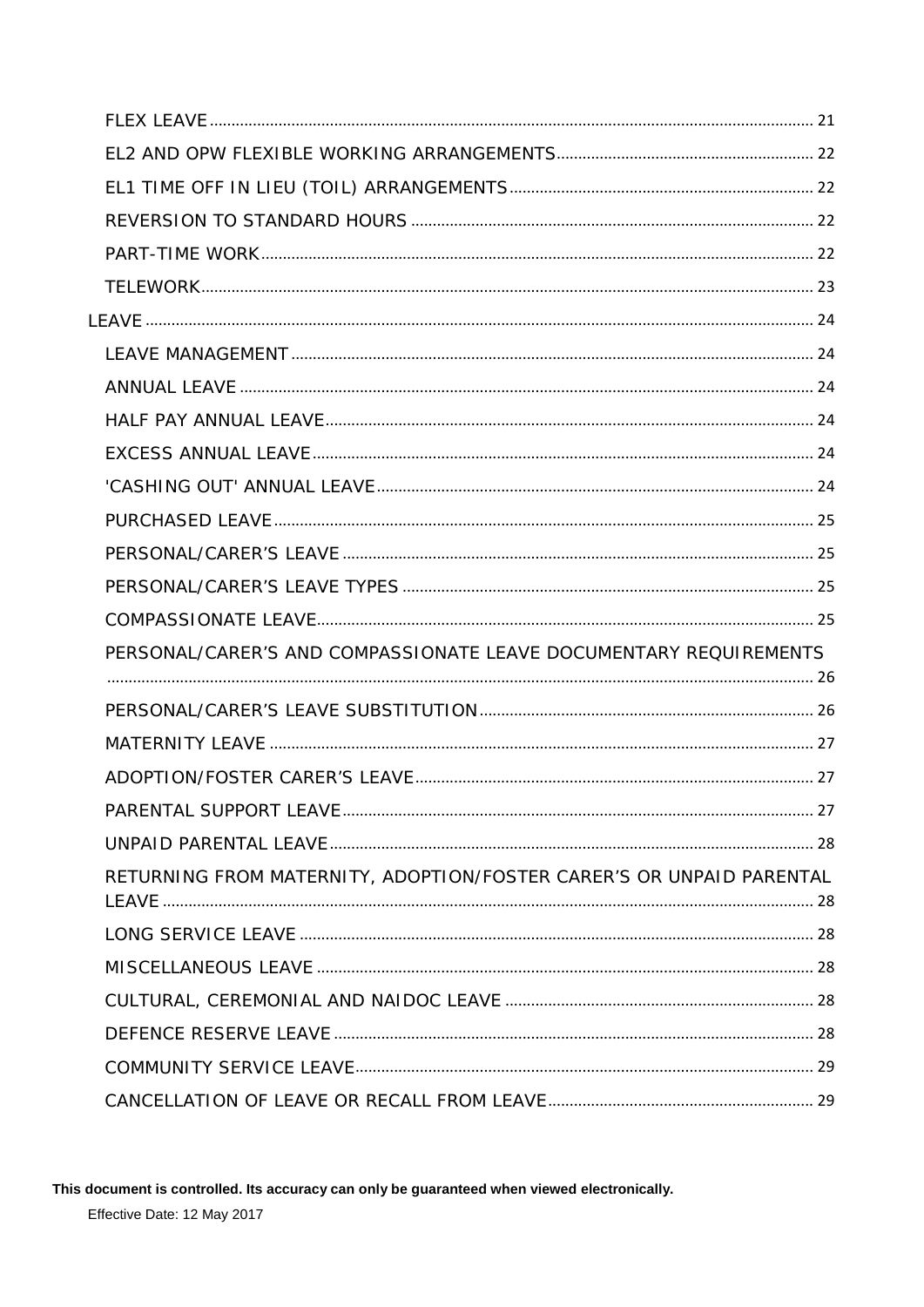| ATTACHMENT B: EXAMINER OF PATENTS, TRADE MARKS, DESIGNS AND PLANT<br>BREEDER'S RIGHTS - RATES OF PAY AND PAY POINT ADVANCEMENT PROVISIONS 40 |
|----------------------------------------------------------------------------------------------------------------------------------------------|
|                                                                                                                                              |
|                                                                                                                                              |
| ATTACHMENT C - TRAINING CLASSIFICATIONS - RATES OF PAY AND ADVANCEMENT                                                                       |
| ATTACHMENT D: ADJUSTMENT MECHANISMS - ALLOWANCES/RATES  48                                                                                   |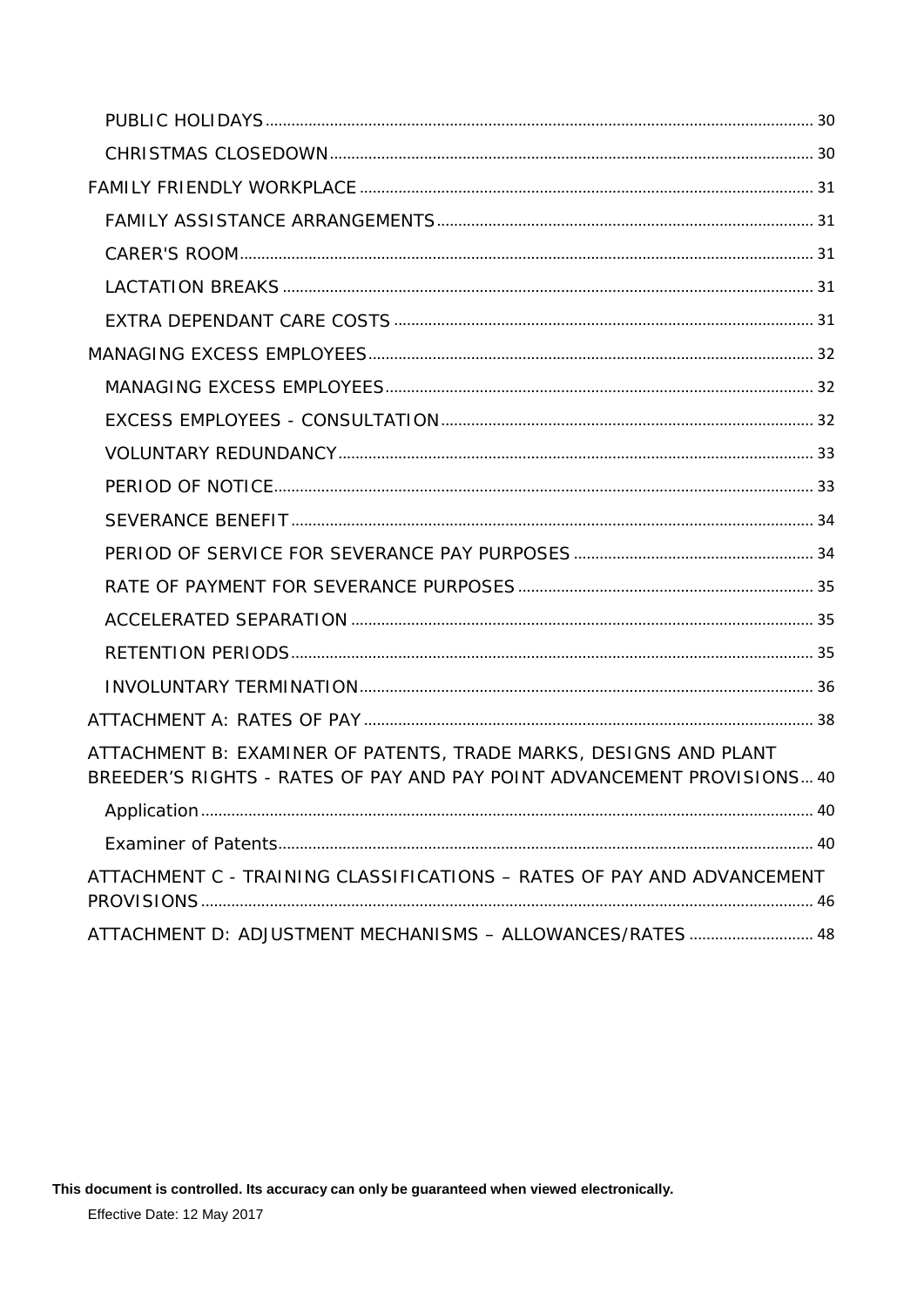# <span id="page-5-0"></span>APPLICATION AND OPERATION

# <span id="page-5-1"></span>**TITLE**

1) This Agreement is to be known as the *IP Australia Enterprise Agreement 2017*.

## <span id="page-5-2"></span>**PARTIES COVERED**

- 2) This Agreement covers:
	- a) the Director General of IP Australia on behalf of the Commonwealth of Australia;
	- b) employees of IP Australia, excluding the Senior Executive Service (SES).

## <span id="page-5-3"></span>**DURATION**

3) This Agreement takes effect 7 days after approval by the Fair Work Commission (FWC) under section 54 of the *Fair Work Act 2009* (the FW Act). This Agreement will nominally expire three years after the date of effect.

## <span id="page-5-4"></span>**OPERATION OF THE AGREEMENT**

- 4) This Agreement is supported by policies, procedures and guidelines to provide more detailed guidance to supervisors and employees on the application of the provisions of this Agreement. For assistance, policies, procedures and guidelines maybe referred to in the relevant clauses in this Agreement. Policies, procedures and guidelines developed to support the Agreement and referred to in this Agreement are not incorporated into and do not form part of this Agreement.
- 5) Policies, procedures and guidelines developed to support the Agreement may be altered through the life of the Agreement through consultation with the Workplace Committee and will apply in the form they are in as at the time of any relevant action or decision, however in the event of any inconsistency between this Agreement and a policy or procedure, the express terms of this Agreement will prevail.
- 6) Any policy, procedure or guideline put to the Workplace Committee for consultation will also be posted on the IP Australia intranet for comment by employees for a period of at least two weeks.
- 7) It is acknowledged that employment by IP Australia is subject to the provisions of any applicable Commonwealth law.

## <span id="page-5-5"></span>**DELEGATION**

8) The Director General may, by instrument in writing, delegate to a person or persons any of the powers or functions under this Agreement including this power of delegation and may do so subject to conditions.

## <span id="page-5-6"></span>**DEFINITIONS**

**"Agreement"** means the IP Australia Enterprise Agreement 2017.

**This document is controlled. Its accuracy can only be guaranteed when viewed electronically.**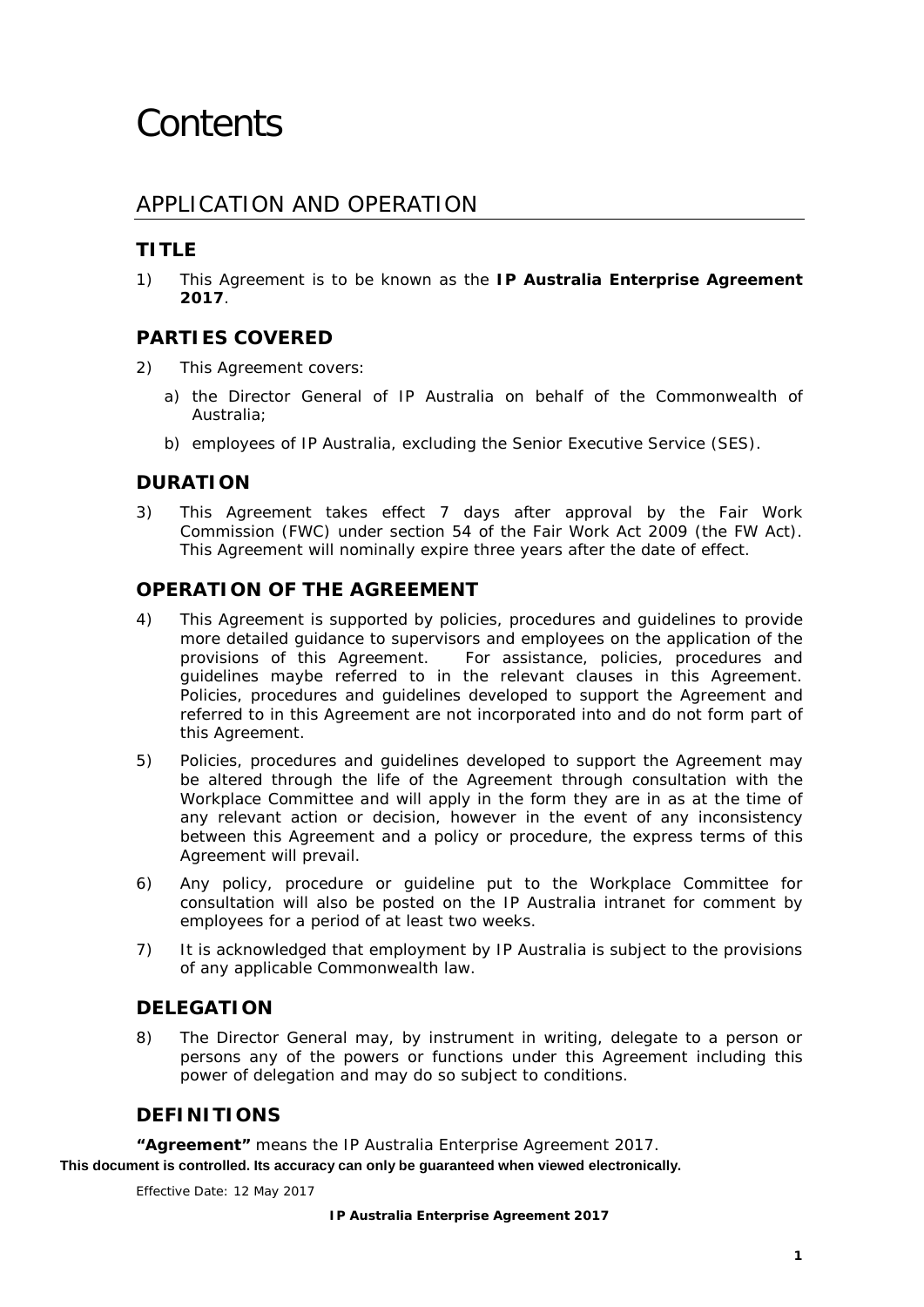"**annual salary**" means the employee's rate of salary as set out in **Attachments A, B, or C**.

"**APS**" means the Australian Public Service.

**"Commencement Date"** means the date that is seven days after approval of the Agreement by the Fair Work Commission.

**"Continuous hours of work" –** are those hours worked by an employee within 60 minutes of completing their standard ordinary hours of normal duty.

**"de facto partner of an employee"** – means a person who, although not legally married to the employee, lives with the employee in a relationship as a couple on a genuine domestic basis (whether the employee and the person are of the same sex or different sexes), and includes a former de facto partner of the employee.

"**Director General**" means the Director General of IP Australia.

"**documentary evidence**" for personal/carer's leave purposes comprises:

- a certificate from a registered health practitioner stating that the employee is unfit for duty, or is required to undertake caring responsibilities;
- a certificate from a certified alternative health practitioner recognised by a registered health fund stating that the employee is unfit for duty, or is required to undertake caring responsibilities (except in cases involving workers' compensation);
- a statutory declaration made by the employee providing reasons as to why it was not reasonably practicable for the employee to provide a certificate; or
- evidence that would satisfy a reasonable person.

"**employee**" means employees employed in IP Australia under the *Public Service Act 1999* whether they are employed on a full-time, part-time, ongoing or nonongoing basis.

"**FTE**" means full time equivalent employee.

**"FWC"** means the Fair Work Commission.

**"Home based worker (HBW)** is an employee who shares their time working between their home office and work office.

"**household**" means the usual occupants of the dwelling in which the employee normally resides.

"**immediate family**" includes a spouse and a former spouse of the employee and a child (including an adult child, adopted child, step child, foster child or ex nuptial child), parent, grandparent, grandchild or sibling of the employee or the employee's spouse; or for Aboriginal and Torres Strait Islander employees, a person related to the employee through traditional kinship.

"**ongoing employee**" means an employee engaged as an ongoing employee by IP Australia under the *Public Service Act 1999*.

**"Out Posted Worker (OPW)"** means an employee whose workplace is approved under the Telework arrangements at clause [162\).](#page-27-1)

**"long term fostering"** is a fostering arrangement for a child that is for more than 6 months.

"**non-ongoing employee**" means an employee engaged as a non-ongoing employee by IP Australia under the *Public Service Act 1999*.

#### **This document is controlled. Its accuracy can only be guaranteed when viewed electronically.**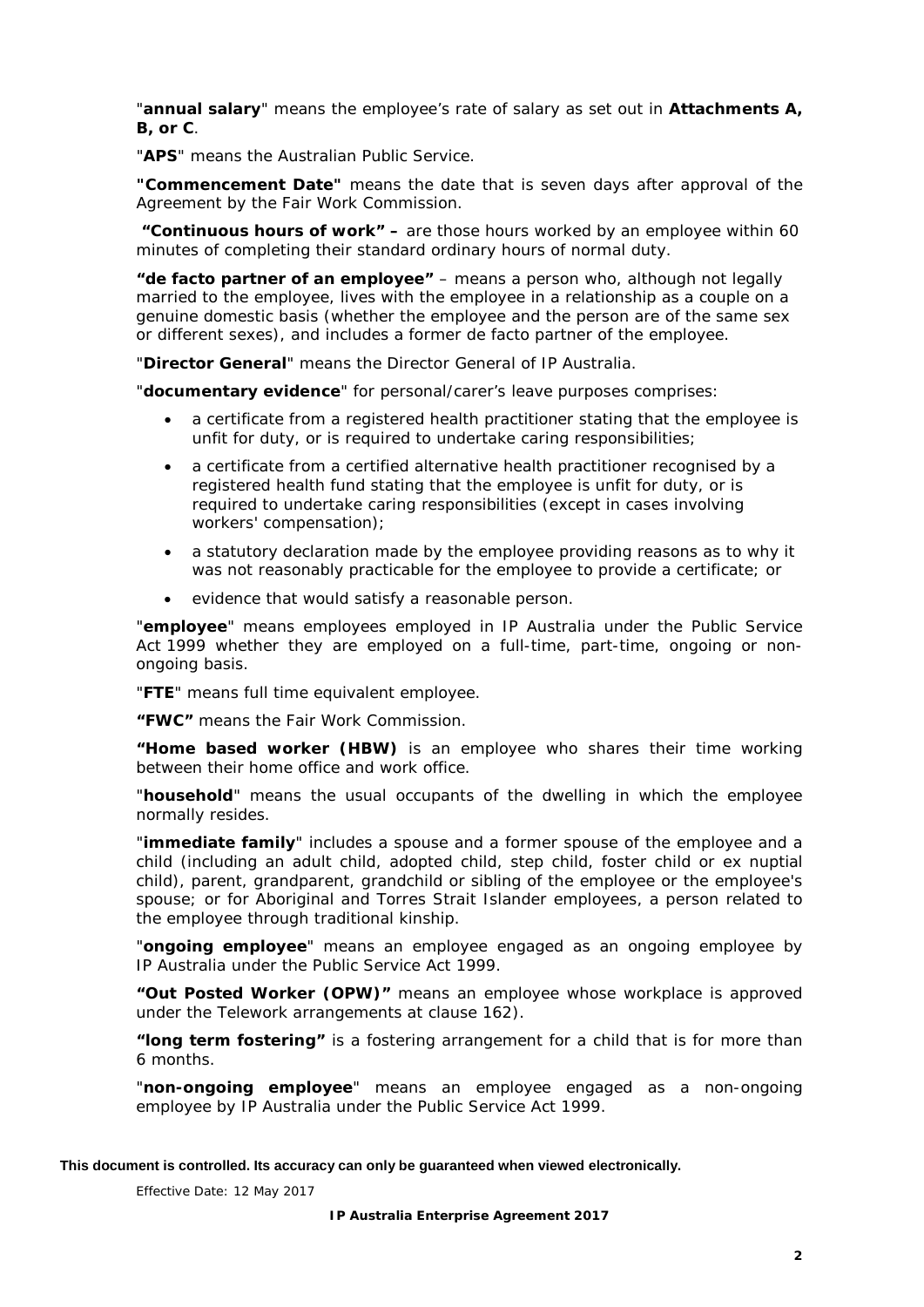"**spouse**" includes the husband or wife of the employee, the former spouse of the employee, the de facto partner of the employee or the former de facto partner of the employee.

**"standard ordinary hours of duty"** means the hours worked by an employee which are not paid as overtime.

**"telework"** is an arrangement where an employee undertakes their job in a physical location away from IP Australia's offices and requires a connection to IP Australia's computer network.

A **"teleworker"** is an employee who undertakes telework as an Out Posted Worker, a Home Based Worker or an employee who teleworks on an ad hoc basis.

"**we**" means the persons covered by this Agreement.

## <span id="page-7-0"></span>**SIGNATORIES TO THE AGREEMENT**

*For the employer:*

 $_$ 

**Patricia Kelly, Director General, IP Australia 47 Bowes Street, Woden, ACT, 2606 Date: 7/4/17**

*Bargaining representatives:*

 $\_$ Signed

**Beth Vincent-Pietsch, Deputy Secretary, Community and Public Sector Union**

**1/40 Brisbane Avenue, Barton, ACT, 2603 Date: 10/4/17**

 $\angle$ Signed $\angle$ 

**Marisa Oberdorf, Employee, IP Australia 47 Bowes Street, Woden, ACT, 2606 Date: 10/4/17**

 $\Box$ Signed

**Vanessa Salter, Employee, IP Australia 47 Bowes Street, Woden, ACT, 2606 Date: 7/4/17**

**This document is controlled. Its accuracy can only be guaranteed when viewed electronically.**

Effective Date: 12 May 2017

**IP Australia Enterprise Agreement 2017**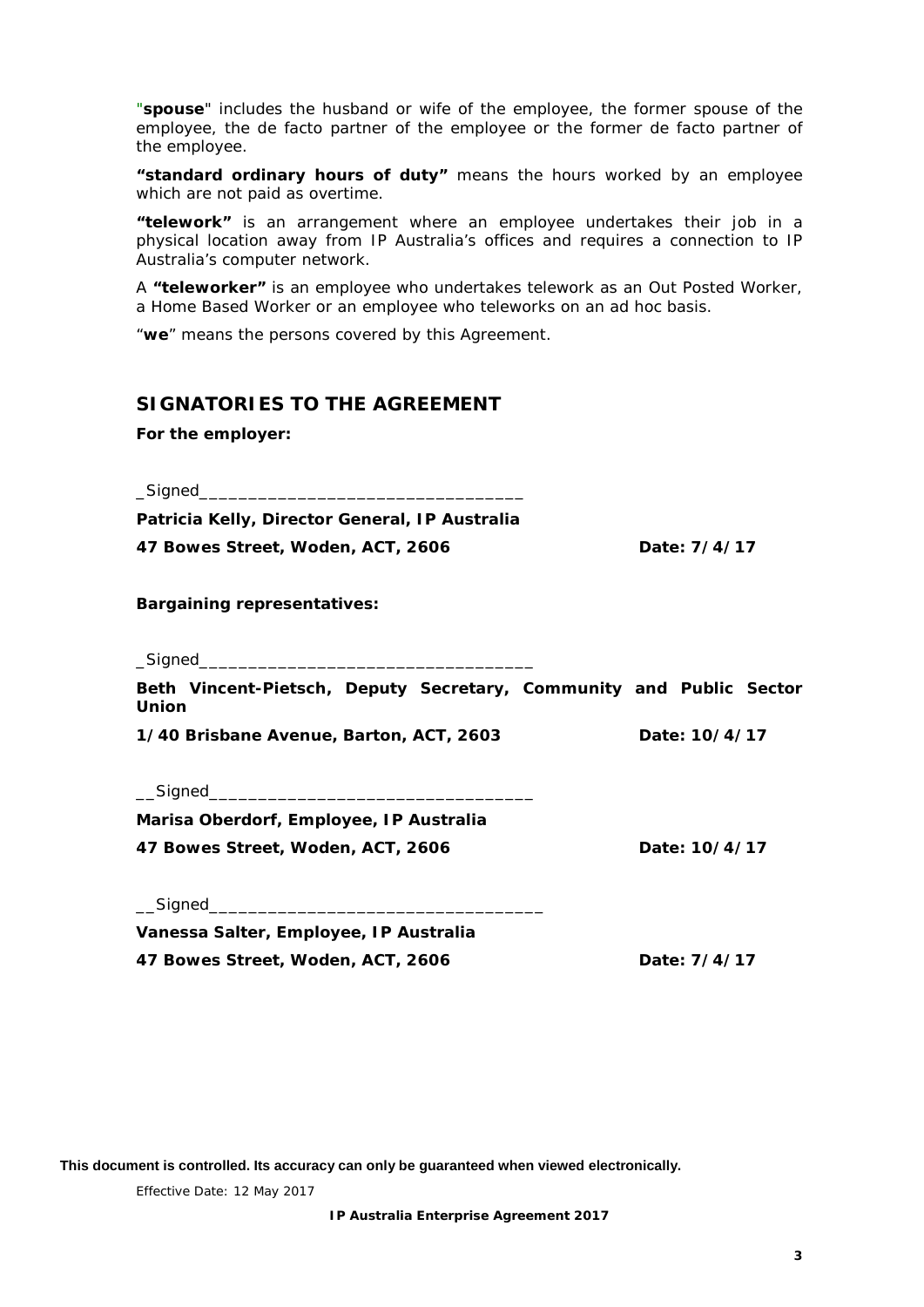## <span id="page-8-0"></span>**SALARY DURING THE LIFE OF THE AGREEMENT**

- 9) On and from the Commencement Date of this Agreement, employees will be moved to the new pay rates set out in Attachment A, B, or C. The following salary increases will be payable under this Agreement:
	- a) 3.0% with effect on and from the Commencement Date;
	- b) a further 2.0% with effect from the first full pay period twelve months after the Commencement Date;
	- c) a further 1.0% with effect from the first full pay period eighteen months after the Commencement Date.
- <span id="page-8-3"></span>10) The EL2 achievement bonus will be removed and will be replaced with a oneoff 3.7% salary increase for EL2s with effect from the Commencement Date. The transition provisions of clause [11\)](#page-8-2) will apply.
- <span id="page-8-2"></span>11) If the Commencement Date of this Agreement is before 30 June 2017, EL2 employees will be eligible for a pro-rata Achievement Bonus calculated in accordance with clause 58.5 (b)(ii) of the *IP Australia Enterprise Agreement 2011-2014* and the EL2 Performance Management Guidelines, Sections 5 and 6, dated 12 March 2015.

## **CLASSIFICATION STRUCTURE AND BROADBANDING**

- 12) Classifications used in IP Australia are as set out in **Attachments A, B, and C**. Classifications reflect the eight-level APS structure **(Attachment A)**, the IP Australia-specific Patent Examiner classification structure (**Attachment B**) and Training Classifications (**Attachment C**).
- 13) The IP Australia classification structure includes broadbands which have been made, are exercised and may be revoked under the *Public Service Classification Rules 2000*. The Trade Marks, Designs and Plant Breeder's Rights Broadband is at **Attachment B**.
- 14) The Director General may approve other broadbands through the life of this Agreement. Further information about Broadbands can be found in IP Australia's Broadband policy and procedures.

## **METHOD OF SALARY PAYMENT**

- 15) An employee's fortnightly salary is paid in arrears by electronic funds transfer into a financial institution of their choice within Australia. Access to the financial institution must be available to the pay processing system being used by IP Australia at the time.
- 16) The fortnightly salary is calculated using the following formula:
	- a) Fortnightly salary = Annual salary x 12 / 313

## <span id="page-8-1"></span>**SALARY ON ENGAGEMENT, PROMOTION OR TRANSFER**

17) When an employee commences in or is promoted within IP Australia, salary will be payable at the minimum of the pay scale applicable to the employee's classification.

#### **This document is controlled. Its accuracy can only be guaranteed when viewed electronically.**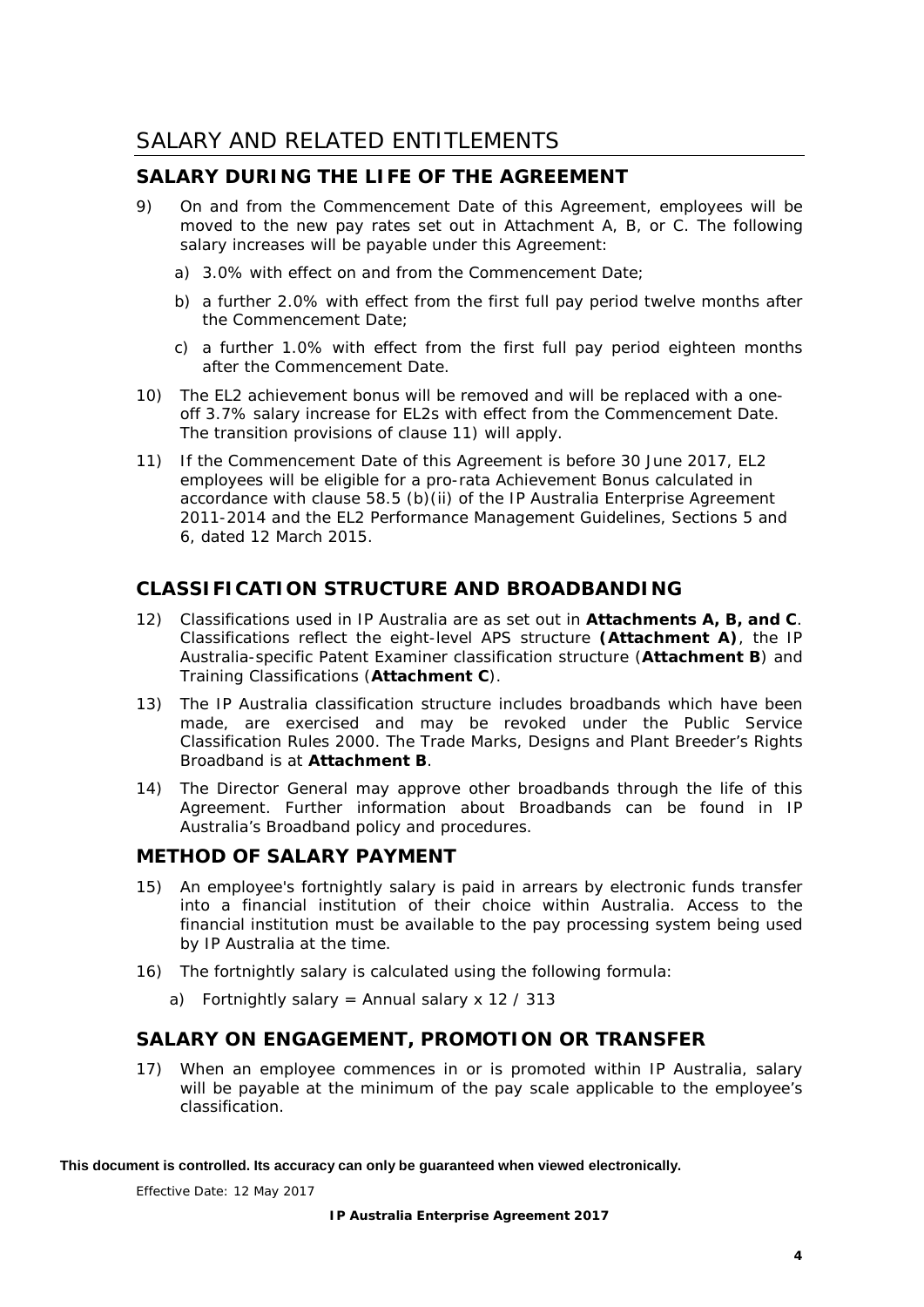- <span id="page-9-3"></span>18) The Director General may authorise payment of a higher salary:
	- a) where the experience, qualifications and skills of the employee warrant payment of salary above the minimum rate for the employee's classification; or
	- b) where the employee's salary at their previous APS or Parliamentary Service agency, exceeds the maximum rate payable by IP Australia, at the employee's higher salary, until the rate payable by IP Australia for the employee's classification payable under this Agreement meets or exceeds that amount.
- 19) Subject to clause [18\)](#page-9-3) an employee will not be financially disadvantaged on promotion or transfer to or within IP Australia.

## <span id="page-9-0"></span>**SALARY ON REDUCTION**

20) When an employee transfers to a lower classification, either on a temporary or permanent basis, previous periods of service at that or a higher classification will be taken into account by the Director General in determining the pay point.

## <span id="page-9-1"></span>**IRREGULAR EMPLOYMENT LOADING**

21) A non-ongoing employee engaged for duties that are irregular or intermittent in nature will be paid an additional 20% of their hourly rate of pay in lieu of leave accruals (except Long Service Leave) and payment for public holidays not worked.

## <span id="page-9-2"></span>**SUPPORTED WAGE SYSTEM**

- 22) This clause sets out the conditions which apply to employees who because of the effects of a personal disability may be eligible for a supported wage.
- <span id="page-9-4"></span>23) Eligible employees shall be paid the percentage of salary that corresponds to their assessed productive capacity, provided that the minimum amount payable shall not be less than \$82 per week or an amount determined by the Fair Work Commission's Minimum Wage Panel.
- 24) Assessment of productive capacity shall be by IP Australia and a representative nominated by the employee, in consultation with the employee. The assessment will be recorded in an *Assessment Instrument.*
- 25) IP Australia will lodge agreed *Assessment Instruments* with the Fair Work Commission (FWC).
- 26) Reviews of assessment of an employee's productive capacity will be conducted annually or earlier on reasonable request consistent with the Supported Wage System.

**This document is controlled. Its accuracy can only be guaranteed when viewed electronically.**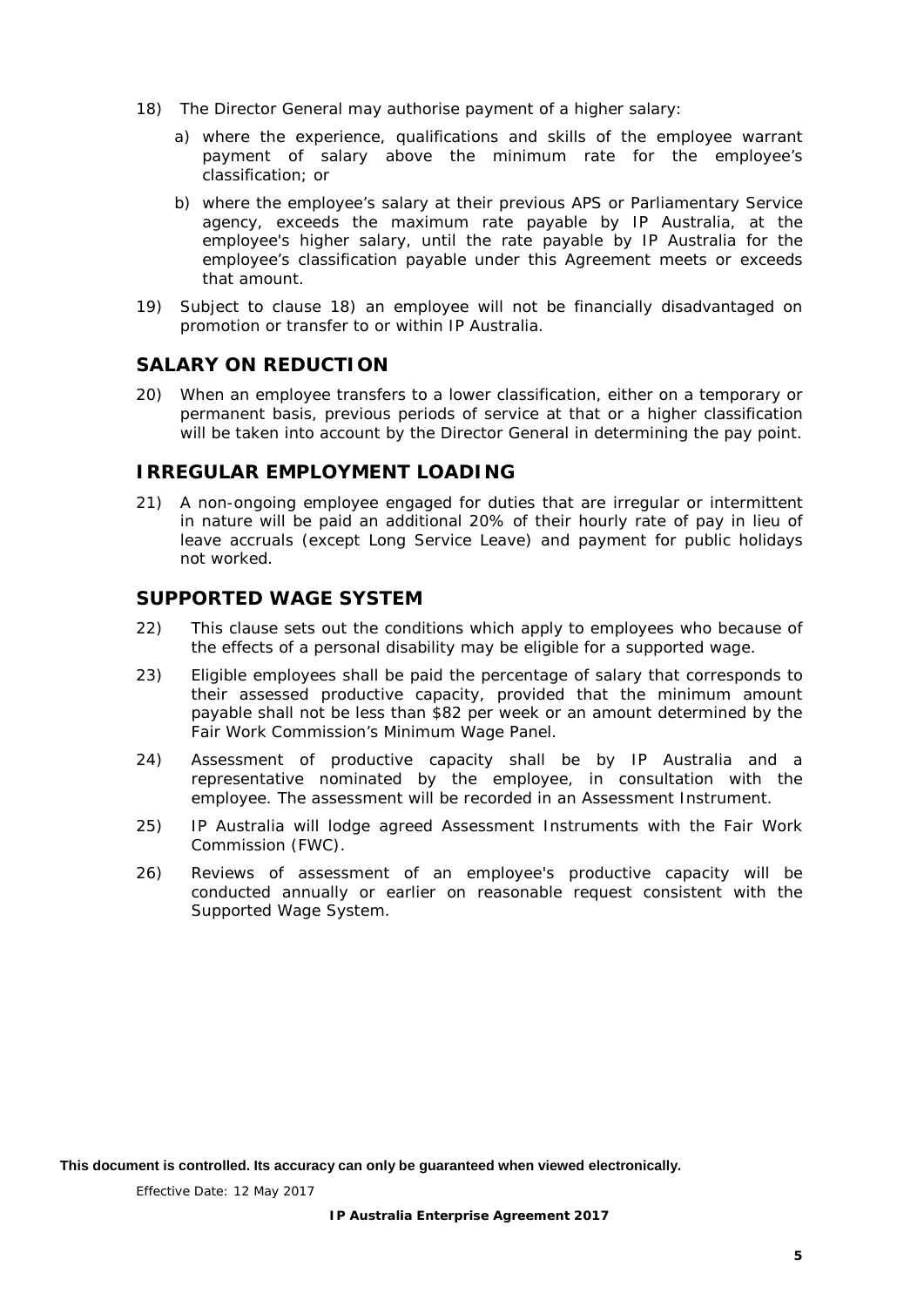## <span id="page-10-0"></span>**SALARY FOR SUPERANNUATION PURPOSES**

- 27) The rate of salary for superannuation purposes is in accordance with the rules of either:
	- a) the *Superannuation Act 1976* (for CSS members); or
	- b) the *Superannuation Act 1990* (for PSS members).
- 28) For ordinary employer sponsored members of the Public Sector Scheme Accumulation Plan (PSSap) and for the purposes of the Trust Deed and Rules under the *Superannuation Act 2005* the Fortnightly Contribution Salary is as though the employee had been a PSS member.

## <span id="page-10-1"></span>**SUPERANNUATION EMPLOYER CONTRIBUTION**

- 29) IP Australia will make compulsory employer contributions as required by the applicable legislation and fund requirements.
- 30) The default superannuation scheme for new employees will be the Public Sector Superannuation Accumulation Plan (PSSap), however IP Australia recognises choice of fund.
- 31) Employer contributions to the PSSap will be 15.4% of the employee's fortnightly contribution salary. Employer contributions for employees in other accumulation schemes will be at the same rate as for employees in the PSSap. Employer contributions will not be reduced by any other contributions made through salary sacrifice arrangements. This clause does not apply where a superannuation fund cannot accept employer superannuation contributions. Employer superannuation contributions will not be paid on behalf of employees during periods of unpaid leave that do not count as service, unless otherwise prescribed.
- 32) IP Australia may limit superannuation choice to funds which:
	- a) are complying and registered superannuation funds; and
	- b) make satisfactory arrangements for the acceptance of payments from IP Australia and for information transfer between IP Australia's payroll and the fund.

## <span id="page-10-2"></span>**SALARY PACKAGING**

- 33) Salary packaging on a salary sacrifice basis is available to all employees. Further information on salary packaging may be found in IP Australia's Guide to Salary packaging.
- 34) While IP Australia will meet reasonable, internal administrative costs, any costs directly associated with salary packaging must be met by the employee.
- 35) Where the employee takes up the option of salary packaging, the employee's salary for the purposes of superannuation, severance and termination payments and any other purpose, will be determined as if the salary sacrifice arrangements had not been entered into.

## <span id="page-10-3"></span>**OVERTIME**

- <span id="page-10-5"></span><span id="page-10-4"></span>36) Overtime occurs when an APS level employee is authorised to perform extra duty outside their standard ordinary hours of duty and the employee is either:
	- a) directed to perform overtime and has no discretion as to the hours it is performed; or

#### **This document is controlled. Its accuracy can only be guaranteed when viewed electronically.**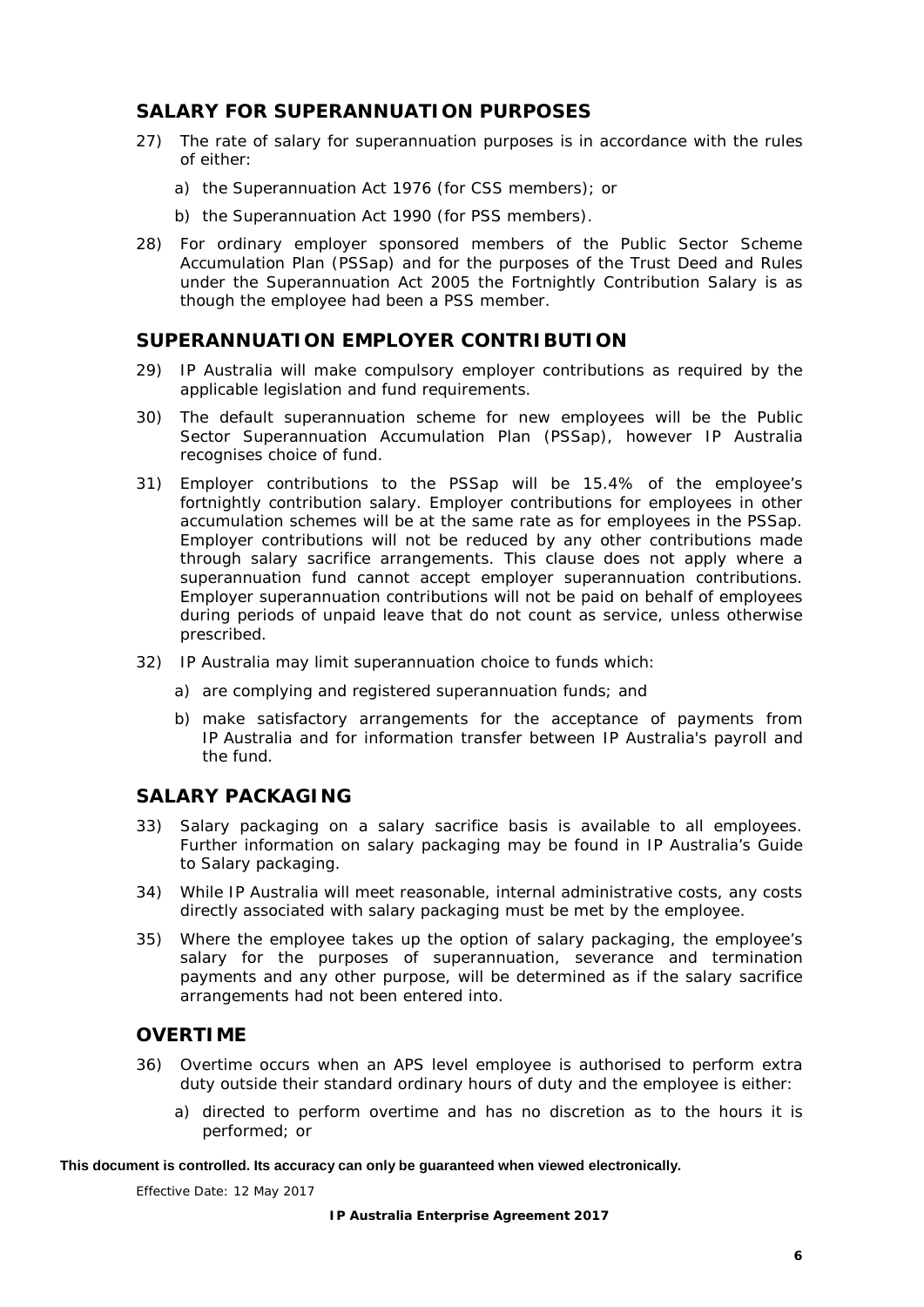- <span id="page-11-3"></span>b) authorised to work overtime, has some discretion as to when they perform that extra duty and the timing is agreed prior to the overtime being worked.
- 37) Regardless of whether the overtime is continuous or not continuous with the employee's standard ordinary hours of duty, an employee will be eligible for payment at the relevant rate for the hours worked. In determining whether an overtime attendance is or is not continuous with standard ordinary hours of duty, or is or is not separate from other duty, meal periods will be disregarded.
- 38) Wherever possible, the Director General's written authorisation should be obtained prior to the extra duty being worked. If circumstances do not permit this, the extra duty must be retrospectively approved in writing.
- <span id="page-11-2"></span>39) Where an employee is directed under clause [36\)a\)](#page-10-4) to work overtime and the overtime is not continuous with the employee's normal hours of work, the minimum payment will be four hours at the relevant overtime rate.
- 40) The minimum period for payment in clause [39\)](#page-11-2) does not apply to overtime approved under clause [36\)b\),](#page-11-3) directed overtime performed while On Call (clause [50\)](#page-12-3) or to emergency duty (clause [52\).](#page-13-3)

## <span id="page-11-0"></span>**OVERTIME AND FLEX**

- 41) Employees working overtime who have a flex debit in excess of ten hours on the day the overtime is worked will not be eligible for overtime payment until and unless the flex debit has been reduced to ten hours or less. Such debits are to be reduced by the period of overtime worked with the reduction being calculated at the applicable overtime rate.
- 42) All eligible employees working overtime who do not have a flex debit in excess of ten hours on the day the overtime is worked have the option to take their overtime entitlement as time-off in lieu calculated at the applicable overtime rate. Where time off in lieu of payment has been agreed and employees have not been granted that time off within four weeks (or another agreed period) due to operational requirements, payment of the original overtime entitlement may be made.

## <span id="page-11-1"></span>**OVERTIME AND TIME OFF IN LIEU - ELIGIBILITY**

- <span id="page-11-4"></span>43) Overtime rates are payable for work performed at the authorisation, or at the direction of, management in the following circumstances:
	- a) for work performed on Monday to Friday before 7.00am and/or after 7.00pm and/or after an employee has worked 7 hours 21 minutes on that day;
	- b) for work performed on Monday to Friday between 7.00am and 8.30am where an employee worked before 7.00am on that day;
	- c) for work performed on Monday to Friday between 5.00pm and 7.00pm when the employee worked after 7.00pm on that day;
	- d) for work performed on a Saturday, Sunday or public holiday; and
	- e) for work performed beyond the agreed hours of part time employees.
- 44) For the purposes of clause [43\)a\)](#page-11-4) the 7 hours 21 minutes worked may comprise standard ordinary hours of duty, flextime and/or TOIL.

**This document is controlled. Its accuracy can only be guaranteed when viewed electronically.**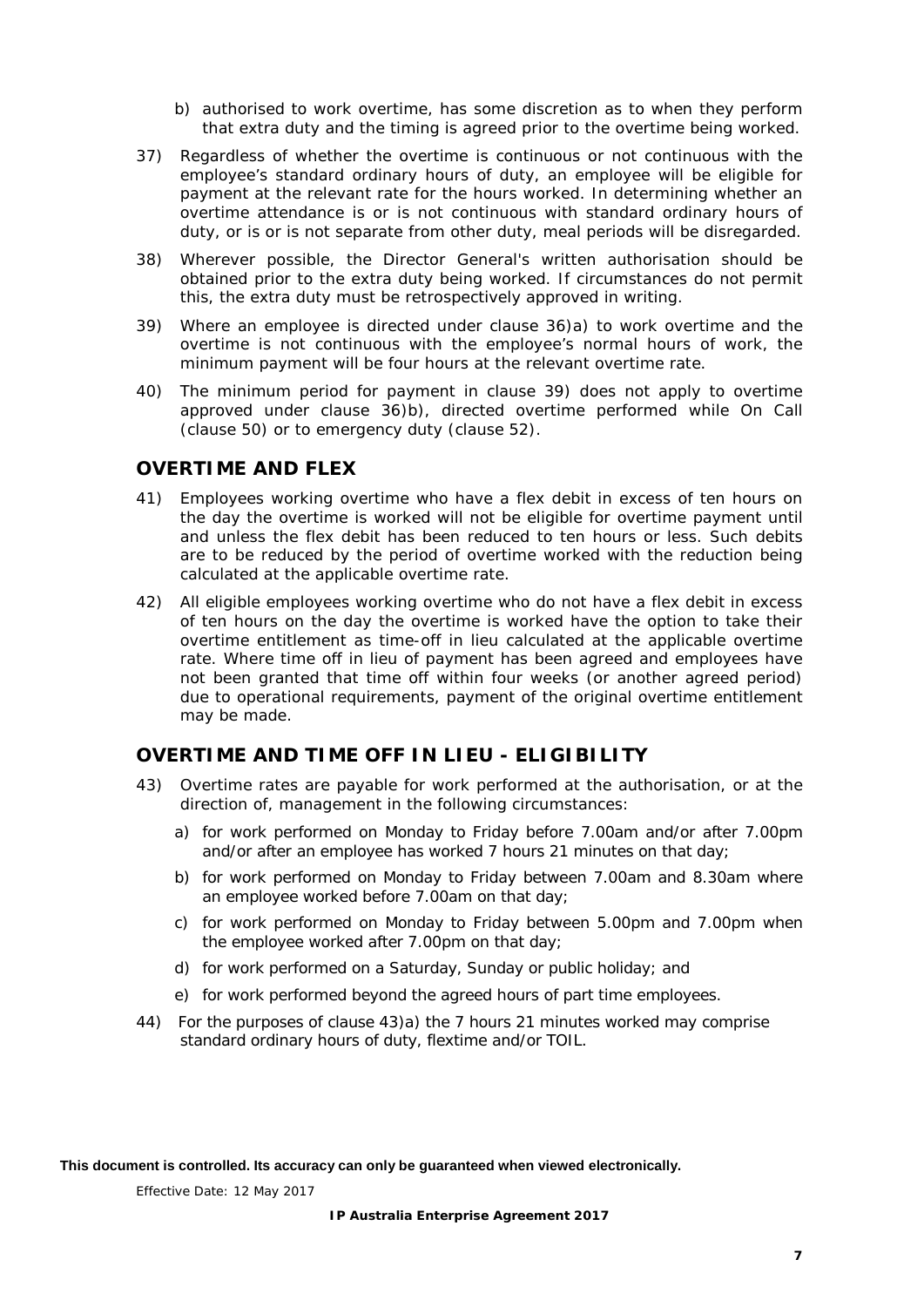## <span id="page-12-0"></span>**OVERTIME AND TIME OFF IN LIEU - RATES**

- 45) Overtime is paid based on an employee's annual salary. Overtime rates are as follows:
	- a) **Monday to Saturday**: Time and a half
	- b) **Sunday**: Double time
	- c) **Public Holidays**: Time and a half in addition to single time payment for the day (Mon to Fri Standard Hours)
	- d) **Public Holidays**: Double time and a half (Sat, Sun and outside Standard Hours)
- 46) If overtime is worked over midnight and a higher rate of overtime applies on one of the days, the overtime payment will be calculated at the higher rate.
- 47) The hourly rate for overtime payment will be ascertained by applying the following formulas:
	- a) **Time and a half rate:**
		- i) Annual Salary/313 x 6/36.75 x 3/2
	- b) **Double time rate:**
		- i) Annual salary/313 x 6/36.75 x 2/1
	- c) **Double time and a half rate:** 
		- i) Annual Salary/313 x 6/36.75 x 5/2
- 48) See also clauses [74\)](#page-15-3) to [76\)](#page-16-4) for payment of meal allowance during periods of paid overtime.

#### <span id="page-12-1"></span>**PROPER BREAKS**

49) An employee who has worked extra duty may be unable to have a proper break before recommencing duty. A proper break is eight hours plus reasonable traveling time between finishing the overtime duty and recommencing duty. If such a situation does occur the employee should absent themselves from duty without any loss of salary or flextime until the break is taken. In exceptional circumstances only, the employee may be directed to recommence duty before the break has been taken. The employee will then be paid salary at the rate of double time until a proper break has been taken. This clause does not apply to employees receiving on call allowance (clause [50\)](#page-12-3) or employees on emergency duty (clause [52\).](#page-13-3)

## <span id="page-12-2"></span>**ON CALL**

- <span id="page-12-3"></span>50) The Director General may direct an ongoing employee to remain contactable and available to perform extra duty outside their normal hours of work. Employees so directed will receive an on call allowance of \$56.54 per day. Employees on call on a Public Holiday will receive double this amount.
- 51) If an employee is required to perform duty during the period they are on call, the following minimum overtime payments will apply:
	- a) one hour at the relevant rate where the employee does not return to their workplace; and
	- b) three hours at the relevant rate where the employee returns to their workplace.

#### **This document is controlled. Its accuracy can only be guaranteed when viewed electronically.**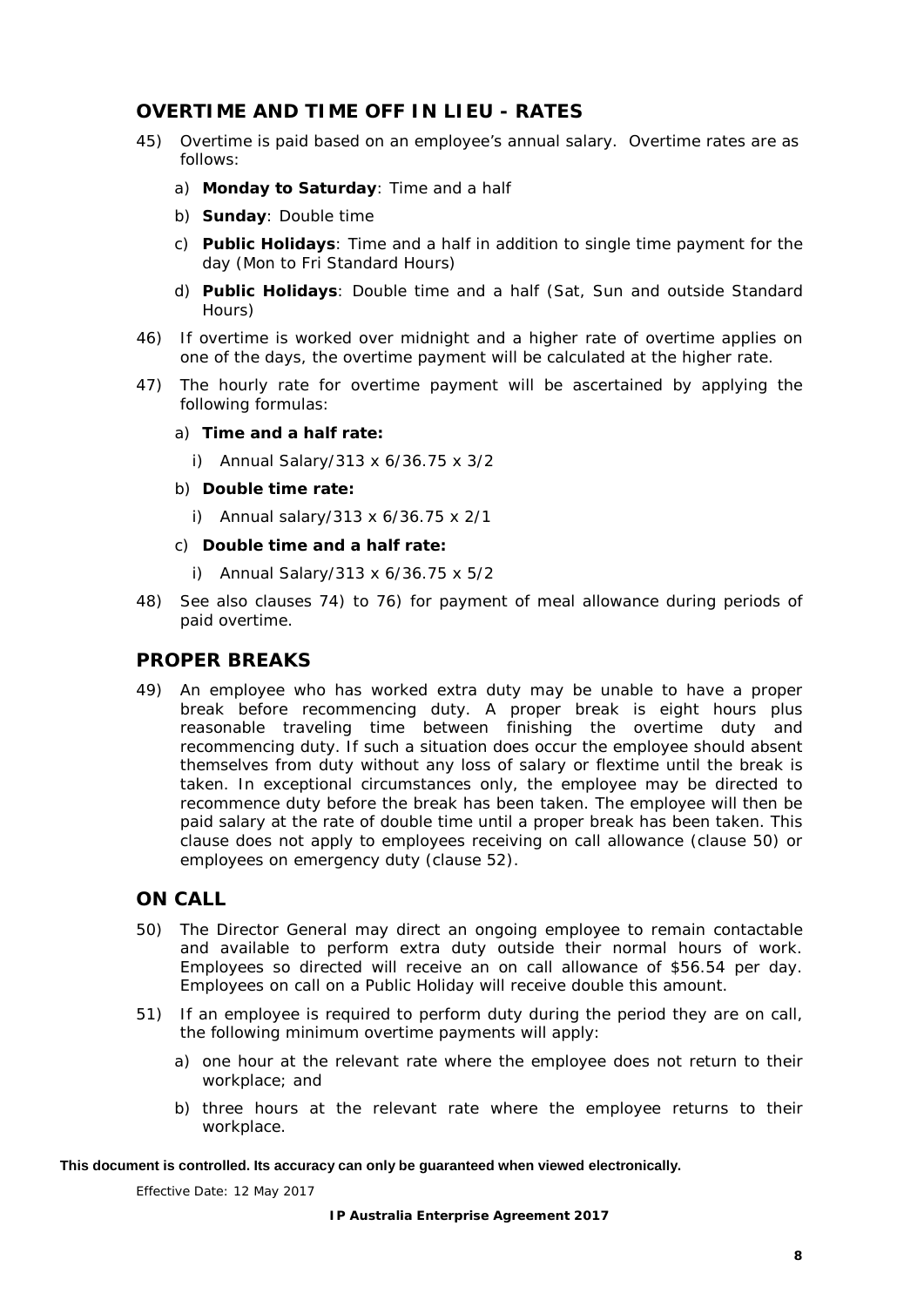## <span id="page-13-0"></span>**EMERGENCY DUTY**

<span id="page-13-3"></span>52) When an employee is unexpectedly required to return to duty in an emergency or unanticipated situation (that is, they are not on call) the employee will be paid at one and a half times the relevant rate plus reasonable travel time from their residence to their place of duty and return. Payment will be for a minimum of three hours. When an employee is unexpectedly required to return to duty in an emergency situation the employee may claim reimbursement for expenses incurred because of the recall. For EL employees refer to clause [55\)](#page-13-4)**.**

## <span id="page-13-1"></span>**APPLICATION OF MINIMUM PAYMENT PROVISIONS**

- 53) Clause [36\)](#page-10-5) (Overtime), clause [50\)](#page-12-3) (On Call) and clause [52\)](#page-13-3) (Emergency Duty) contain minimum payment provisions. In all cases, where more than one attendance is involved, the employee will receive the lesser of:
	- a) payment in accordance with the minimum payment provisions; or
	- b) payment as if the extra duty was continuous from the commencement of the first attendance to the cessation of the last attendance.
- <span id="page-13-5"></span>54) The reference to attendance also applies to employees performing overtime while on call where the employee does not return to their workplace.

## <span id="page-13-2"></span>**EXTRA DUTY – EXECUTIVE LEVEL EMPLOYEES**

<span id="page-13-4"></span>55) Executive Level employees and equivalents are not generally entitled to payment for extra duty. The Director General may approve payment for on call, emergency duty and/or overtime or may approve Time Off in Lieu (TOIL) to employees at the Executive levels where exceptional circumstances warrant such action. Any such approval is subject to review and variation, and entitlements provided will be in accordance with clauses [36\)](#page-10-5) to [54\)](#page-13-5) of this Agreement.

**This document is controlled. Its accuracy can only be guaranteed when viewed electronically.**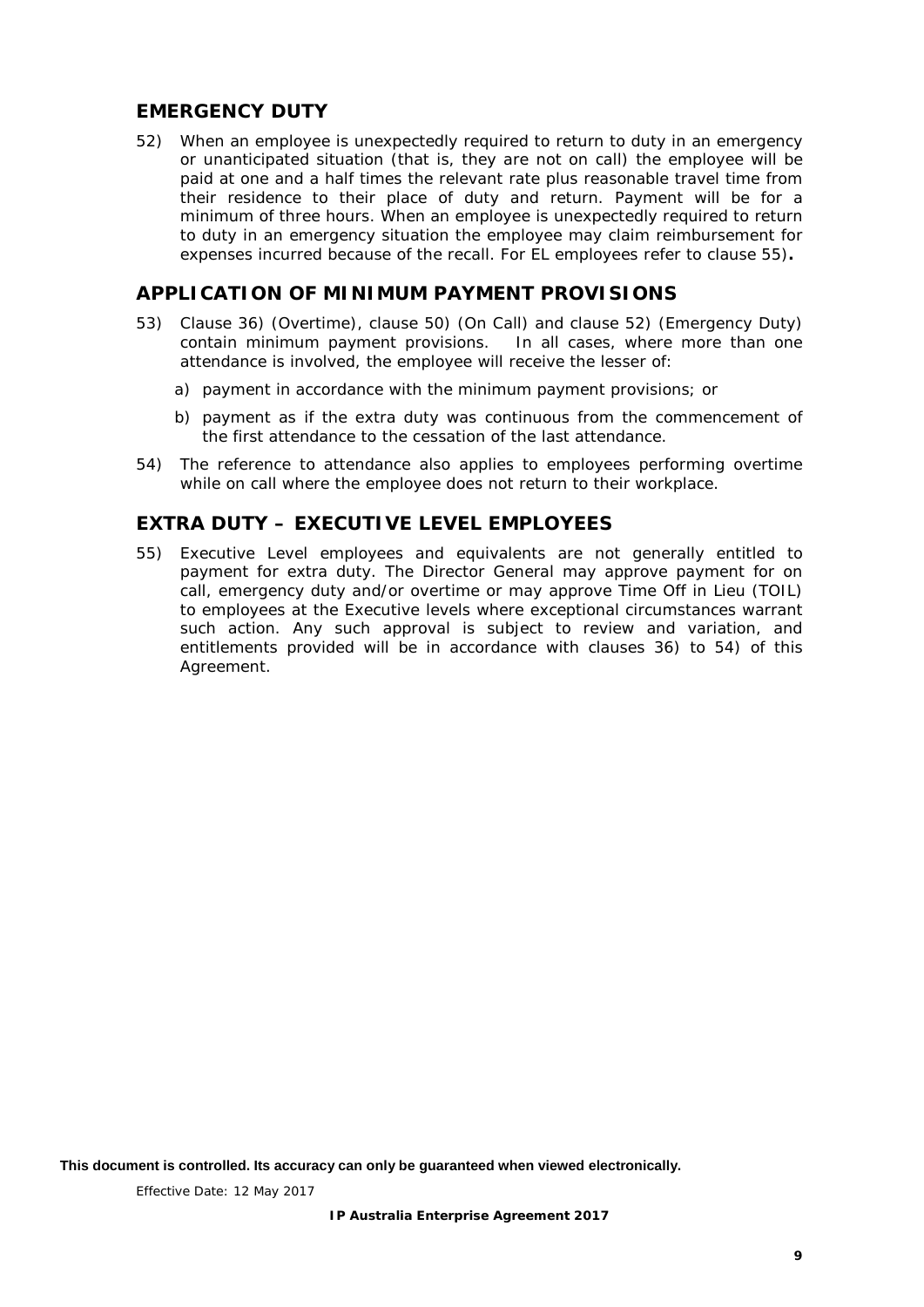## <span id="page-14-1"></span><span id="page-14-0"></span>**ADJUSTMENT OF ALLOWANCES**

- 56) Except as specified in this Agreement allowance rates subject to update during the life of this Agreement will be adjusted as indicated in **Attachment D**.
- 57) Further information on Allowances may be found in IP Australia's *Allowance policy and procedures.*

## <span id="page-14-2"></span>**HIGHER DUTIES ALLOWANCE**

- 58) An ongoing employee may be directed to perform duties at a higher classification level for a specified period of time. Higher duties allowance is payable for the entire period of direction' where the period of direction exceeds two weeks.
- 59) An ongoing employee who is assigned to perform all the duties of a higher classification will be paid at the minimum salary point for the higher classification unless the employee's annual salary exceeds the bottom of the range in the classification for which the higher duties is to be paid, the next higher pay point will apply, or the Director General determines otherwise.
- 60) The provisions of this Agreement in relation to pay point advancement (clause [120\)](#page-22-3) also apply in determining pay point advancement for ongoing employees on higher duties. The qualifying period of twelve months for pay point advancement can be met by continuous higher duties or broken periods amounting to twelve months over a twenty-four-month period. Pay point advancement achieved in accordance with these provisions is retained for further periods of higher duties, provided that there is not a two-year break in between periods of paid higher duties. Where a two-year break occurs the employee reverts to the minimum pay point in the higher duties salary range.
- 61) Higher duties allowance is included in salary for extra duty and may count as salary for superannuation purposes in accordance with the relevant legislation.
- 62) The higher duties allowance provisions of this Agreement do not apply within a broadband.

## <span id="page-14-3"></span>**EXECUTIVE LEVEL 2 (EL2) - ADDITIONAL RESPONSIBILITY ALLOWANCE**

- 63) EL2 employees whose duties involve supervision of one or more other EL2 employees will receive an allowance of \$3,500 per annum paid on a fortnightly basis.
- 64) This allowance is not included in salary for overtime but does count as salary for superannuation purposes.
- 65) Payment of the allowance is continued during periods of paid leave. Where leave is on reduced pay or without pay the allowance is proportionally reduced or withdrawn.
- 66) Payment of the allowance will be discontinued for any period of acting in the Senior Executive Service (SES) which attracts additional remuneration in excess of the amount of the allowance.

#### **This document is controlled. Its accuracy can only be guaranteed when viewed electronically.**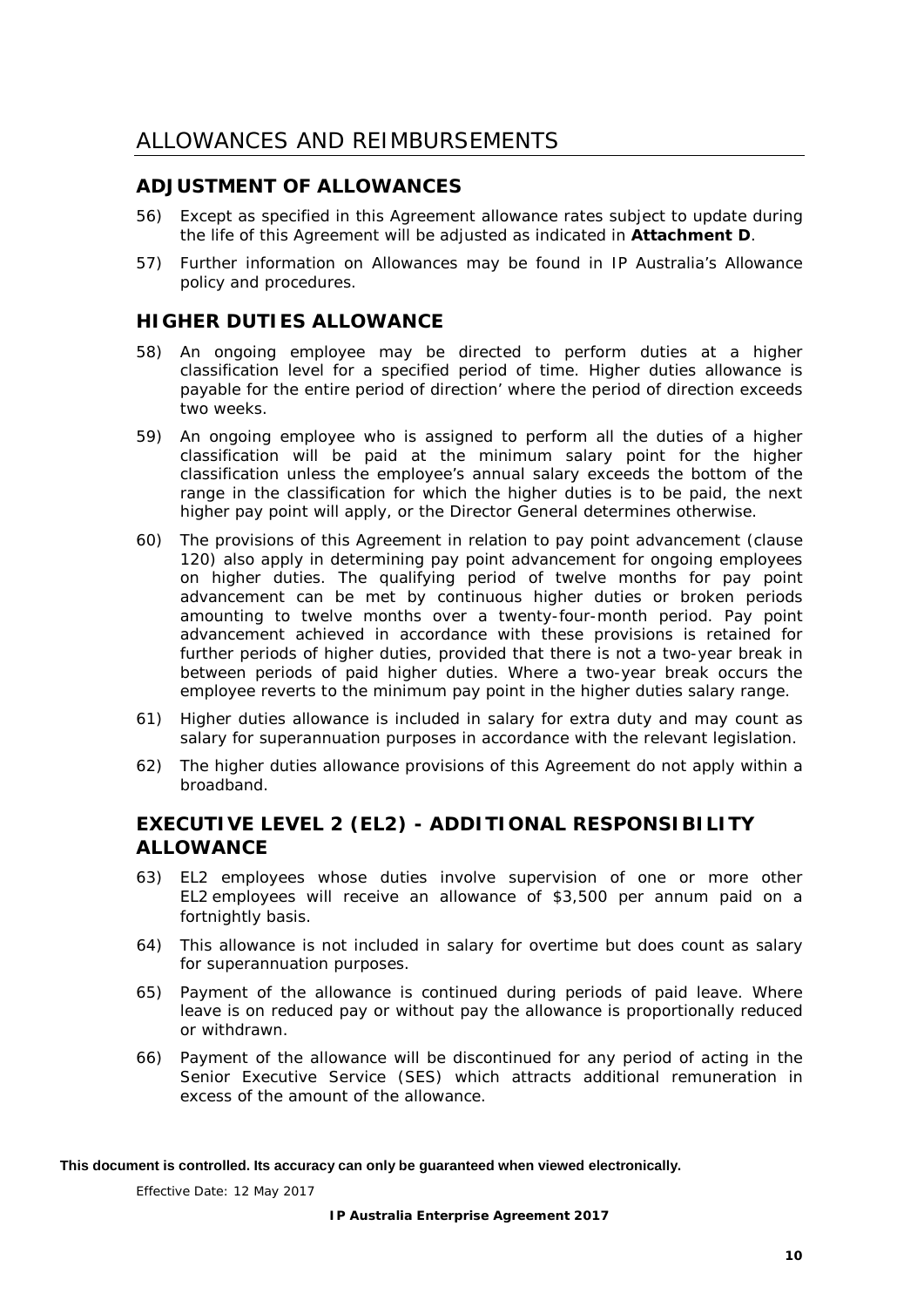## <span id="page-15-0"></span>**FIRST AID, EMERGENCY CONTROL, EQUITY AND DIVERSITY CONTACT OFFICER AND HEALTH AND SAFETY REPRESENTATIVES ALLOWANCES**

- <span id="page-15-4"></span>67) Where the Director General is satisfied that an employee:
	- a) possesses a current first aid qualification and continuing ability with that qualification to be a First Aid Officer and the employee has first aid responsibilities and agrees to discharge those responsibilities in respect of all other employees; or
	- b) has current Emergency Control Officer training and continuing ability to be an Emergency Control Officer and the employee has emergency control responsibilities and agrees to discharge those responsibilities in respect of all other employees; or
	- c) has been appointed as an Equity and Diversity Contact Officer, having completed the training course specific to that role and agrees to discharge those responsibilities in respect of all other employees; or
	- d) is duly elected as a Health and Safety Representative or a Deputy Health and Safety Representative in accordance with the relevant occupational health and safety legislation having completed the training course specific to that role;

the employee will be paid an allowance of \$645.70 per annum, for each role held, to be paid fortnightly.

- 68) These allowances are not included in salary for overtime, penalty payments or any productivity bonus payments but do count as salary for superannuation purposes.
- 69) Payment of these allowances is continued during paid leave for periods up to three months except for long service leave where payment is continued as prescribed by the *Long Service Leave Regulations*. Where leave is on reduced pay or without pay, the allowance is proportionally reduced or withdrawn.

## <span id="page-15-1"></span>**PATENT DOCUMENT TRANSLATION ALLOWANCE**

- <span id="page-15-5"></span>70) A Patent Examiner or Senior Patent Examiner who has been directed in writing by the Commissioner of Patents to translate disclosures from French, German or other languages as required by IP Australia in its capacity as an International Searching Authority will be paid an annual allowance at the rate of \$946.60 per annum while the direction continues in force.
- 71) This allowance does not count as salary for overtime or on call duty but does count as salary for superannuation purposes.
- 72) Payment of the allowance is continued during periods of paid leave. Where leave is on reduced pay or without pay the allowance is proportionally reduced or withdrawn.
- 73) The allowance is not payable beyond three months if a Patent Examiner or Senior Patent Examiner temporarily moves into a position not involving patent examination unless the Commissioner of patents determines that it continues.

## <span id="page-15-2"></span>**MEAL ALLOWANCE**

<span id="page-15-3"></span>74) If employees are required to work extra duty and it has been more than five hours since their last meal break, the employee will be required to take a meal break of a minimum of 30 minutes and a maximum of 60 minutes. If an

#### **This document is controlled. Its accuracy can only be guaranteed when viewed electronically.**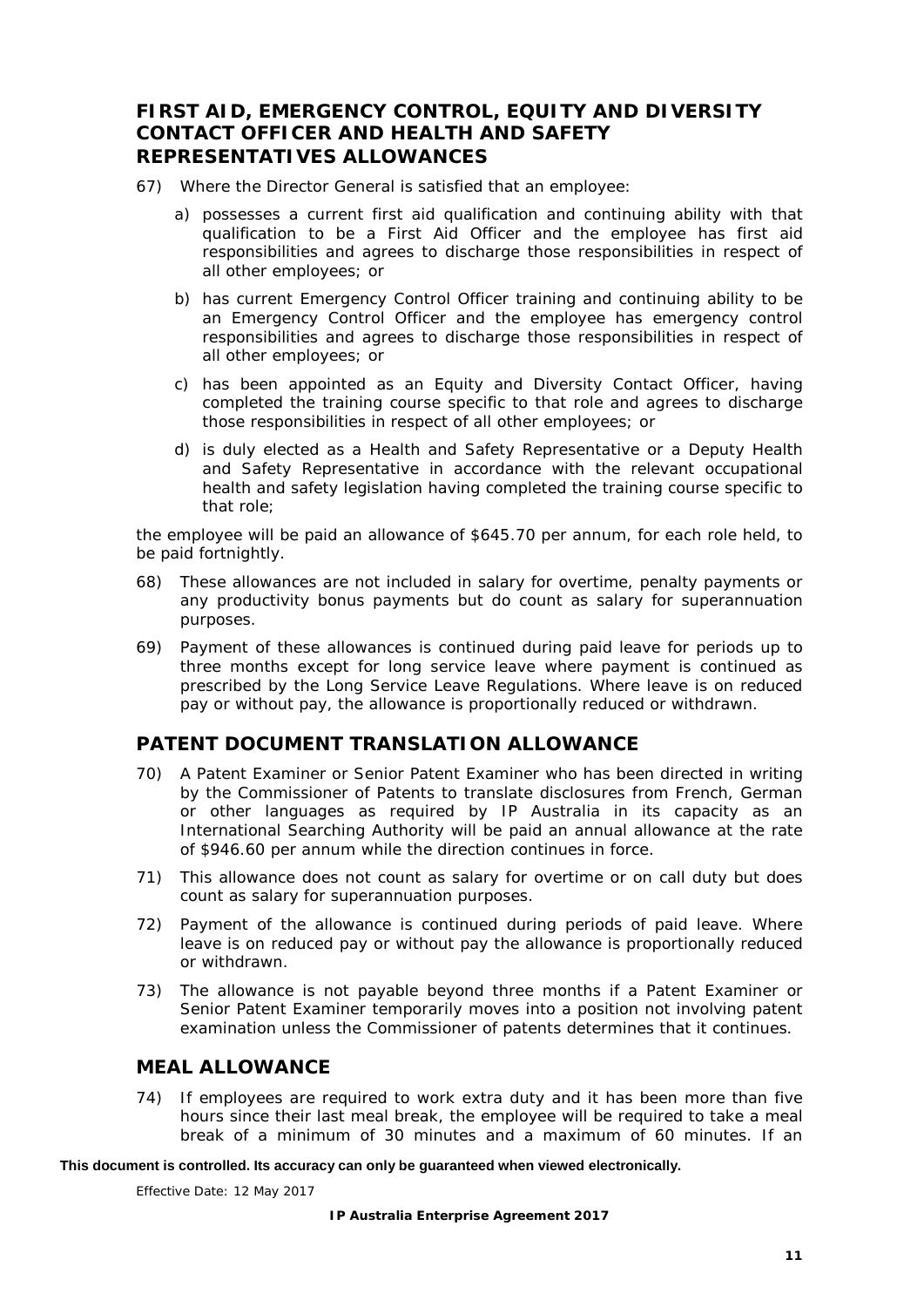employee works beyond the meal period and takes a meal break they will be paid an allowance of \$27.10. Payment will be made through the salary system.

- 75) For the purposes of clause [74\)](#page-15-3) the meal period means the following periods:
	- a) 7.00 am to 9.00 am;
	- b) 12 noon to 2.00 pm;
	- c) 6.00 pm to 7.00 pm; and
	- d) Midnight to 1.00 am.
- <span id="page-16-4"></span>76) Meal allowance is not payable to employees working on a teleworking arrangement.

#### <span id="page-16-0"></span>**REIMBURSEMENT FOR GLASSES**

<span id="page-16-6"></span>77) An employee whose job involves significant screen based work may be eligible for reimbursement of the reasonable cost of a pair of glasses. The reasonable cost for the purposes of this Agreement is \$255.30.

## <span id="page-16-1"></span>**RELOCATION**

- <span id="page-16-5"></span>78) The Director General may approve payment of reasonable costs to employees who relocate on joining IP Australia or who are required by IP Australia to move from one locality to another for a minimum period of 13 weeks.
- 79) Further information on relocation entitlements may be found in IP Australia's *Guide to Allowances* and IP Australia's *Guide to Relocation.*

## <span id="page-16-2"></span>**LOSS, DAMAGE AND INDEMNITY**

80) The Director General may approve reimbursement to an employee for loss or damage to clothing or personal effects which occurred in the course of the employee's work.

## <span id="page-16-3"></span>**HEALTH AND WELLBEING PAYMENT**

- 81) The Health and Wellbeing payment will be an annual re-imbursement to ongoing and non-ongoing employees to encourage their participation in health related lifestyle activities including Quit Smoking Programs. The payment is available to:
	- a) ongoing employees;
	- b) non-ongoing employees with at least 12 months continuous service.
- 82) Payment is to a maximum of \$150 for Canberra employees and \$200 for those employees at MPEC and on OPW arrangements.
- 83) Payment is payable on a financial year basis and is for expenses incurred in that year. Payment is made on production of receipts for health related lifestyle expenses.

**This document is controlled. Its accuracy can only be guaranteed when viewed electronically.**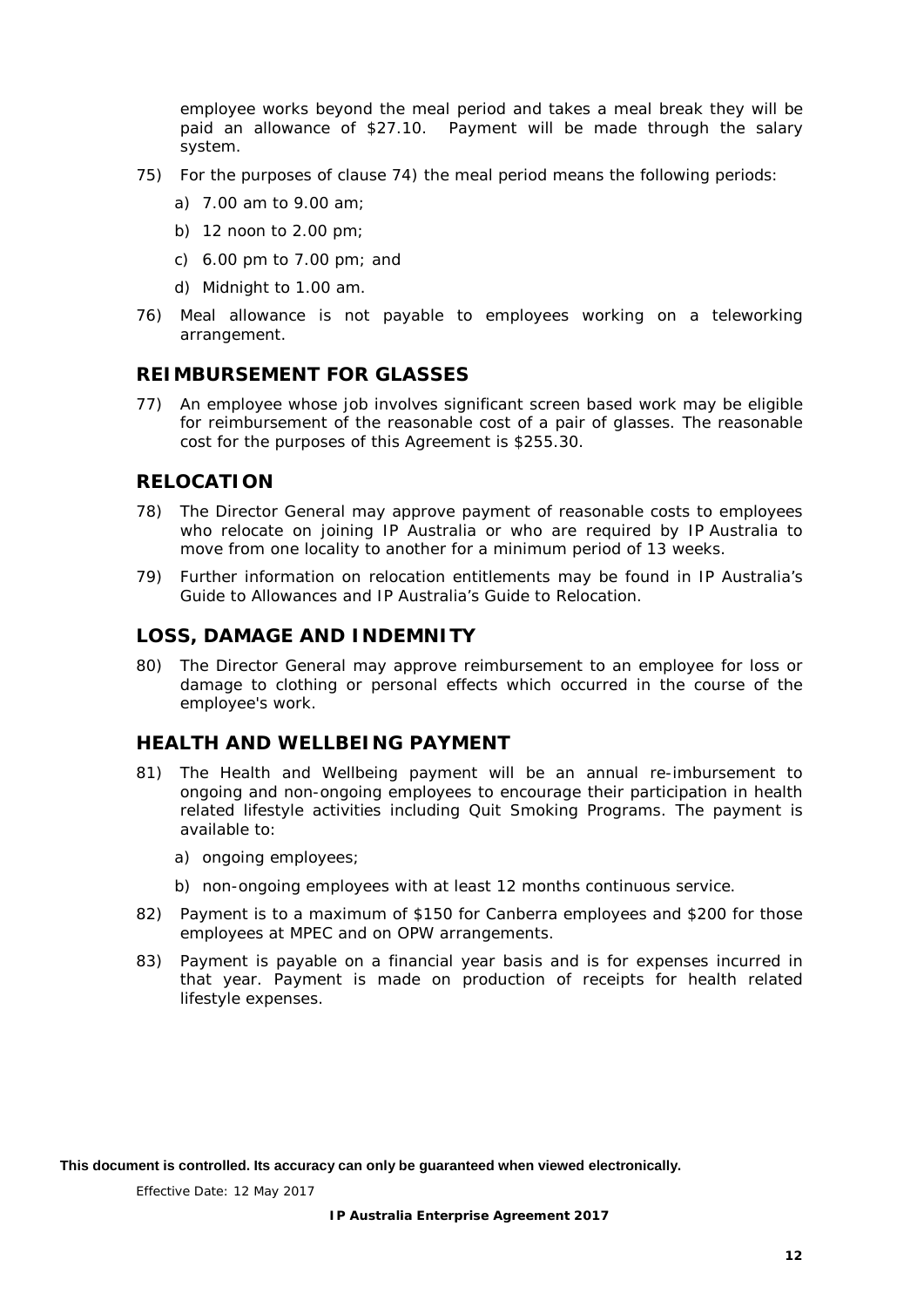## <span id="page-17-1"></span><span id="page-17-0"></span>**PRIOR SERVICE AND ACCRUED LEAVE**

- 84) Where an employee joins IP Australia as an ongoing or non-ongoing employee on or after the Commencement Date from an employer staffed under the *Public Service Act 1999*, the *Parliamentary Service Act 1999* or the ACT Government Service, accrued annual leave and personal/carer's leave (however described) will be transferred or recognised provided there is no break in continuity of service.
- 85) The entitlement to these accrued credits of leave and any future entitlements to annual leave and personal leave are those under this Agreement.

## <span id="page-17-2"></span>**SEPARATION FROM EMPLOYMENT**

- 86) The following clauses apply to an IP Australia employee covered by this Agreement who terminates employment with IP Australia and separates from APS employment:
	- a) **EL2 Additional Responsibility Allowance**. The EL2 additional responsibility allowance is included as salary for payment of entitlements on separation.
	- b) **First Aid, Emergency Control Officer, Equity and Diversity Contact Officer, and Health and Safety Representative Allowances**. The first aid, emergency control officer, equity and diversity contact officer and health and safety representative allowances are included as salary for payment of entitlements on separation.
	- c) **Higher Duties Allowance**. If an employee is on higher duties on the date of separation of employment the following will apply:
		- i) where the employee has been performing higher duties for a continuous period of at least twelve months on the date of separation, the higher duties allowance will be included as salary for the payment of entitlements on separation.
	- d) **Patent Document Translation Allowance**. The patent document translation allowance is included as salary for payment of entitlements on separation.
	- e) **Flextime**. Up to 10 hours flextime credit shall be paid out on separation at the single time rate. Any excess credits above 10 hours are forfeited on separation. Flex debits on separation are deducted on an hour for hour basis from final monies.
	- f) **Annual and Long Service Leave**. Annual leave credits will be paid in lieu on separation. Long service leave will be paid in lieu on separation in accordance with the *Long Service Leave (Commonwealth Employees) Act 1976*
	- g) **Death of Employee**. When an employee dies, or the Director General determines that an employee will be presumed to have died on a particular date, payment will be made to the dependents or partner or the legal personal representative of the former employee of an amount that would have been paid if the employee resigned or retired. Long service leave will be paid out in accordance with the *Long Service Leave (Commonwealth*

#### **This document is controlled. Its accuracy can only be guaranteed when viewed electronically.**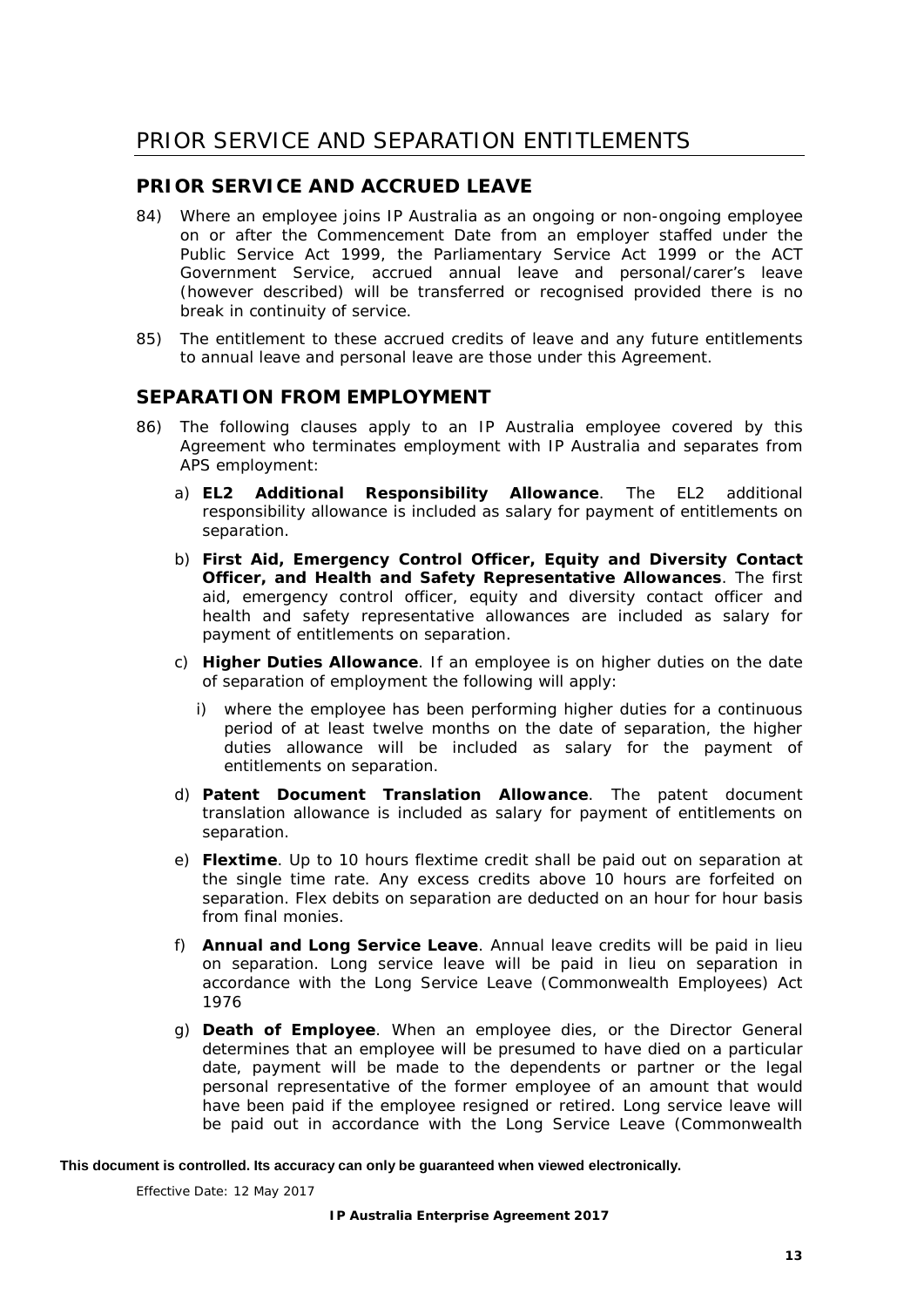*Employees) Act 1976* and any monies owing to the Commonwealth as a result of advanced annual leave salary will be waived.

**This document is controlled. Its accuracy can only be guaranteed when viewed electronically.**

Effective Date: 12 May 2017

**IP Australia Enterprise Agreement 2017**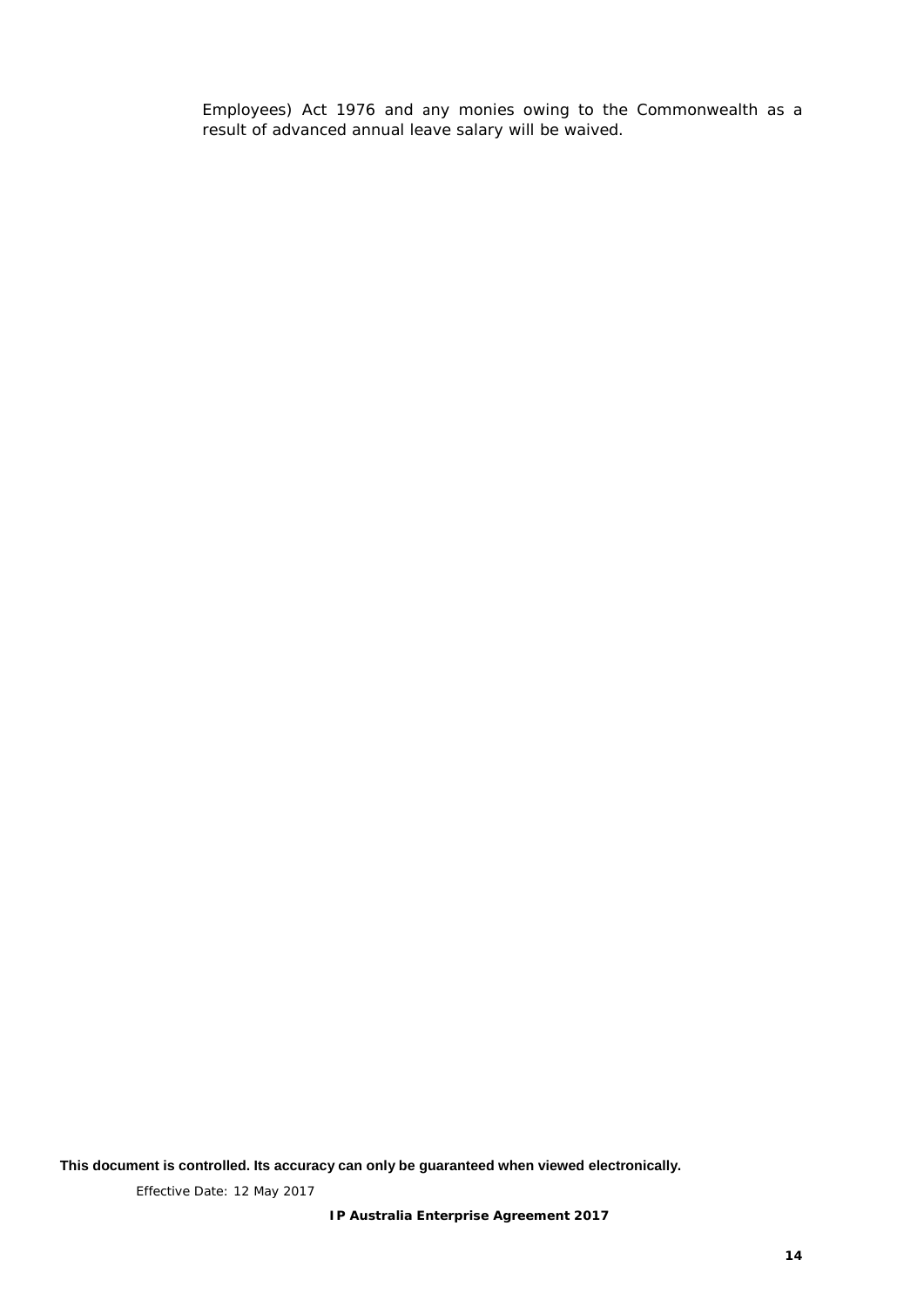## <span id="page-19-1"></span><span id="page-19-0"></span>**FREEDOM OF ASSOCIATION**

87) The parties agree that the right for an employee to belong to, or engage with, a union will be respected, as will the right for an employee not to belong to, or not engage with, a union. The role of workplace delegates will be respected and facilitated in accordance with the *Fair Work Act 2009.*

## <span id="page-19-2"></span>**CONSULTATION IN IP AUSTRALIA**

88) In making decisions which affect employees, whether in relation to matters covered by this Agreement or in relation to broader matters, IP Australia is committed to consulting with affected employees and where they choose, their representatives. The role of any chosen representative will be respected and facilitated. Further information on consultation arrangements in IP Australia may be found in the *Guide to Workplace Participation.*

## <span id="page-19-3"></span>**CONSULTATION ON MAJOR CHANGES**

- <span id="page-19-4"></span>89) This term applies if IP Australia:
	- a) has made a definite decision to introduce a major change to production, program, organisation, structure or technology in relation to IP Australia's business that is likely to have a significant effect on IP Australia's employees; or
	- b) proposes to introduce a change to the regular roster or ordinary hours of work of employees.
- 90) For a major change referred to in clause [89\)](#page-19-4) a):
	- a) IP Australia must notify the relevant employees of the decision to introduce the major change; and
	- b) clauses [91\)](#page-19-5) to [97\)](#page-20-1) apply.
- <span id="page-19-5"></span>91) The relevant employees may appoint a representative for the purposes of the procedures in this term.
- 92) If a relevant employee appoints, or relevant employees appoint, a representative for the purposes of consultation and the employee or employees advise IP Australia of the identity of the representative, IP Australia must recognise the representative.
- 93) As soon as practicable after making its decision, IP Australia must discuss with the relevant employees the introduction of the change, the effect the change is likely to have on the employees, and measures IP Australia is taking to avert or mitigate the adverse effect of the change on the employees.
- 94) For the purposes of the discussions IP Australia will provide in writing to the relevant employees all relevant information about the change including the nature of the change proposed, information about the expected effects of the change on the employees, and any other matters likely to affect the employees.
- 95) However, IP Australia is not required to disclose confidential or commercially sensitive information to the relevant employees.

#### **This document is controlled. Its accuracy can only be guaranteed when viewed electronically.**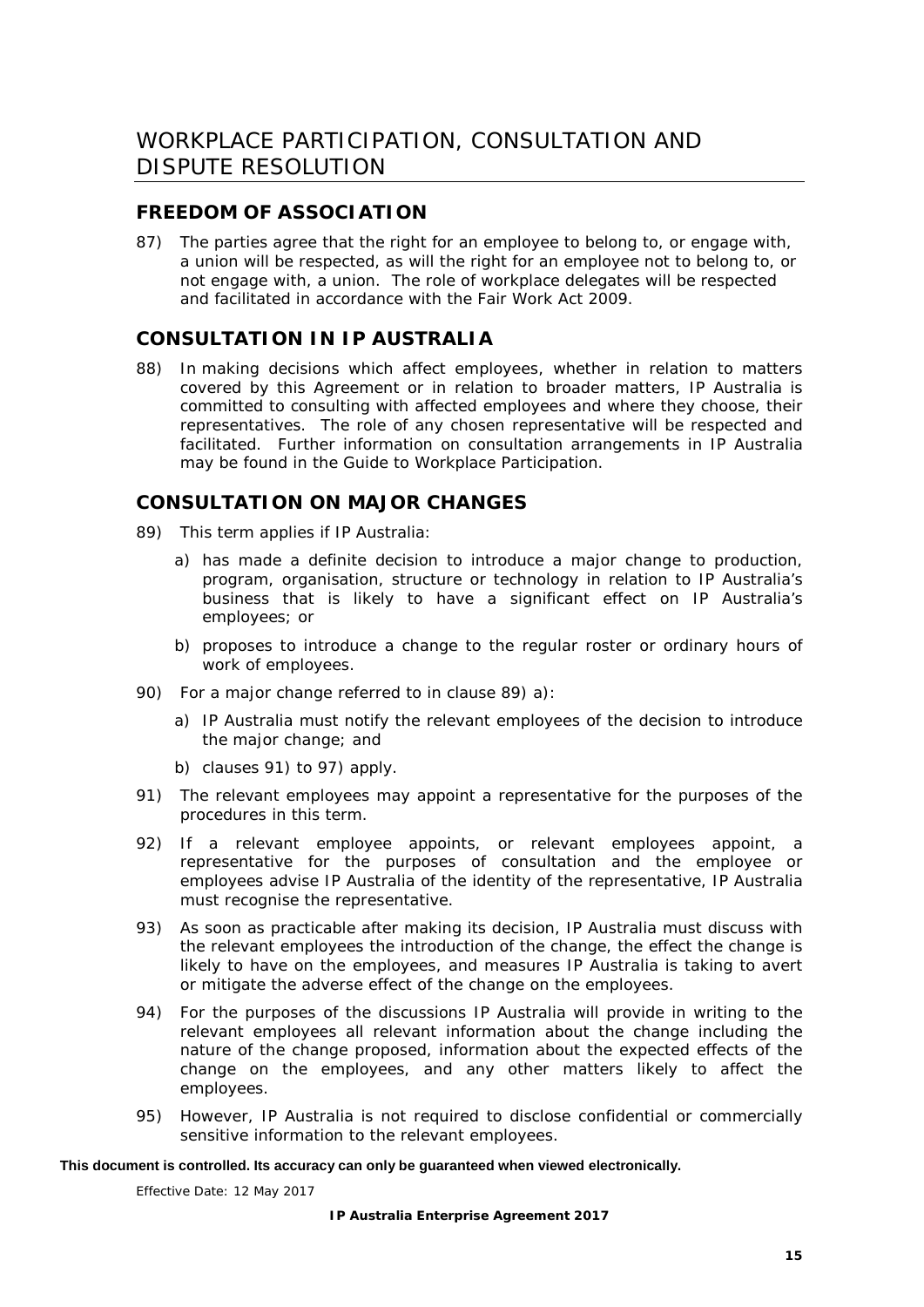- 96) IP Australia must give prompt and genuine consideration to matters raised about the major change by the relevant employees.
- <span id="page-20-1"></span>97) In this term a major change is likely to have significant effects on an employee if it results in:
	- a) The termination of employment of employees;
	- b) major changes to the composition, operation or size of IP Australia's workforce or in the skills required of employees; or
	- c) the elimination or diminution of job opportunities (including opportunities for promotion or job tenure); or
	- d) the alteration of hours of work; or
	- e) the need to retrain employees; or
	- f) the need to relocate employees to another workplace; or
	- g) the restructuring of jobs.
- 98) For the purposes of a change referred to in clause [89\)](#page-19-4) b) IP Australia must notify the relevant employees of the proposed change, and the procedures in clauses [99\)](#page-20-2) to [103\)](#page-20-3) will apply.
- <span id="page-20-2"></span>99) The relevant employees may appoint a representative for the purposes of the procedures in this term.
- 100) If a relevant employee appoints, or relevant employees appoint, a representative for the purposes of consultation and the employee or employees advise IP Australia of the identity of the representative, IP Australia must recognise the representative.
- 101) As soon as practicable after proposing to introduce the change, IP Australia must discuss with the relevant employees the introduction of the change, all relevant information about the change including the nature of the change, information about what IP Australia reasonably believes will be the effects of the change on the employees and invite the relevant employees to give their views about the impact of the change (including any impact in relation to their family or caring responsibilities).
- 102) However, IP Australia is not required to disclose confidential or commercially sensitive information to the relevant employees.
- <span id="page-20-3"></span>103) IP Australia must give prompt and genuine consideration to matters raised about the change by the relevant employees.
- 104) In this term *relevant employees* means the employees who may be affected by a change referred to in clause [89\).](#page-19-4)

## <span id="page-20-0"></span>**CORPORATE AND GROUP LEVEL CONSULTATION**

- 105) The parties agree to Group level consultative committees and the IP Australia Workplace Committee (the WPC).
- 106) The WPC will comprise representatives of both the employer and employees and be consulted on matters relating to the implementation and application of this Agreement.
- 107) The WPC will maintain an agreed Terms of Reference and a protocol. Where required, amendments to the Terms of Reference will be agreed by the WPC.

#### **This document is controlled. Its accuracy can only be guaranteed when viewed electronically.**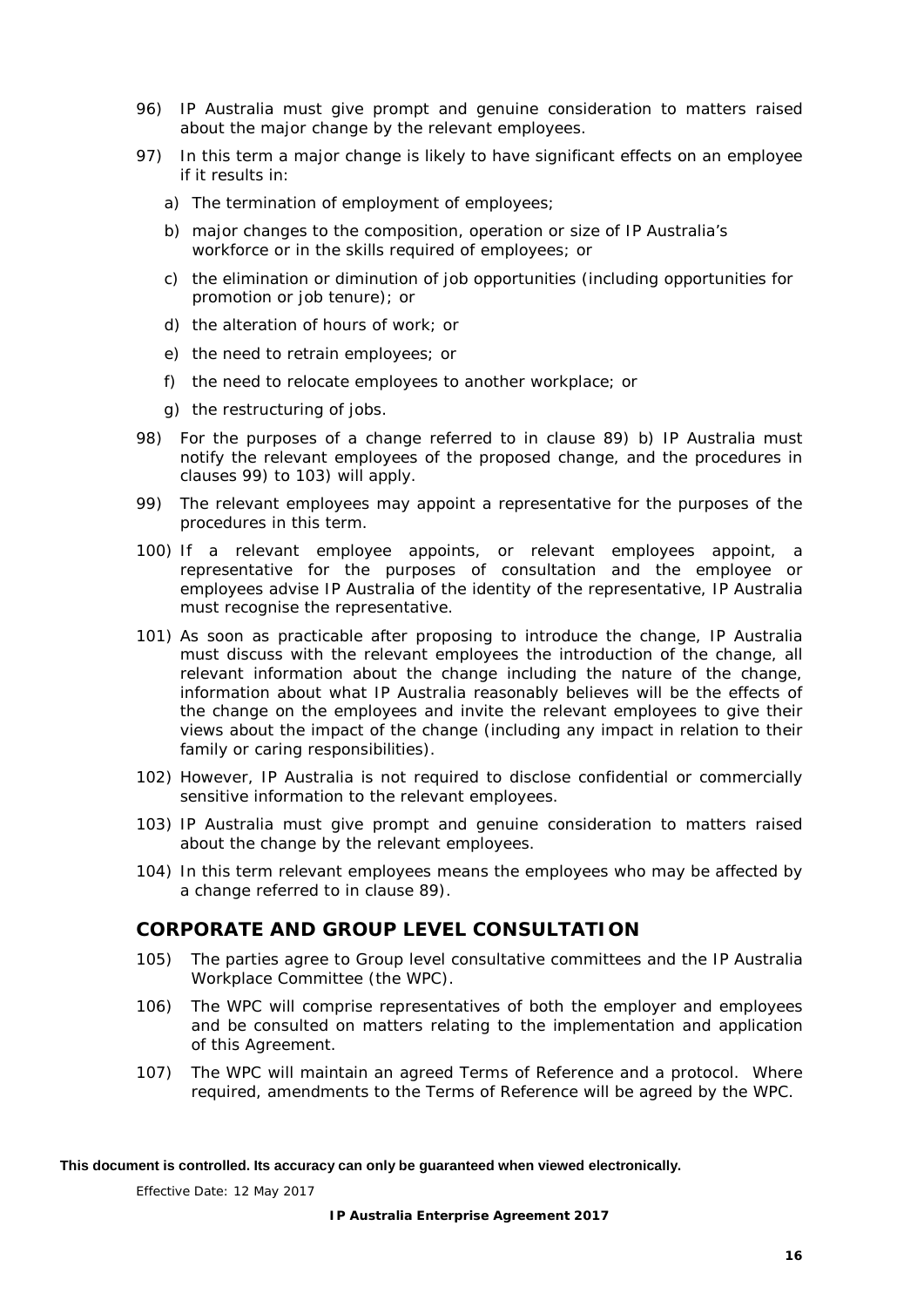## <span id="page-21-0"></span>**DISPUTE RESOLUTION**

- <span id="page-21-2"></span>108) If a dispute relates to a matter arising under this agreement, or the National Employment Standards (NES), the parties to the dispute must first attempt to resolve the matter at the workplace level by discussions between the employee or employees concerned and the relevant supervisor.
- 109) If discussions at the workplace level do not resolve the dispute, and all appropriate steps have been taken in accordance with clause [108\),](#page-21-2) a party to the dispute may refer the matter to the FWC.
- 110) The FWC may deal with the dispute in 2 stages:
	- a) The FWC will first attempt to resolve the dispute as it considers appropriate, including by mediation, conciliation, expressing an opinion or making a recommendation; and
	- b) if the FWC is unable to resolve the dispute at the first stage, the FWC may then:
		- i) arbitrate the dispute; and
		- ii) make a determination that is binding on the parties.
- 111) If the FWC arbitrates the dispute, it may also use the powers that are available to it under the Act. A decision that the FWC makes when arbitrating a dispute is a decision for the purpose of Div 3 of Part 5.1 of the *Fair Work Act 2009*. Therefore, an appeal may be made against the decision*.*
- 112) The agency or an employee who is a party to the dispute may appoint another person, organisation or association to accompany and/or represent them for the purposes of this term.
- 113) While the parties are trying to resolve the dispute using the procedures in this term:
	- a) an employee must continue to perform his or her work as he or she would normally unless he or she has a reasonable concern about an imminent risk to his or her health or safety; and
	- b) an employee must comply with a direction given by the Director General to perform other available work at the same workplace, or at another workplace, unless:
		- i) the work is not safe; or
		- ii) applicable occupational health and safety legislation would not permit the work to be performed; or
		- iii) the work is not appropriate for the employee to perform; or
		- iv) there are other reasonable grounds for the employee to refuse to comply with the direction.
- <span id="page-21-3"></span>114) The parties to the dispute agree to be bound by a decision made by the Fair Work Commission in accordance with this clause.

## <span id="page-21-1"></span>**TERMINATION OF EMPLOYMENT**

<span id="page-21-4"></span>115) Termination of, or a decision to terminate employment, cannot be reviewed under the dispute prevention and settlement procedures addressed in clauses [108\)](#page-21-2) to [114\)](#page-21-3) of this Agreement.

**This document is controlled. Its accuracy can only be guaranteed when viewed electronically.**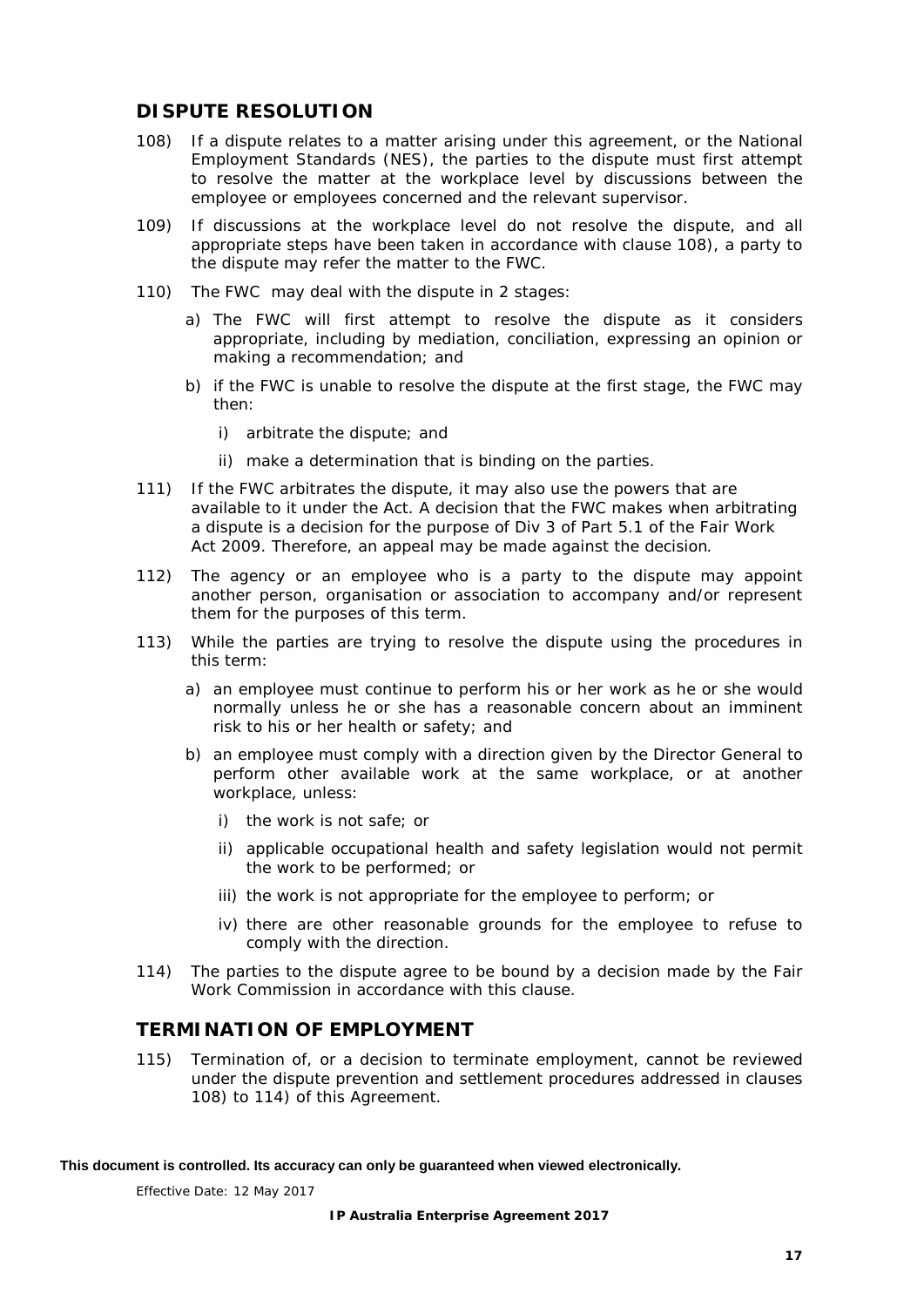## <span id="page-22-0"></span>**PERFORMANCE MANAGEMENT**

- 116) All employees are to participate in the performance management process.
- 117) The performance management process:
	- a) sets performance expectations;
	- b) provides for monitoring performance and providing performance feedback;
	- c) provides for rating employee performance; and
	- d) helps support and manage employees where performance is poor.
- 118) The key principles of the performance management arrangements are to foster a performance culture by:
	- a) linking organisational efforts to corporate outcomes through a shared and agreed understanding of what needs to be achieved;
	- b) identifying, measuring and improving performance against corporate goals;
	- c) recognising that both quantitative and qualitative measures will be used to measure performance;
	- d) providing a mechanism to facilitate communication and feedback on performance;
	- e) identifying and meeting development and career planning needs of employees; and
	- f) providing a sound basis for pay point advancement.
- 119) Further information on performance management arrangements can be found in the *ACHIEVE Program policy*, the *ACHIEVE Program in operation procedure* and the *Unsatisfactory performance process* documents.

## <span id="page-22-1"></span>**PAY POINT ADVANCEMENT**

- <span id="page-22-3"></span>120) An employee may be entitled to receive pay point advancement and progress one pay point within the pay scale for the employee's classification after 12 months of paid service at a particular IP Australia pay point.
- 121) Pay point advancement is conditional upon the employee achieving a satisfactory rating or better under IP Australia's performance management arrangements.

## <span id="page-22-2"></span>**STUDYBANK**

122) IP Australia may offer assistance to employees. Further information on Studybank can be found in IP Australia's *Studybank policy and procedures*.

**This document is controlled. Its accuracy can only be guaranteed when viewed electronically.**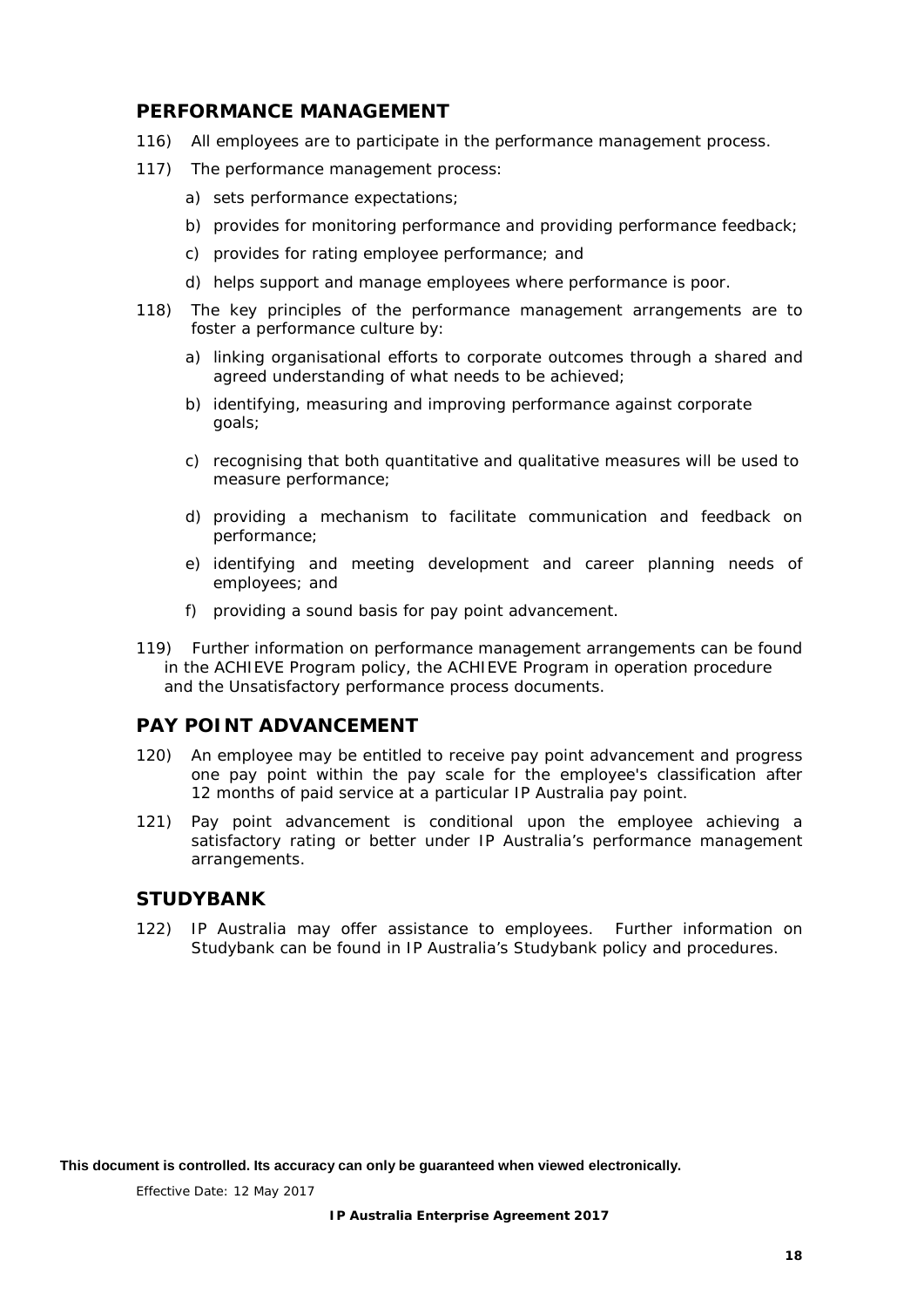# <span id="page-23-0"></span>FLEXIBLE EMPLOYMENT MODELS AND CONDITIONS

## <span id="page-23-1"></span>**INDIVIDUAL FLEXIBILITY ARRANGEMENT**

- <span id="page-23-2"></span>123) IP Australia and an employee covered by this enterprise agreement may agree to make an individual flexibility arrangement to vary the effect of terms of the agreement if:
	- a) the agreement deals with 1 or more of the following matters:
		- i) arrangements about when work is performed;
		- ii) overtime rates;
		- iii) penalty rates;
		- iv) allowances;
		- v) remuneration; and/or
		- vi) leave.
	- b) the arrangement meets the genuine needs of the employer and employee in relation to 1 or more of the matters mentioned in [123\)](#page-23-2) a); and
	- c) the arrangement is genuinely agreed to by the employer and employee.
- 124) The employer must ensure that the terms of the individual flexibility arrangement:
	- a) are about permitted matters under section 172 of the *Fair Work Act 2009*; and
	- b) are not unlawful terms under section 194 of the *Fair Work Act 2009*; and
	- c) results in the employee being better off overall than the employee would be if no arrangement was made.
- 125) The employer must ensure that the individual flexibility arrangement:
	- a) is in writing; and
	- b) includes the name of the employer and employee; and
	- c) is signed by the employer and employee and if the employee is under 18 years of age, signed by a parent or guardian of the employee; and
	- d) includes details of:
		- i) the terms of the enterprise agreement that will be varied by the arrangement; and
		- ii) how the arrangement will vary the effect of the terms; and
		- iii) how the employee will be better off overall in relation to the terms and conditions of his or her employment as a result of the arrangement; and
		- iv) states the day on which the arrangement commences.

**This document is controlled. Its accuracy can only be guaranteed when viewed electronically.**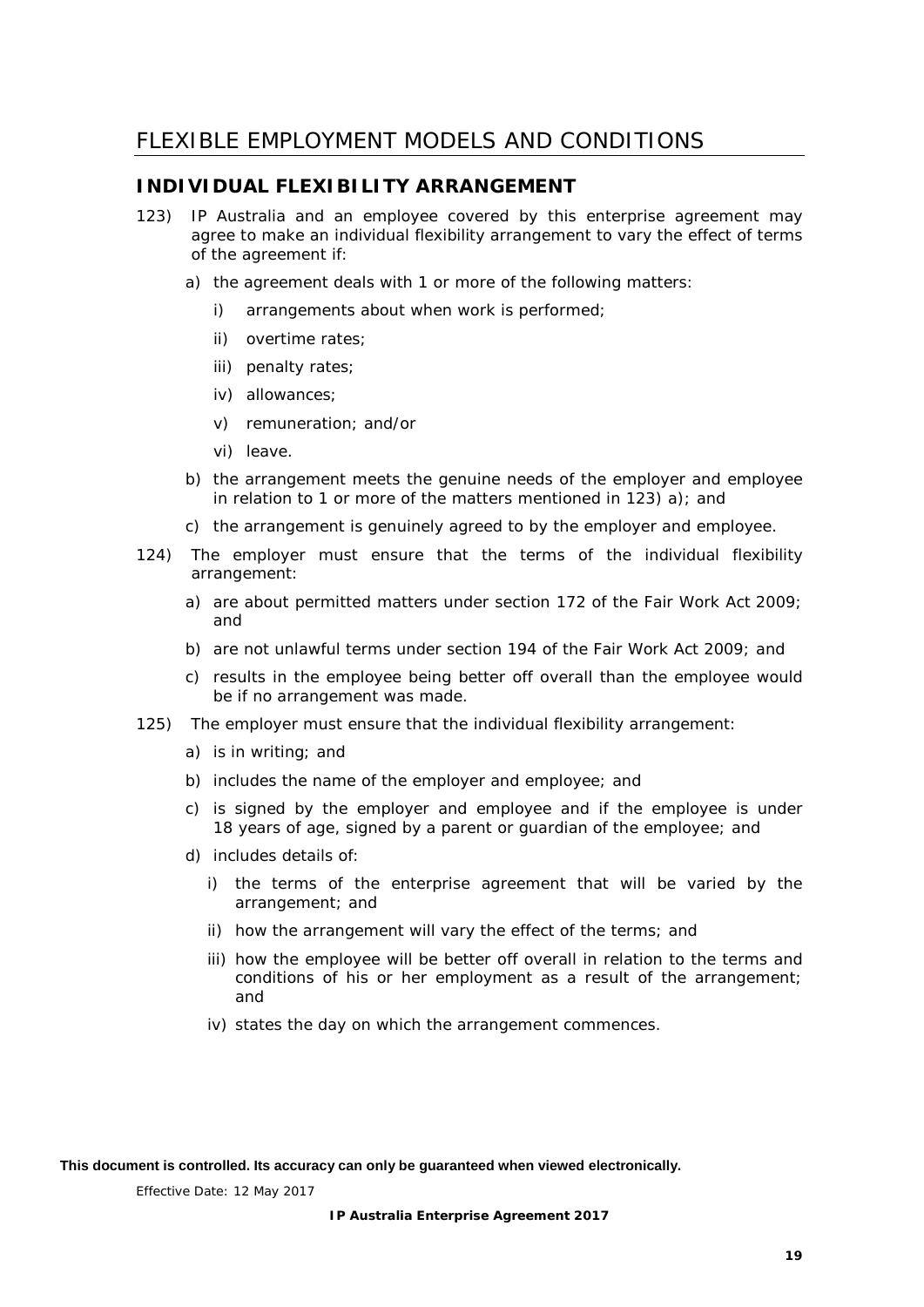- 126) The employer must give the employee a copy of the individual flexibility arrangement within 14 days after it is agreed to.
- 127) The employer or employee may terminate the individual flexibility arrangement:
	- a) by giving no more than 28 days written notice to the other party to the arrangement; or
	- b) if the employer and employee agree in writing at any time.
- 128) Further information on individual flexibility arrangements may be found in IP Australia's *Guide to Individual Flexibility.*

## <span id="page-24-0"></span>**STANDARD ORDINARY HOURS OF DUTY**

- 129) Full-time employees covered by this Agreement, will have 36.75 hours per week (7 hours 21 minutes per day) as the standard ordinary hours of duty. For part-time employee, standard ordinary hours of duty are those agreed in their part-time work agreement.
- <span id="page-24-3"></span>130) Standard ordinary hours of duty are 8.30 am to 12.30 pm and 1.30 pm to 4.51pm. These hours are used to determine payment of salary, hourly rates and deduction of leave.

## <span id="page-24-1"></span>**BANDWIDTH**

- 131) The bandwidth during which employees may work standard ordinary hours of duty is 7.00am to 7.00pm Monday to Friday.
- 132) Employees may be directed to work outside this bandwidth (e.g. on a Saturday, Sunday or Public Holiday). The key consideration will be operational requirements. Clauses [36\)](#page-10-5) to [55\)](#page-13-4) of this Agreement will apply in such circumstances.
- 133) Where an employee is required to travel within Australia for the purposes of work and travel commences or concludes outside the bandwidth, hours spent travelling may be claimed as time off in lieu (TOIL) on a 1:1 basis, that is, one hour claimed for each hour outside the bandwidth. Travel within the bandwidth should be treated as normal working hours and recorded accordingly.
- 134) Work related travel time is not to be recorded as overtime and TOIL is to be taken as soon as practicable following the conclusion of travel.

## <span id="page-24-2"></span>**WORKING PATTERNS**

- 135) A supervisor and employee may agree to a different pattern of hours by which an employee will meet their standard ordinary hours of duty within the bandwidth , subject to the following requirements:
	- a) an employee may only work a maximum of 10 ordinary hours per day; and
	- b) employees must not work for more than five consecutive hours without a meal break of at least thirty minutes.
- 136) The major consideration in deciding the pattern of hours is operational requirements. Other considerations include:
	- a) meeting the requirements of internal and external clients;
	- b) impact on other employees in the work area; and

#### **This document is controlled. Its accuracy can only be guaranteed when viewed electronically.**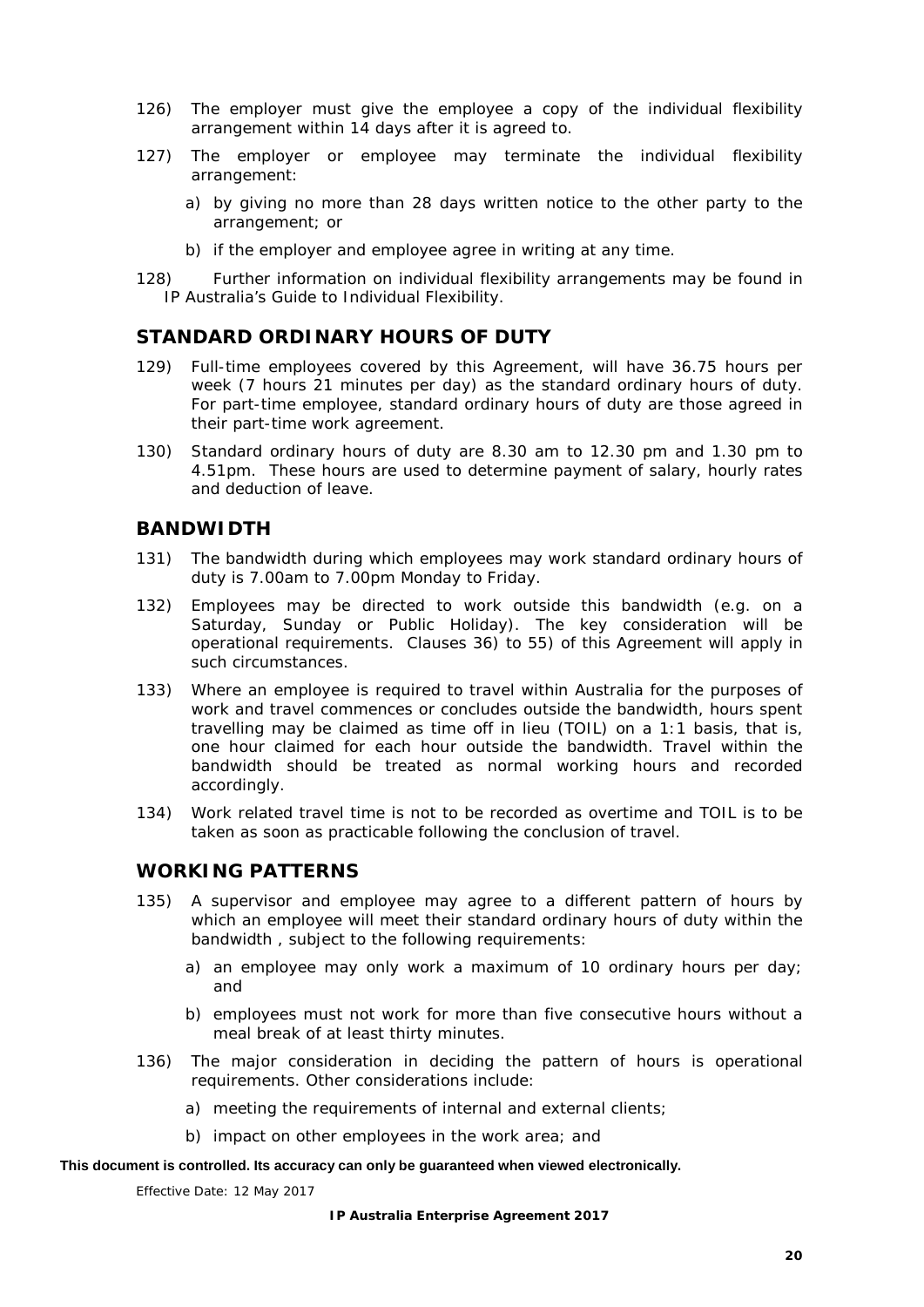c) personal needs (including family responsibilities) of the employee.

## <span id="page-25-0"></span>**ATTENDANCE**

- 137) Employees will record on a daily basis their actual time of commencing and ceasing work and any breaks.
- 138) Employees working under the flextime provisions or EL1 TOIL arrangements of this Agreement are required to use the corporate electronic flextime sheet.
- 139) Employees not working under the flextime provisions will keep a record each day of their actual time of commencing and ceasing work and any breaks in a form which is readily available upon request.
- 140) Employees are required to notify their supervisor of unexpected absences as soon as possible.

## <span id="page-25-1"></span>**UNAUTHORISED ABSENCES**

- 141) Where an employee is absent from duty and the absence is not authorised by IP Australia, all pay and other benefits provided under this Agreement may cease to be available until the employee resumes duty or is granted leave.
- 142) All periods of unauthorised absence do not count for service and affect leave accrual and the eligibility date for pay point advancement.

## <span id="page-25-2"></span>**FLEXTIME SCHEME**

- 143) The formal flextime scheme applies to all employees in IP Australia at the APS1 - APS6 (and equivalent) and training classifications with the exception of employees on an Out Posted Worker (OPW) telework arrangement as allowed for under clause [162\).](#page-27-1)
- 144) Employees on OPW have access to working flexibly in accordance with clause [152\)](#page-26-4) (Flexible Working Arrangements)
- 145) Further information on flexible working arrangements including the review provisions in relation to reversion to standard hours (clause [156\)](#page-26-5) can be found in IP Australia's *Flexible Working Arrangements policy and procedures*.
- 146) Although an employee may be working under the flextime provisions of this clause, all leave for full time employees is calculated on the basis of standard hours.

## <span id="page-25-3"></span>**FLEX BALANCE**

- 147) Employees may carry over a maximum flex credit equivalent to their normal weekly hours from the end of each accounting period to the next. That is, for a full time employee the maximum carry over will be 36.75 hours (7 hours and 21 minutes per day). Part-time employees can carry over a maximum equivalent to half their approved fortnightly hours.
- 148) All employees may carry over a maximum debit of ten hours. The amount by which the maximum flex debit at the end of the accounting period is exceeded should be treated as leave without pay or annual leave and appropriate salary action taken.

## <span id="page-25-4"></span>**FLEX LEAVE**

149) The flextime accounting period is four weeks, commencing on alternate paydays. Employees may take the equivalent of a maximum of five standard

#### **This document is controlled. Its accuracy can only be guaranteed when viewed electronically.**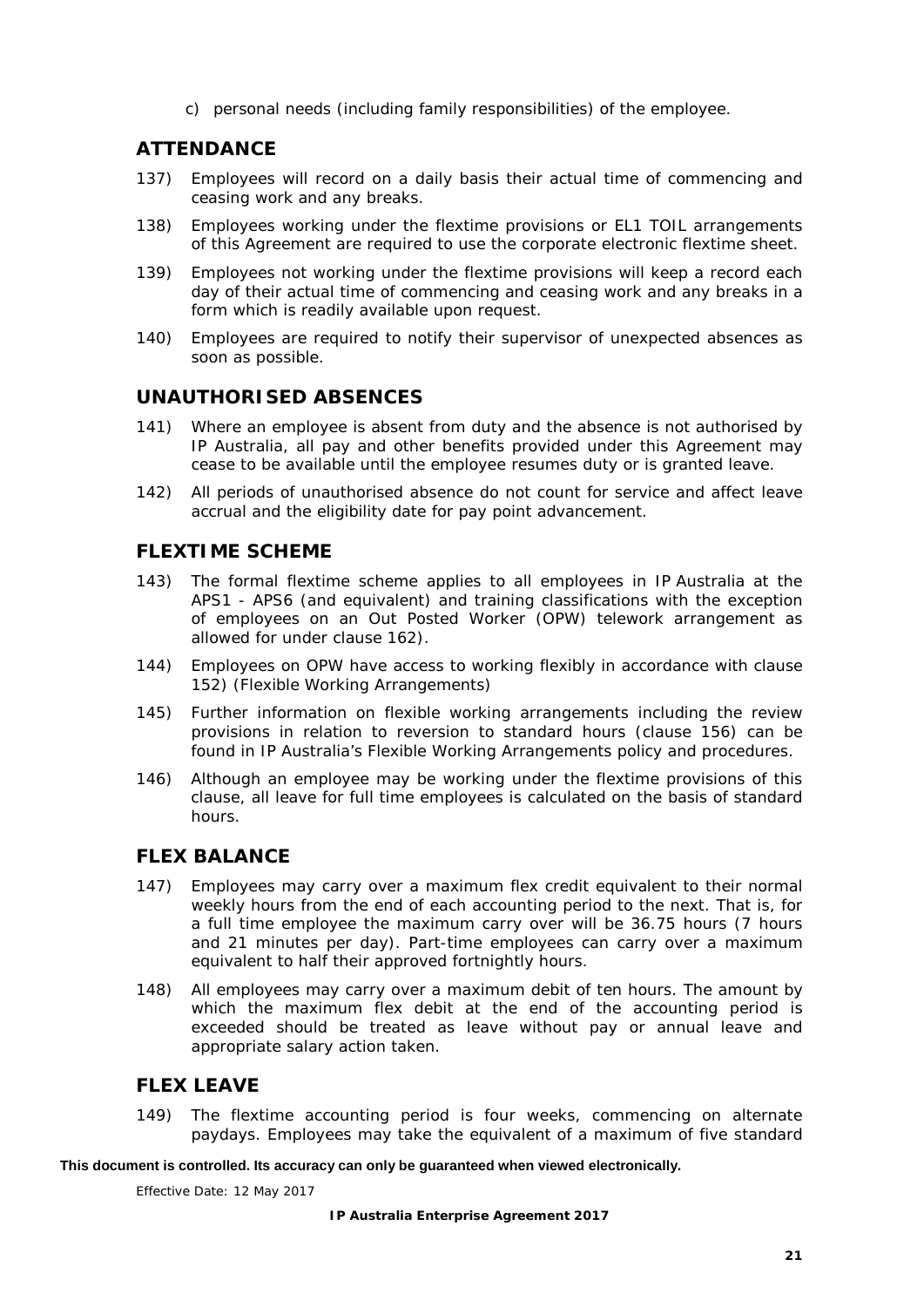days flex leave per flextime accounting period provided that no more than five consecutive working days may be taken at any one time.

- 150) Employees must receive prior approval from their supervisors before taking flex leave. Flex leave may be approved subject to the operational requirements of the work area and, wherever possible, taking account of the personal needs of the employee.
- 151) Wherever possible, employees are encouraged to use flex leave to cover part day absences.

## <span id="page-26-0"></span>**EL2 AND OPW FLEXIBLE WORKING ARRANGEMENTS**

- <span id="page-26-4"></span>152) EL2 employees and employees working under an OPW arrangement will work under a system of Flexible Working Arrangements.
- 153) Under Flexible Working Arrangements, ordinary full time hours of work are an average of 36.75 hours per week and may include such reasonable additional hours as are necessary to achieve agreed outcomes.

## <span id="page-26-1"></span>**EL1 TIME OFF IN LIEU (TOIL) ARRANGEMENTS**

- <span id="page-26-6"></span>154) EL1 employees will have access to TOIL arrangements for additional hours worked within the bandwidth of 7.00am to 7.00pm Monday to Friday with the exception of extra duty approved under clause [55\).](#page-13-4)
- 155) Under clause [154\)](#page-26-6) EL1 employees are entitled to be compensated with time off on an hour for hour basis for additional hours worked within the bandwidth, that is, for time worked in excess of 7hrs 21 minutes per day.

## <span id="page-26-2"></span>**REVERSION TO STANDARD HOURS**

- <span id="page-26-5"></span>156) In the following circumstances, the Director General may remove an employee's access to flextime, EL1 TOIL or flexible working arrangements and the employee will revert to standard ordinary hours of duty as set out in clause [130\)](#page-24-3) if:
	- a) it is considered that the employee's attendance is unsatisfactory; and/or
	- b) it is considered that the employee is misusing the flextime, EL1 TOIL or flexible working arrangements.

#### <span id="page-26-3"></span>**PART-TIME WORK**

- 157) A part-time employee is one whose standard ordinary hours of duty are less than 147 hours over a four week period.
- 158) Proposals for part-time work may be initiated or terminated by agreement between the employee and the Director General. The Director General may approve employee requests for part-time work, subject to operational requirements. There is no obligation on either party to accept the proposal. All approved part time arrangements must be in writing. Where an application is refused the employee will be provided with reasons for refusal in writing within 21 days of the request being made.
- 159) Employees who are parents have access to part-time work for two years from the birth of their child or from the date of adoption/long term fostering of a child under the age of sixteen.

#### **This document is controlled. Its accuracy can only be guaranteed when viewed electronically.**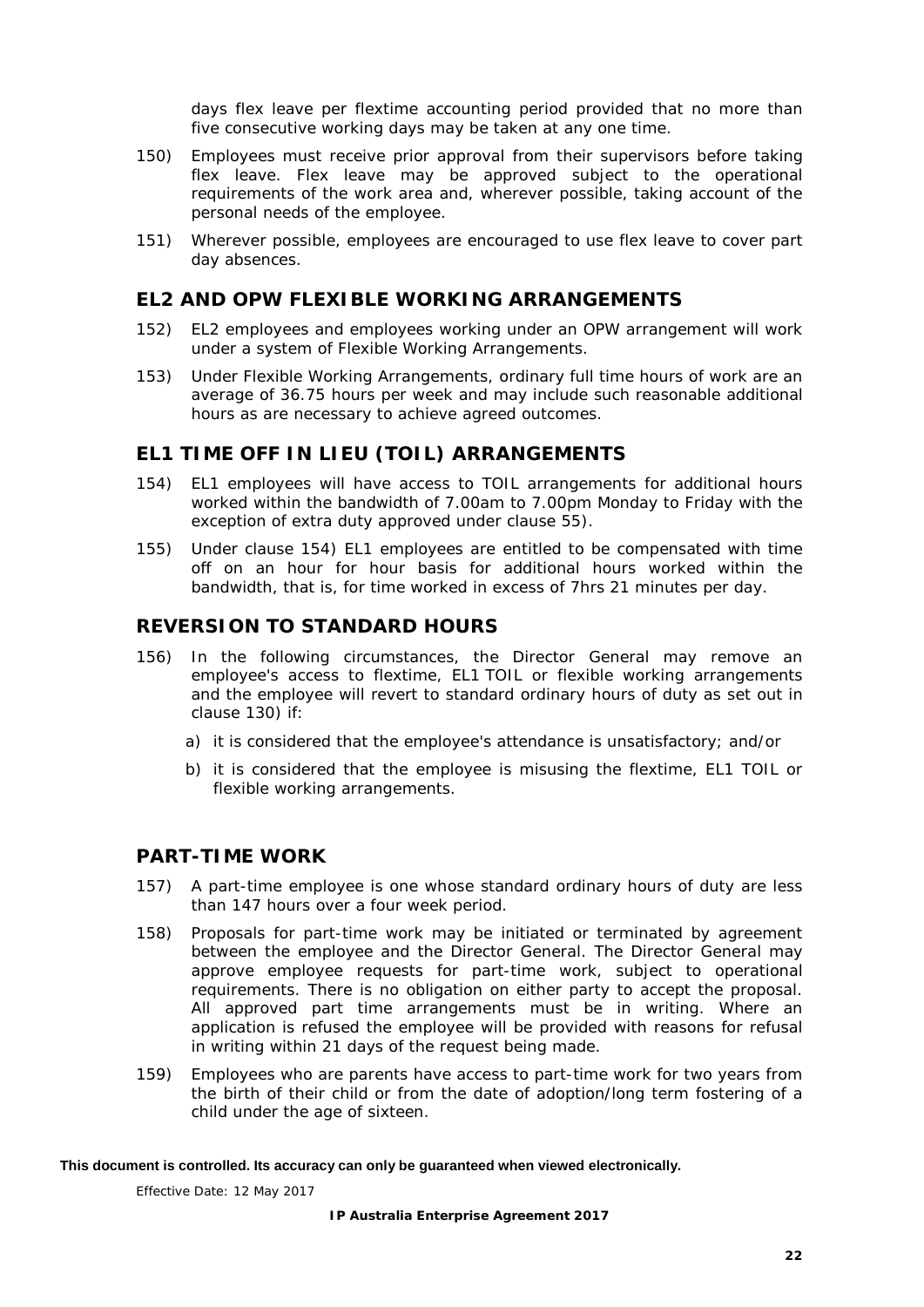- 160) Remuneration and other benefits for part-time employees are calculated on a pro rata basis, apart from allowances for which a reimbursement is made for the actual costs incurred.
- 161) All leave for part-time employees is calculated on the basis of the hours set out in their part-time work agreement.

## <span id="page-27-0"></span>**TELEWORK**

- <span id="page-27-1"></span>162) Telework is available to employees on a case by case basis having regard to operational arrangements.
- 163) The Director General will only approve a telework agreement if they are satisfied that such an agreement is:
	- a) suitable for the work performed;
	- b) operationally and technically viable and have regard to any additional costs to IP Australia;
	- c) mutually agreed by the employee, their Director and General Manager; and
	- d) meets the required security and Work Health Safety standards.
- 164) IP Australia will meet travel and accommodation costs, and pay an incidentals allowance for such attendance based on the rates payable to employees undertaking domestic travel for work reasons.
- 165) Where an OPW arrangement, which has been in place for at least two years, is terminated for operational reasons, and the employee is required to relocate to the original base location, IP Australia will contribute to the employee's relocation costs to a maximum of \$6,000.
- 166) Further information on telework may be found in IP Australia's *Guide to Telework.*

**This document is controlled. Its accuracy can only be guaranteed when viewed electronically.**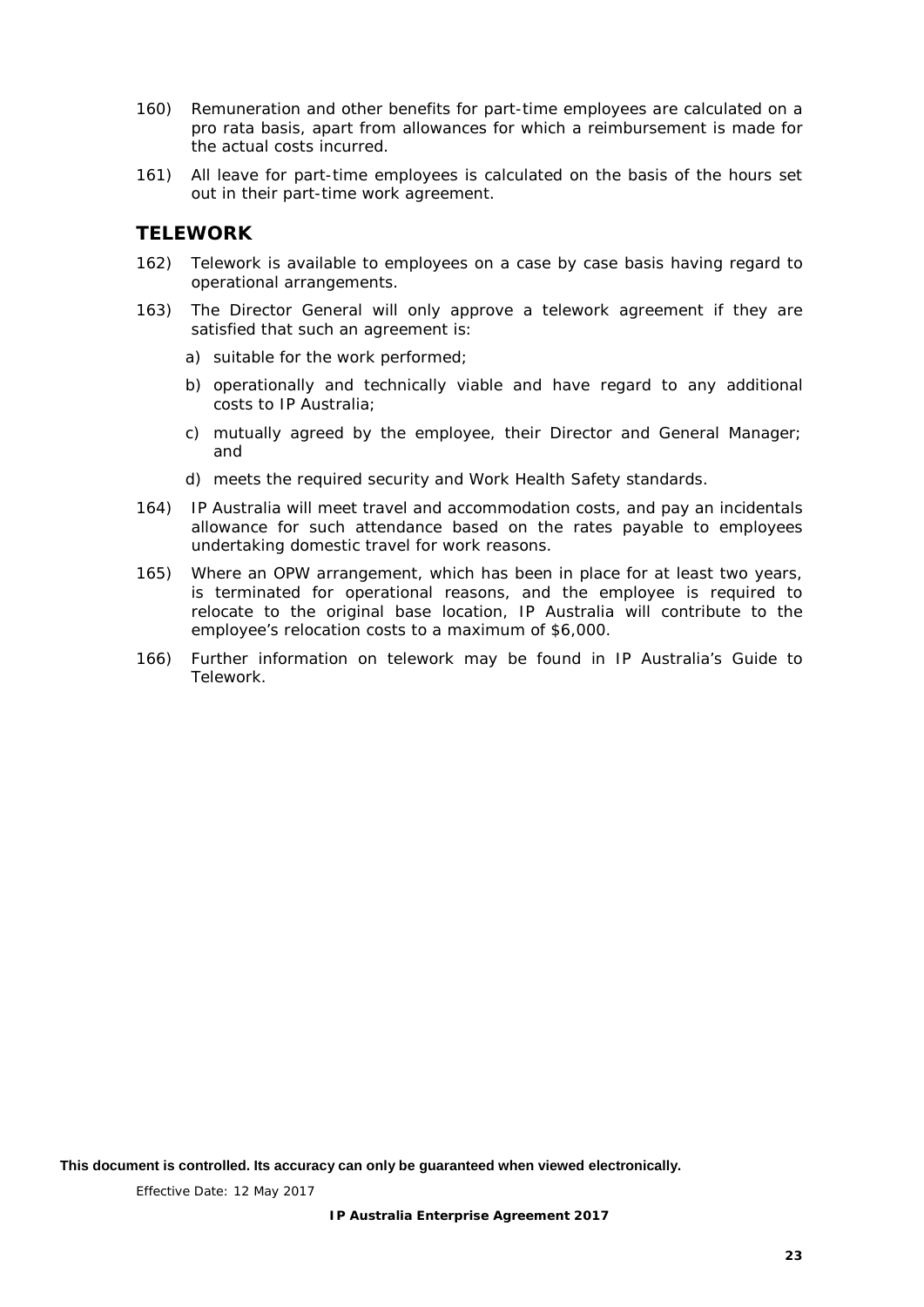# <span id="page-28-0"></span>LEAVE

## <span id="page-28-1"></span>**LEAVE MANAGEMENT**

167) Further information on Leave provisions can be found in IP Australia's *Leave policy and procedures.*

## <span id="page-28-2"></span>**ANNUAL LEAVE**

- 168) Full time employees accrue an annual leave credit of 147 hours (20 days) for each completed year of paid service. This accrual is credited to employees' entitlements each fortnight. Part-time employees accrue annual leave credits on the basis of the hours set out in their part-time work agreement.
- 169) Except as otherwise provided for in this Agreement, if an employee takes a period or periods of authorised unpaid leave totalling more than 30 calendar days in any 12 month period , the total periods of unpaid leave will not count as service for the purpose of accruing annual leave. In all other cases, authorised leave without pay will count as service for the purposes of accruing annual leave. All periods of unauthorised leave do not count for service for the purposes of accruing annual leave.
- 170) When an employee is on annual leave on one or both sides of a public holiday there will be no deduction from their annual leave credits for the public holiday. Where an employee is on annual leave at half pay before and after a public holiday, payment for the public holiday will be made at full pay.

## <span id="page-28-3"></span>**HALF PAY ANNUAL LEAVE**

- 171) Employees may take their annual leave at half pay. The minimum period of annual leave to be taken at half pay is one week for a full time employee and the pro-rate equivalent of a week for part time employees. Leave taken under this provision counts as service for all purposes.
- 172) The period of half pay annual leave for which the employee is absent will be double the amount of leave deducted from the employee's leave credits.

## <span id="page-28-4"></span>**EXCESS ANNUAL LEAVE**

173) An employee who has accrued in excess of 55 days annual leave on 1 October each year will be directed to take annual leave until their annual leave credits are reduced to a maximum of 55 days. Leave credits are not subject to this clause while an employee is on over 2 weeks paid leave or on unpaid personal leave. Employees on such leave will have three months after their return to work to reduce the annual leave credits before this clause is applied.

## <span id="page-28-5"></span>**'CASHING OUT' ANNUAL LEAVE**

174) An employee may enter into a written agreement to cash out annual leave where the employee has used at least 10 days annual leave during the 12 month period immediately preceding the application and has a remaining balance of at least 4 weeks annual leave. The employee will be paid at least the full amount that would have been payable to the employee had the employee taken the leave that the employee has forgone.

#### **This document is controlled. Its accuracy can only be guaranteed when viewed electronically.**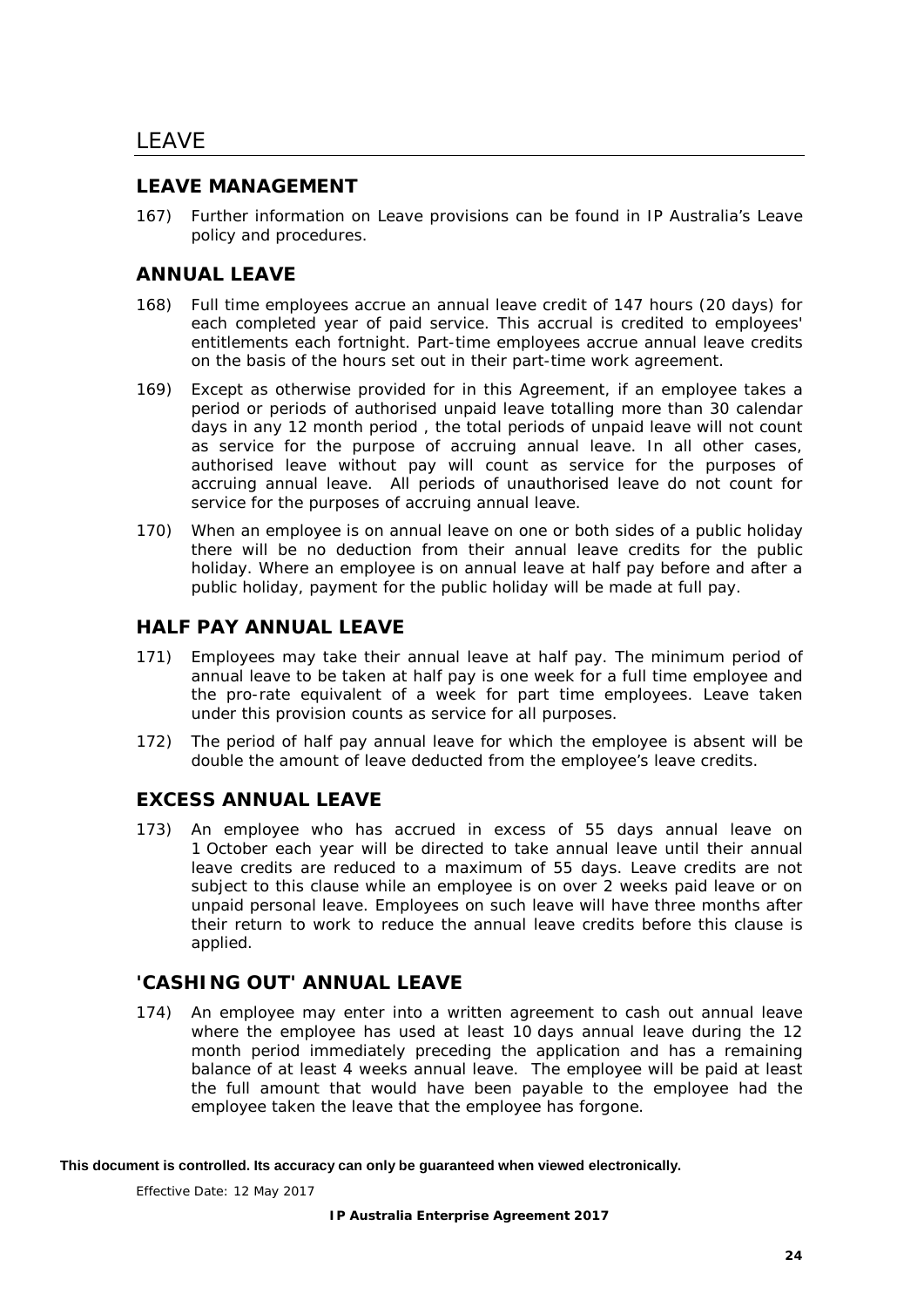## <span id="page-29-0"></span>**PURCHASED LEAVE**

- 175) Employees have access to a Purchased Leave Scheme which provides for up to a maximum of 4 weeks leave per year.
- 176) Unless approved by the Director General, an employee with an annual leave balance in excess of 55 days may not purchase leave under this clause.
- 177) All purchased leave taken by the employee will count for service for all purposes.

## <span id="page-29-1"></span>**PERSONAL/CARER'S LEAVE**

- 178) Full time employees accrue a personal/carer's leave credit of 147 hours (20 days) for each completed year of paid service. This accrual is credited to employees' entitlements each fortnight. Part-time employees receive credits on the basis of the hours set out in their part-time work agreement.
- 179) Except as otherwise provided in this Agreement, if an employee takes a period or periods of authorised unpaid leave totalling more than 30 calendar days in any 12 month period, the total periods of unpaid leave will not count as service for purpose of accruing personal/carer's leave. Any period of unauthorised leave does not count for service for the purpose of accruing personal/carer's leave.
- 180) Personal/carer's leave will be taken at full pay unless an employee requests to take the leave at half pay or without pay. All periods of paid personal/carer's leave count as service for all purposes. Where an employee is granted personal/carer's leave at half pay this will result in the period of personal/carer's leave for which the employee is absent being double the amount of leave deducted from the employee's leave credits.

## <span id="page-29-2"></span>**PERSONAL/CARER'S LEAVE TYPES**

- <span id="page-29-5"></span><span id="page-29-4"></span>181) Personal/carer's leave may be granted in the following circumstances:
	- a) sick leave: where the employee is ill or injured; or
	- b) carer's leave: to provide care or support to a member of the employee's immediate family, or a member of the employee's household, who requires care or support because of:
		- i) a personal illness, or injury, of the member; or
		- ii) an unexpected emergency affecting the member.
- 182) Where an employee (including a casual employee) does not have an entitlement to paid carer's leave, they will be entitled to 2 days unpaid carer's leave on each occasion when a member of the employee's immediate family or household requires care or support referred to in clause [181\)b\).](#page-29-4) The leave for a particular occasion can be taken as a single period or any periods to which the employee and the Director General agree. This leave will count for service for all purposes.

## <span id="page-29-3"></span>**COMPASSIONATE LEAVE**

- 183) Subject to providing appropriate documentary evidence an employee is entitled to:
	- a) three days paid compassionate leave on each permissible occasion where a member of an employee's immediate family or household suffers an

#### **This document is controlled. Its accuracy can only be guaranteed when viewed electronically.**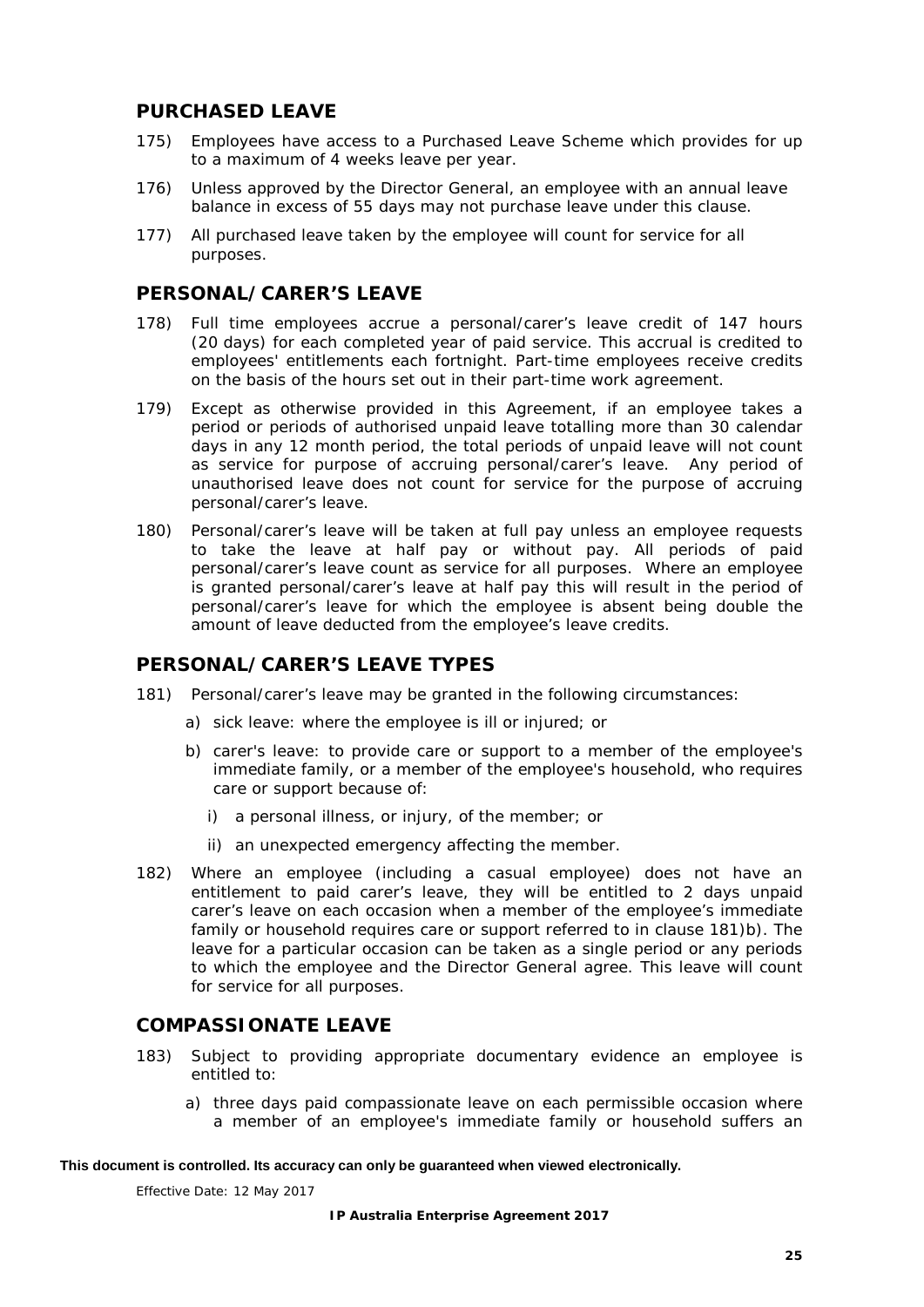injury, or contracts or develops a personal illness, which poses a serious threat to his or her life; or

- b) three days paid compassionate leave is available on each permissible occasion after the death of a member of an employee's immediate family or household.
- 184) The employee may take the period of leave for each permissible occasion as a single period or any separate periods to which the Director General and employee agree.

## <span id="page-30-0"></span>**PERSONAL/CARER'S AND COMPASSIONATE LEAVE DOCUMENTARY REQUIREMENTS**

- <span id="page-30-2"></span>185) When an employee applies for personal/carer's leave or compassionate leave the documentary evidence which may be accepted is as set out in the Definitions.
- 186) The Director General has the discretion to approve up to three consecutive days personal/carer's leave for illness, injury or caring purposes under clause [181\)](#page-29-5) without documentary evidence.
- 187) Where the absence is for more than three consecutive days or the employee has taken 10 days or more of personal leave (with or without pay) without documentary evidence in the previous 12 months of paid service the employee must provide documentary evidence or the leave will be without pay.
- 188) The 10 days referred to in this clause is in relation to full time employees. For employees working part time it will be the equivalent of their normal fortnightly hours.
- <span id="page-30-3"></span>189) The Director General may direct an employee to provide documentary evidence for any period of personal/carer's leave taken by an employee. A direction will only be made for future periods of leave, and must be reviewed within six months of the original direction being made.

## <span id="page-30-1"></span>**PERSONAL/CARER'S LEAVE SUBSTITUTION**

- 190) Employees who are medically unfit for duty or require compassionate leave while on annual, long service leave, purchased leave or flex leave and who produce documentary evidence may apply for personal/carer's leave or compassionate leave. Annual, long service or flex leave will be re-credited to the extent of the period of leave granted.
- 191) Long service leave will only be re-credited for whole days and the period specified on the documentary evidence provided, that is, weekends will not be re-credited unless the documentary evidence specifically covers those dates.
- 192) An employee on other approved leave may apply to have their leave changed to personal/carer's leave if faced with documented caring responsibilities. Annual, long service leave, purchased leave or flex leave will be re-credited to the extent of the period of personal/carer's leave granted. Approval of personal/carer's leave in these circumstances is subject to the documentary requirements applying to carer's leave as set out in clauses [185\)](#page-30-2) to [189\)](#page-30-3) of this Agreement.

**This document is controlled. Its accuracy can only be guaranteed when viewed electronically.**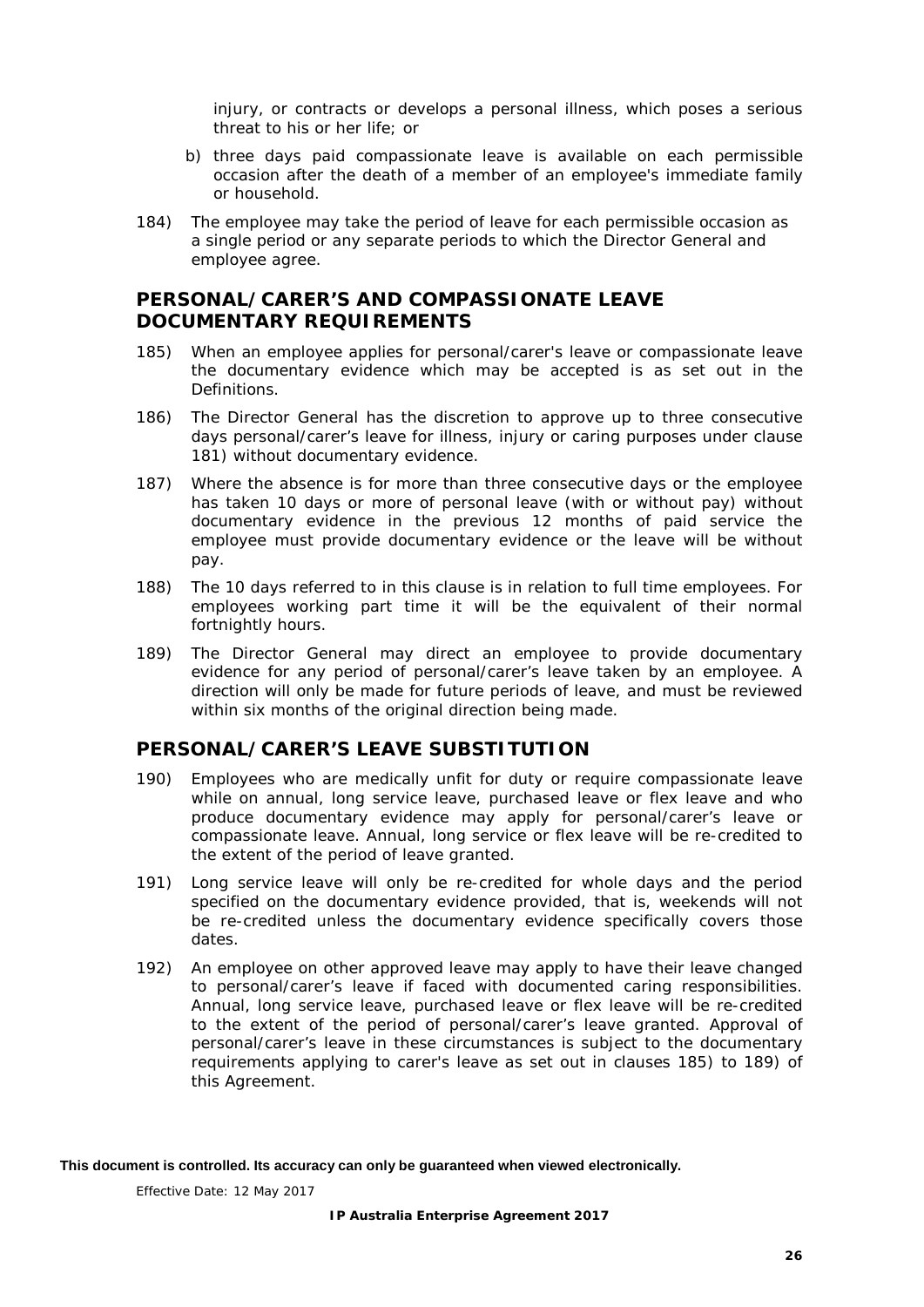## <span id="page-31-0"></span>**MATERNITY LEAVE**

- 193) An employee who is entitled to paid leave under the *Maternity Leave (Commonwealth Employees) Act 1973* (the MLA) is also entitled to an additional two weeks paid leave.
- 194) Approval may be given to spread the payment of paid maternity leave and the additional two weeks over a period of up to 28 weeks at a rate of no less than half normal salary. Any period beyond the first 14 weeks does not count as service for any purpose. This administrative arrangement does not extend the total of paid or unpaid maternity leave available under the MLA.
- 195) An employee in her third trimester has access to a car park at Discovery House at the applicable rate.
- 196) Further information on maternity leave may be found in IP Australia's *MATPAK.*

#### <span id="page-31-1"></span>**ADOPTION/FOSTER CARER'S LEAVE**

- 197) An employee who has a period of qualifying service as per the *Maternity Leave Act 1973* is entitled to paid adoption/foster carer's leave of up to 14 weeks at full pay for the purposes of adopting/long term fostering a child.
- 198) Adoption/foster carer's leave may be taken at half pay and in one block or as separate absences over a 12 month period commencing from the date of adoption or placement of the child.
- 199) Where an employee elects to take paid adoption/foster carer's leave at half pay, a maximum of 14 weeks counts as service for all purposes.
- 200) Adoption/foster carer's leave will be approved on the basis that the employee is the primary carer and the child is:
	- a) under 16 years old at the time of placement or expected time of placement with the employee for adoption/fostering; and
	- b) is not a child of the employee or the employee's spouse or defacto partner; and
	- c) has not been in the custody or care of the employee or the employee's partner for six months or more at the day of placement or expected day of placement.
- 201) An employee is entitled to up to 2 days of unpaid pre-adoption/pre-fostering leave to attend any interviews or examinations required in order to obtain approval for the employee's adoption/fostering of a child.
- 202) An employee who is entitled to a period of unpaid pre-adoption/pre-fostering leave is entitled to take the leave as:
	- a) a single continuous period of up to 2 days; or
	- b) any separate periods to which the employee and the employer agree.

## <span id="page-31-2"></span>**PARENTAL SUPPORT LEAVE**

203) Following the birth, adoption or long term fostering of a child, an employee who has parental responsibilities for the child but is not the primary carer may have access to two weeks paid leave in the first 12 months. Parental Support leave will count as service for all purposes.

#### **This document is controlled. Its accuracy can only be guaranteed when viewed electronically.**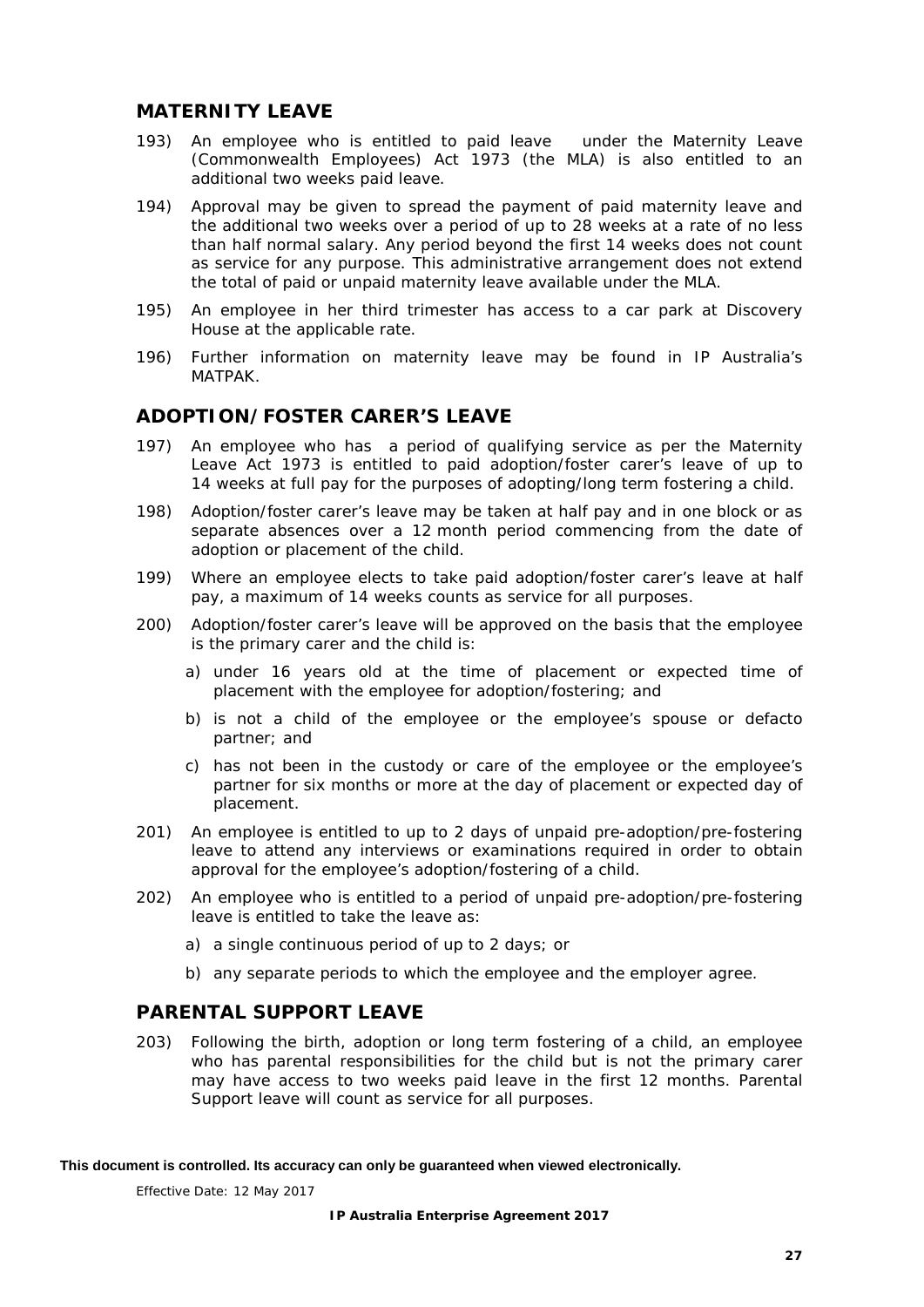## <span id="page-32-0"></span>**UNPAID PARENTAL LEAVE**

- 204) To enable an employee, who is not covered by the provisions of the MLA, to care for a new born or newly adopted or fostered child, employees are entitled up to 52 weeks of unpaid parental leave.
- 205) In accordance with section 76 of the *Fair Work Act 2009 a*n employee who takes unpaid parental leave or maternity leave may request IP Australia to agree to an extension of unpaid parental leave for a further period of up to 12 months, up until the second anniversary of the date of birth of the child or date of fostering, immediately following the end of the available parental leave period.
- 206) Unpaid Parental leave does not count as service for any purpose.

## <span id="page-32-1"></span>**RETURNING FROM MATERNITY, ADOPTION/FOSTER CARER'S OR UNPAID PARENTAL LEAVE**

207) Where an employee returns to work after a period of Maternity, Adoption/Foster Carer's or Unpaid Parental leave, the employee will be assigned to the duties previously performed or to alternative duties where appropriate to the employee's skills and classification.

## <span id="page-32-2"></span>**LONG SERVICE LEAVE**

208) Long service leave is granted in accordance with the *Long Service Leave (Commonwealth Employees) Act 1976*. The minimum period of long service leave is 7 calendar days at full pay or 14 calendar days at half pay. Long service leave is not to be broken by other forms of leave unless required by legislation.

## <span id="page-32-3"></span>**MISCELLANEOUS LEAVE**

209) Employees may be granted miscellaneous leave in accordance with policy and procedures issued by IP Australia.

## <span id="page-32-4"></span>**CULTURAL, CEREMONIAL AND NAIDOC LEAVE**

- 210) IP Australia recognises that all employees have a range of cultural and ceremonial obligations that arise and employees may be granted unpaid Miscellaneous Leave for cultural and/or ceremonial purposes on a case by case basis.
- 211) To allow employees to meet obligations and participate in activities, Aboriginal and Torres Strait Islander employees are entitled to 5 days paid leave each year to participate in Cultural/Ceremonial/NAIDOC activities and may also be granted unpaid Miscellaneous Leave for these purposes on a case by case basis*.*

## <span id="page-32-5"></span>**DEFENCE RESERVE LEAVE**

212) An employee may be granted leave (with or without pay) to enable the employee to fulfill Australian Defence Force (ADF) Reserve and Continuous Full Time Service (CFTS) or Cadet Force obligations.

**This document is controlled. Its accuracy can only be guaranteed when viewed electronically.**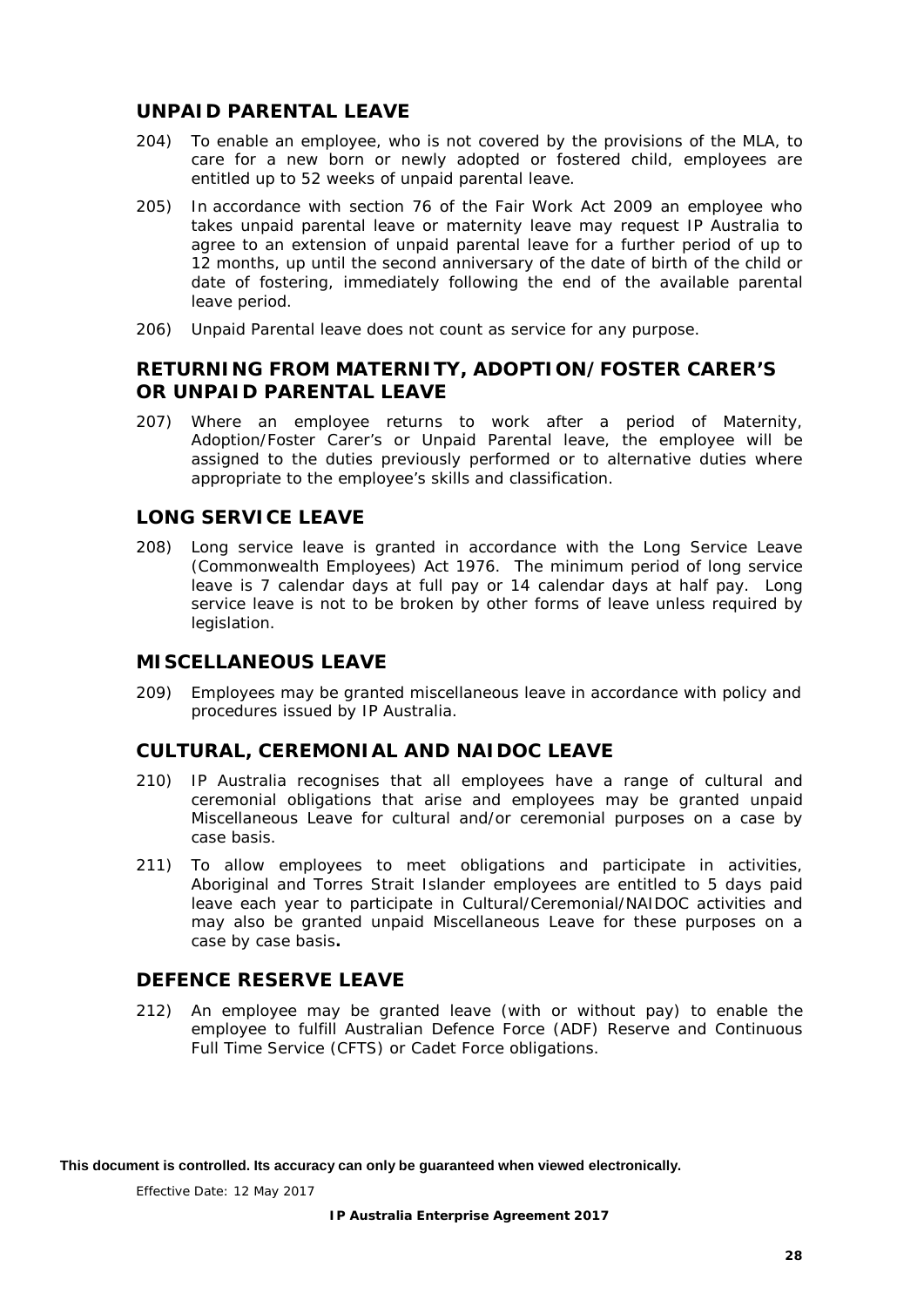- 213) An employee is entitled to the following ADF Reserve leave arrangements for the purpose of fulfilling service in the ADF Reserve including training and operational duty as required:
	- a) 20 working days leave on full pay each financial year for Reservists undertaking Defence service;
	- b) An additional 10 days leave on full pay per financial year to facilitate participation in additional ADF Reserve training, including induction requirements;
	- c) Additional leave for Defence service, either on a paid, unpaid or top up pay basis may be granted by the Director General;
	- d) Defence Leave entitlements can be accumulated and taken over a period of two financial years;
	- e) Employees are not required to pay their tax free ADF Reserve salary to the Agency in any circumstances.
- 214) An employee who is an officer or instructor of cadets in a Cadet Force may be granted paid leave of up to three weeks each financial year to perform duties as an officer or instructor of Cadets. For these purposes 'Cadet Force' means the Australian Navy Cadets, Australian Army Cadets, or the Australian Air Force Cadets.
- 215) Leave for paid and unpaid Defence service counts as service for all purposes with the exception of periods in excess of six months do not count as service for annual leave purposes.

## <span id="page-33-0"></span>**COMMUNITY SERVICE LEAVE**

- 216) Employees who are members of eligible community service organisations or absent from work for the purpose of performing community service activities have access to periods of paid leave, as determined by the Director General for:
	- a) emergency services responses; and
	- b) reasonable travel time and recovery time associated with the activity.
- 217) Employees selected for jury service (including attendance for jury selection) that is required by or under a law of the Commonwealth, a State or a Territory are entitled to paid leave for the duration of that service.
- 218) Employees who are members of an eligible community service organisation have access to periods of unpaid leave, as determined by the Director General, for:
	- a) regular training; and
	- b) ceremonial duties.
- 219) Proof of attendance at an emergency, training or ceremonial event, and jury service is to be provided in support of any application for leave.

## <span id="page-33-1"></span>**CANCELLATION OF LEAVE OR RECALL FROM LEAVE**

220) Employees are required to gain prior approval for periods of annual leave, purchased leave and long service leave. When the Director General has formally approved such leave, the approval will only be cancelled or an employee recalled to duty in exceptional circumstances.

#### **This document is controlled. Its accuracy can only be guaranteed when viewed electronically.**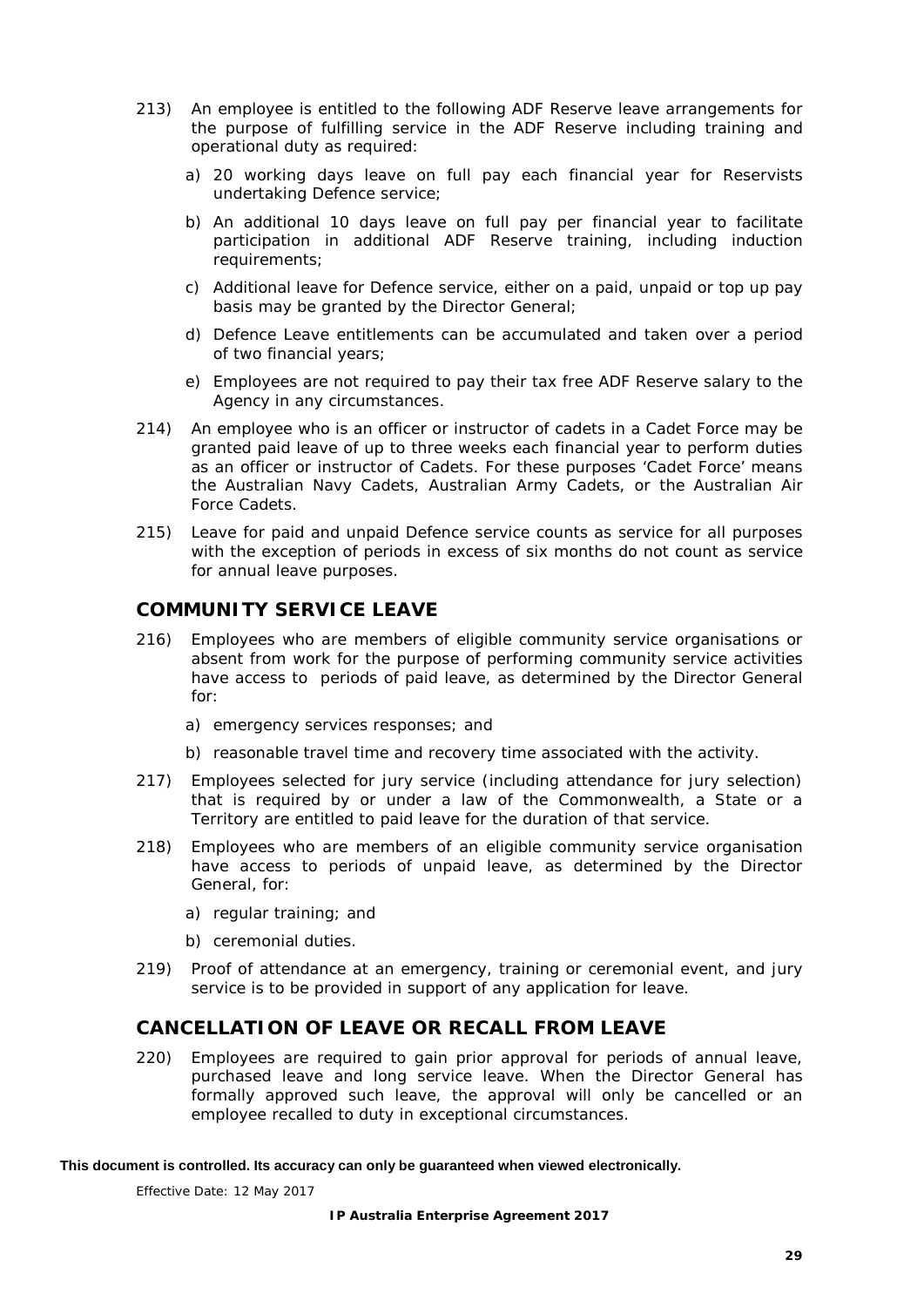221) If an employee's formally approved annual leave or long service leave is cancelled without reasonable notice or the employee is recalled to duty from such leave, the employee will be entitled to be reimbursed, as determined by the Director General for expenses incurred as a result of the cancellation or recall.

## <span id="page-34-0"></span>**PUBLIC HOLIDAYS**

- 222) Employees are entitled to public holidays declared by or under a law of a State or Territory to be observed in the locality at which the employee works in accordance with the *Fair Work Act 2009.*
- 223) Employees will observe the first business day after the Boxing Day public holiday as an additional holiday. Payment for the additional holiday will be made, and conditions applied in this Agreement, as if it were a public holiday.
- 224) Where the Director General and an employee agree that another day may be substituted for any holiday prescribed above (e.g. for religious purposes) and the employee cannot work on the day for which a substituted holiday has been granted, the affected employee will work make-up time to be agreed with the Director General, without entitlement to an overtime payment.
- 225) Public holidays will be paid at full pay unless the employee was on unpaid leave both sides of the public holiday for which no salary will be paid for the public holiday or the employee was on half pay long service leave both sides of the public holiday for which half pay will be paid for the public holiday.
- 226) Employees on temporary transfer to an interstate location or undertaking OPW will observe the public holidays in that location.

## <span id="page-34-1"></span>**CHRISTMAS CLOSEDOWN**

- 227) Employees will be granted paid leave without deduction from leave credits (ie stand down) for the two business days between Christmas Day and New Year's Day.
- 228) An employee who is directed to work over the two-day closedown period has the option of an overtime payment at time and a half or time off in lieu at time and a half. Time off in lieu is to be taken within four weeks or at an alternative time convenient to the employee and agreed with the Director General.
- 229) Employees who are required to work during this period will be given as much notice as possible. Where less than seven working days' notice is given, the employee will receive an overtime payment or time off in lieu at a rate of double time.
- 230) For the payment of on call duty (and any associated overtime), the two-day closedown period is treated as ordinary weekdays.

**This document is controlled. Its accuracy can only be guaranteed when viewed electronically.**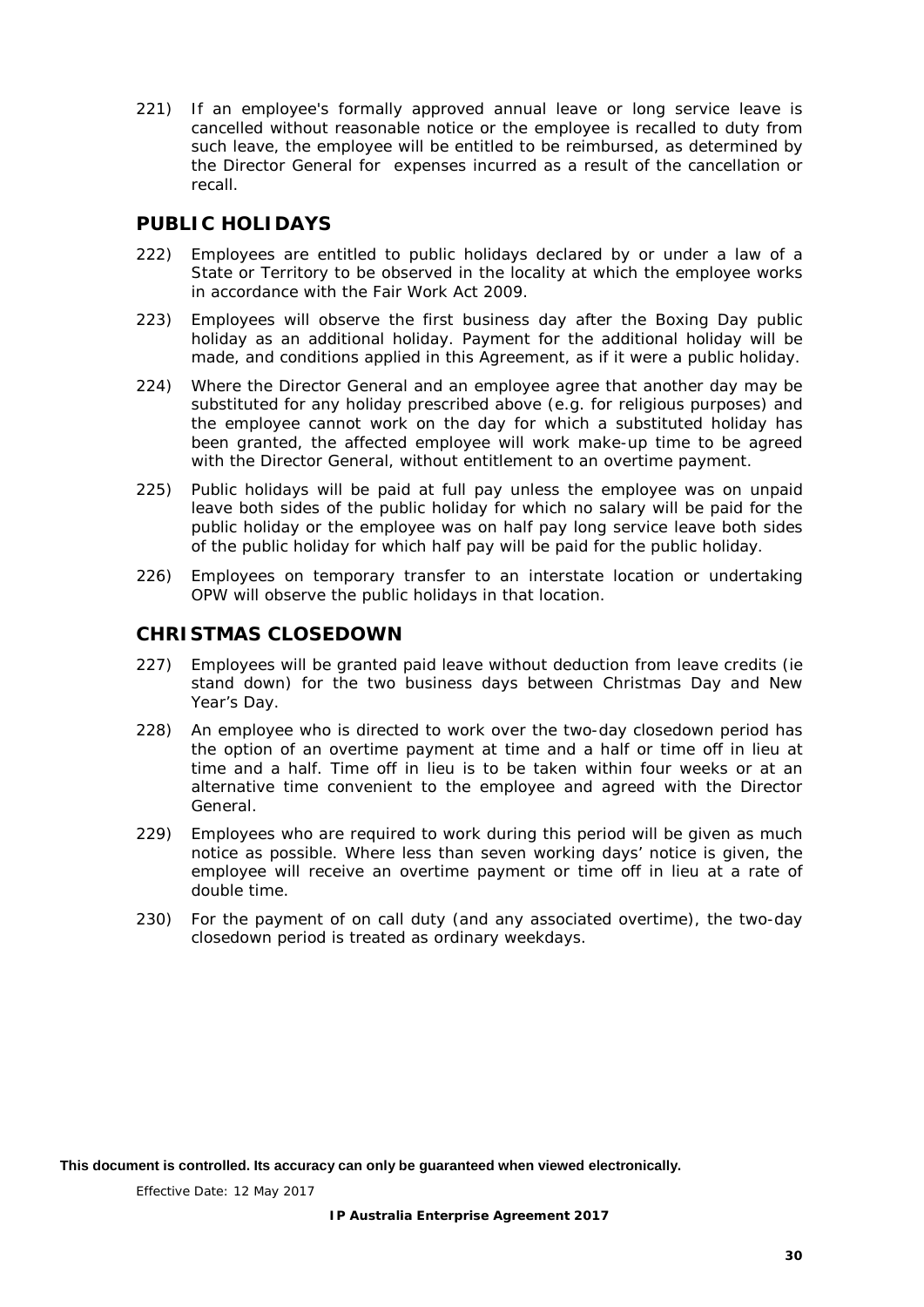# <span id="page-35-0"></span>FAMILY FRIENDLY WORKPLACE

## <span id="page-35-1"></span>**FAMILY ASSISTANCE ARRANGEMENTS**

- <span id="page-35-5"></span>231) IP Australia will provide vacation child care subsidy for accredited providers at \$28.40 per child per day of care for primary school age children. The amount is adjusted in accordance with **Attachment D**. To be eligible for this subsidy, the employee must be at work on the day for which they are claiming the subsidy except where the employee is on approved personal/carer's leave.
- 232) For the purposes of this clause, a child is considered primary school age from the January of the year they commence kindergarten until the date they would ordinarily commence high school.
- 233) Further information on Family assistance arrangements may be found in IP Australia's *Family Assistance policy and procedures*.

## <span id="page-35-2"></span>**CARER'S ROOM**

- 234) IP Australia provides a facility to enable employees to carry out aspects of their normal work while still caring for their dependants in emergency situations.
- 235) Further information on the Carer's Room may be found in IP Australia's *Family Assistance policy and procedures*.

## <span id="page-35-3"></span>**LACTATION BREAKS**

236) Employees can take reasonable time during working hours for lactation breaks.

## <span id="page-35-4"></span>**EXTRA DEPENDANT CARE COSTS**

237) In recognition of dependant care responsibilities the Director General may authorise the reimbursement of costs incurred arising from additional family care arrangements made necessary in exceptional circumstances.

**This document is controlled. Its accuracy can only be guaranteed when viewed electronically.**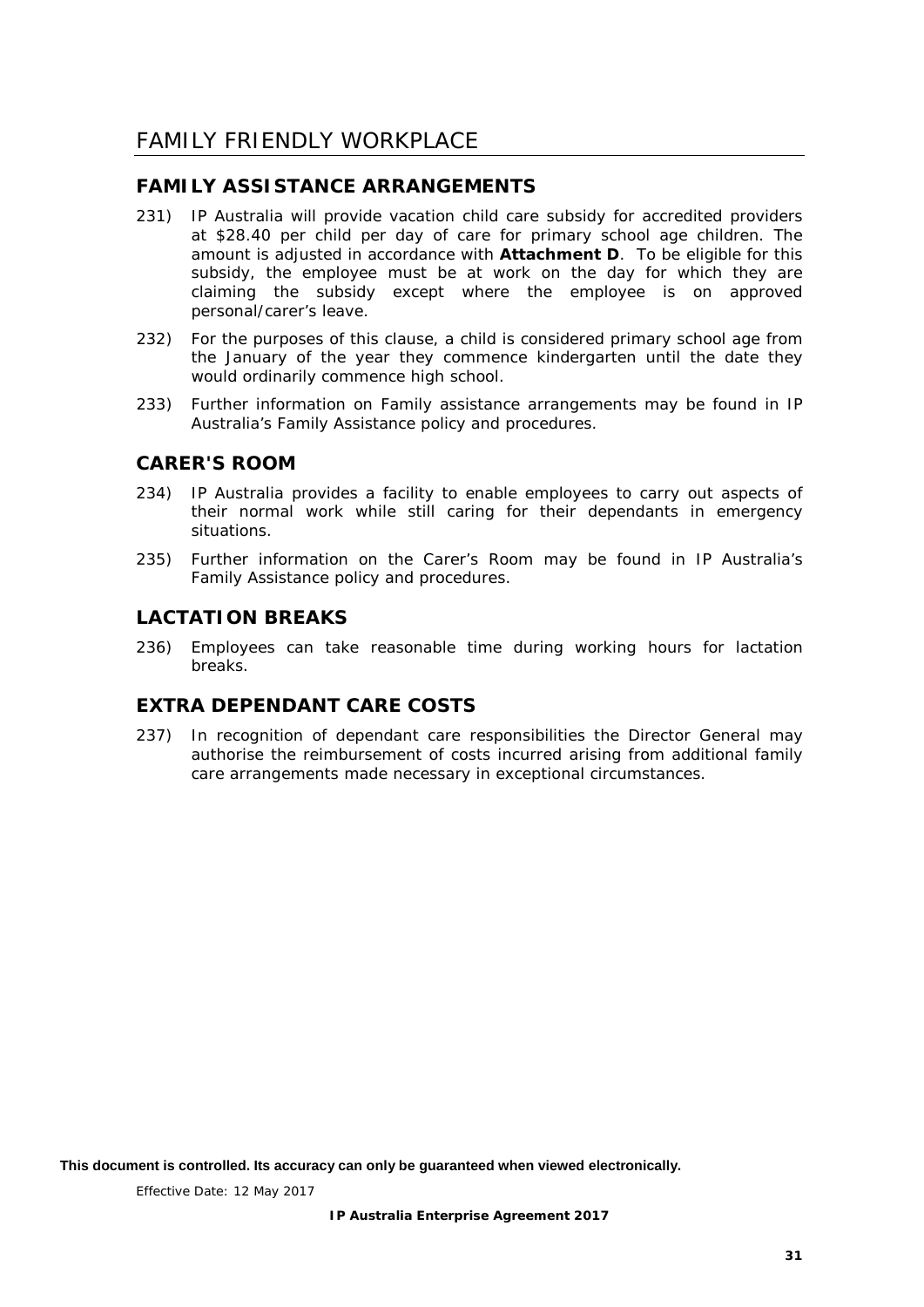# <span id="page-36-0"></span>MANAGING EXCESS EMPLOYEES

## <span id="page-36-1"></span>**MANAGING EXCESS EMPLOYEES**

- 238) The following redeployment, retirement and redundancy (RRR) provisions will apply to excess and potentially excess employees of IP Australia. These provisions do not apply to:
	- a) non-ongoing employees; or
	- b) ongoing employees who are on probation.
- 239) An excess staffing situation will exist where:
	- a) there are a greater number of employees at a particular level than is necessary for the efficient and economical operations of IP Australia; or
	- b) the services of an employee cannot be used effectively because of technological or other changes in the work methods of IP Australia or structural or other changes in the nature, extent or organisation of the functions of the agency; or
	- c) the duties usually performed by an employee are to be performed at another locality and the employee is not willing to perform the duties at that locality and the Director General has determined that the excess employee provisions of this agreement apply to the employee.
- 240) Where such a situation has been identified, the Director General will establish which employees are potentially excess.
- 241) At the time of the offer of voluntary termination or as soon as possible thereafter but, in any event, no later than one month after the offer, employees(s) will be provided with Career Transition Assistance which will include:
	- a) advice on the re-assignment and redundancy process;
	- b) a point of contact for individual queries;
	- c) assistance with identifying re-assignment opportunities; and
	- d) training/redeployment assistance.

## <span id="page-36-2"></span>**EXCESS EMPLOYEES - CONSULTATION**

- <span id="page-36-3"></span>242) IP Australia will inform an employee if they are likely to become excess and hold discussions with the employee which will include:
	- a) the reasons they are likely to become excess;
	- b) redeployment options available, including possible referral to a relevant placement agency; and
	- c) voluntary and involuntary redundancy options.
- 243) If requested by the employee, an employee representative will be involved in these discussions.
- 244) The Director General may call for expressions of interest from employees who wish to be offered voluntary redundancy in lieu of those who do not wish to accept such an offer.

#### **This document is controlled. Its accuracy can only be guaranteed when viewed electronically.**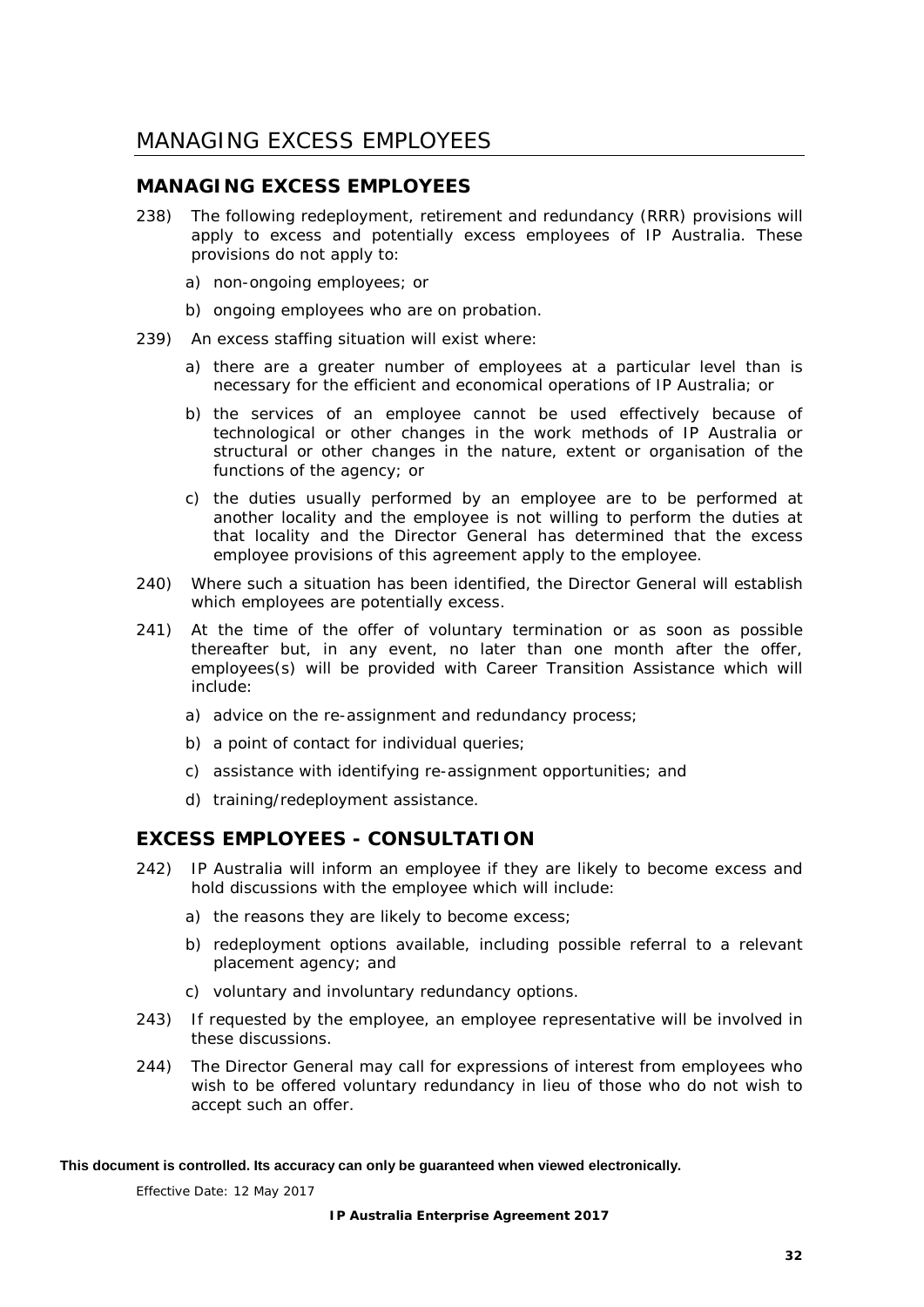## <span id="page-37-0"></span>**VOLUNTARY REDUNDANCY**

- 245) The Director General may make an offer of voluntary redundancy to the employees who are potentially excess to IP Australia's requirements:
	- a) after the discussions referred to in clause [242\)](#page-36-3) have been held; or
	- b) if the employee or, where they choose, their representative has declined to discuss the matter, at least 14 calendar days after the advice, in clause [242\)](#page-36-3) that the employee is likely to become excess.
- 246) At the time of receiving the offer, the employee will be reimbursed up to \$450 for obtaining financial advice and provided with the following information:
	- a) the amount of severance pay, pay in lieu of notice and leave credits;
	- b) the amount of their accumulated superannuation contributions and their options concerning superannuation for CSS and PSSdb members only; and
	- c) the taxation rules applying to the various payments.
- 247) An employee may be formally declared excess at the time the offer of voluntary redundancy is made or at the end of the election period referred to in clause [248\).](#page-37-2)
- <span id="page-37-2"></span>248) From the date of the receipt of the above offer of voluntary redundancy, the employee will have one month in which to accept the offer. If the employee fails to respond within the one month period, they will be taken to have declined the offer.
- 249) Where the offer of voluntary redundancy is accepted, the Director General may, with the consent of the employee, give notice of termination of their employment under section 29 of the *Public Service Act 1999* before the end of the one month period. In such cases, salary and other pro rata benefits in lieu of the election period will be paid.
- 250) Only one offer of voluntary redundancy will be made to an excess employee in each exercise; that is, if they are redeployed in one exercise they are no longer excess. They may become excess in a new position.

## <span id="page-37-1"></span>**PERIOD OF NOTICE**

- <span id="page-37-3"></span>251) Where an employee agrees to voluntary redundancy, the Director General can approve the individual's termination of employment under section 29 of the *Public Service Act 1999* and upon approval, will give the required Notice of Retirement. The period of notice will be four weeks (or five weeks if the employee is over 45 years of age with at least two years of continuous service).
- 252) Where an employee's employment is terminated at the beginning of, or within, the notice period, the employee will receive payment in lieu of notice for the unexpired portion of the notice period.

**This document is controlled. Its accuracy can only be guaranteed when viewed electronically.**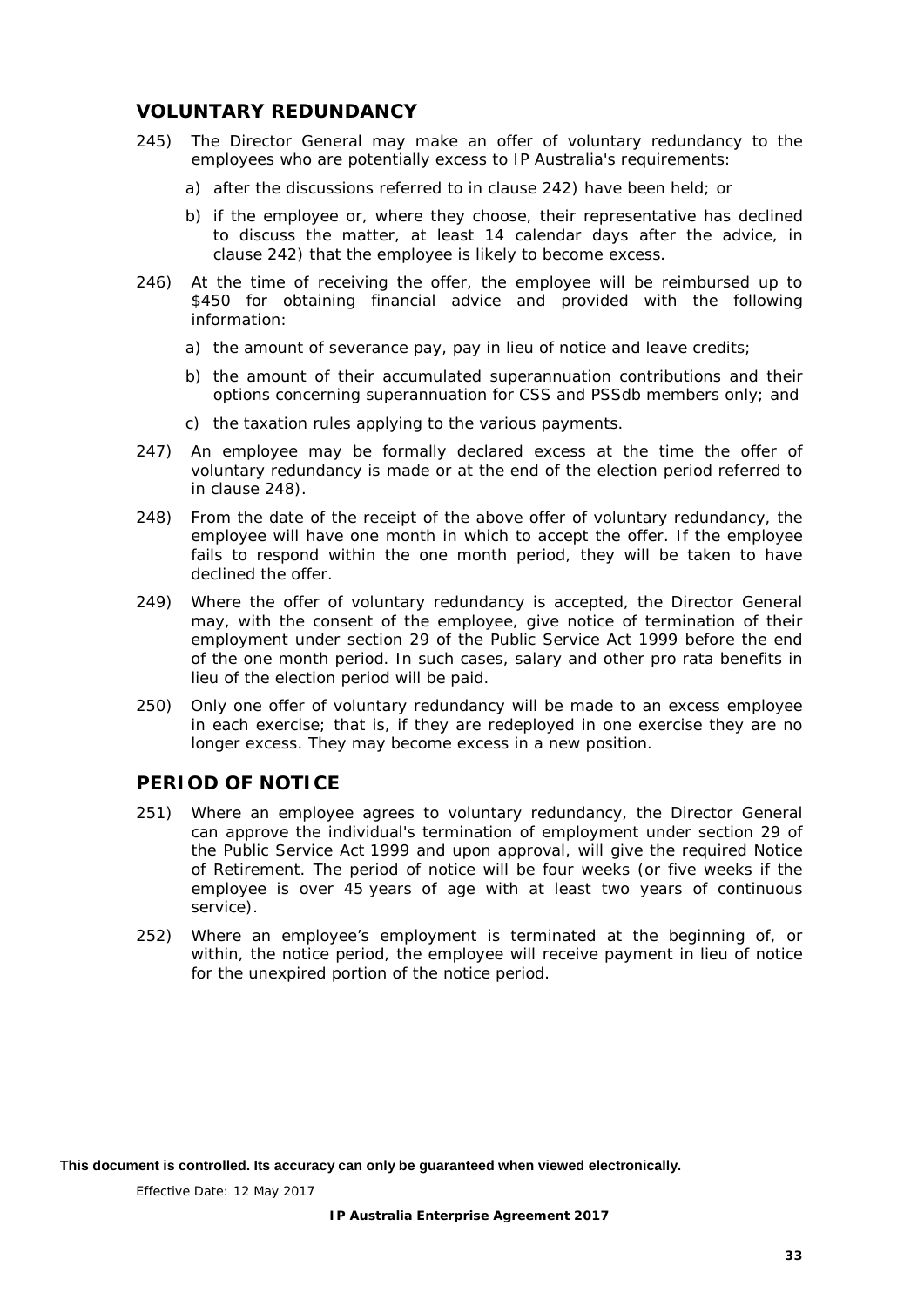## <span id="page-38-0"></span>**SEVERANCE BENEFIT**

- 253) An employee who accepts an offer of voluntary redundancy and whose employment is terminated by the Director General under section 29 of the *Public Service Act 1999* on the grounds that they are excess to requirements is entitled to be paid:
	- a) a sum equal to two week's salary for each completed year of service, subject to any minimum amount the employee is entitled to under the National Employment Standards; and
	- b) a pro rata payment for completed months of service since the last completed year of service.
- 254) The minimum sum payable is four weeks' salary and the maximum sum payable is 48 weeks' salary.
- 255) The severance benefit will be calculated to take account of any period where the employee has worked part-time hours during their period of service and the employee has less than 24 years full-time service.

## <span id="page-38-1"></span>**PERIOD OF SERVICE FOR SEVERANCE PAY PURPOSES**

- 256) Period of service for severance pay purposes means:
	- a) service in IP Australia;
	- b) Government service as defined in section 10 of the *Long Service Leave (Commonwealth Employees) Act 1976*;
	- c) service with the Commonwealth (other than service with a Joint Commonwealth-State body corporate in which the Commonwealth has a controlling interest) that is recognised for long service leave purposes;
	- d) service with the Australian Defence Forces;
	- e) APS service immediately preceding deemed resignation, if the service has not previously been recognised for severance pay purposes; and
	- f) service in another organisation where an employee was transferred from the APS to that organisation with a transfer of function, or an employee engaged by that organisation to work within a function, is appointed as a result of the transfer of that function to the APS and such service is recognised for long service leave purposes.
- 257) For earlier periods of service to count, there must be no breaks between the periods of service, except where:
	- a) the break in service is less than one month and occurs where an offer of employment (or notification of intention to offer employment) with the new employer was made and accepted by the employee before ceasing employment with the preceding employer; or
	- b) the earlier period of service was with the APS and ceased because the employee was deemed to have resigned from the APS on marriage under the repealed section 49 of the *Public Service Act 1922*.
- 258) Any period of service which ceased by way of:
	- a) redundancy;
	- b) retirement on the grounds of invalidity;
	- c) inefficiency or loss of essential qualifications;

#### **This document is controlled. Its accuracy can only be guaranteed when viewed electronically.**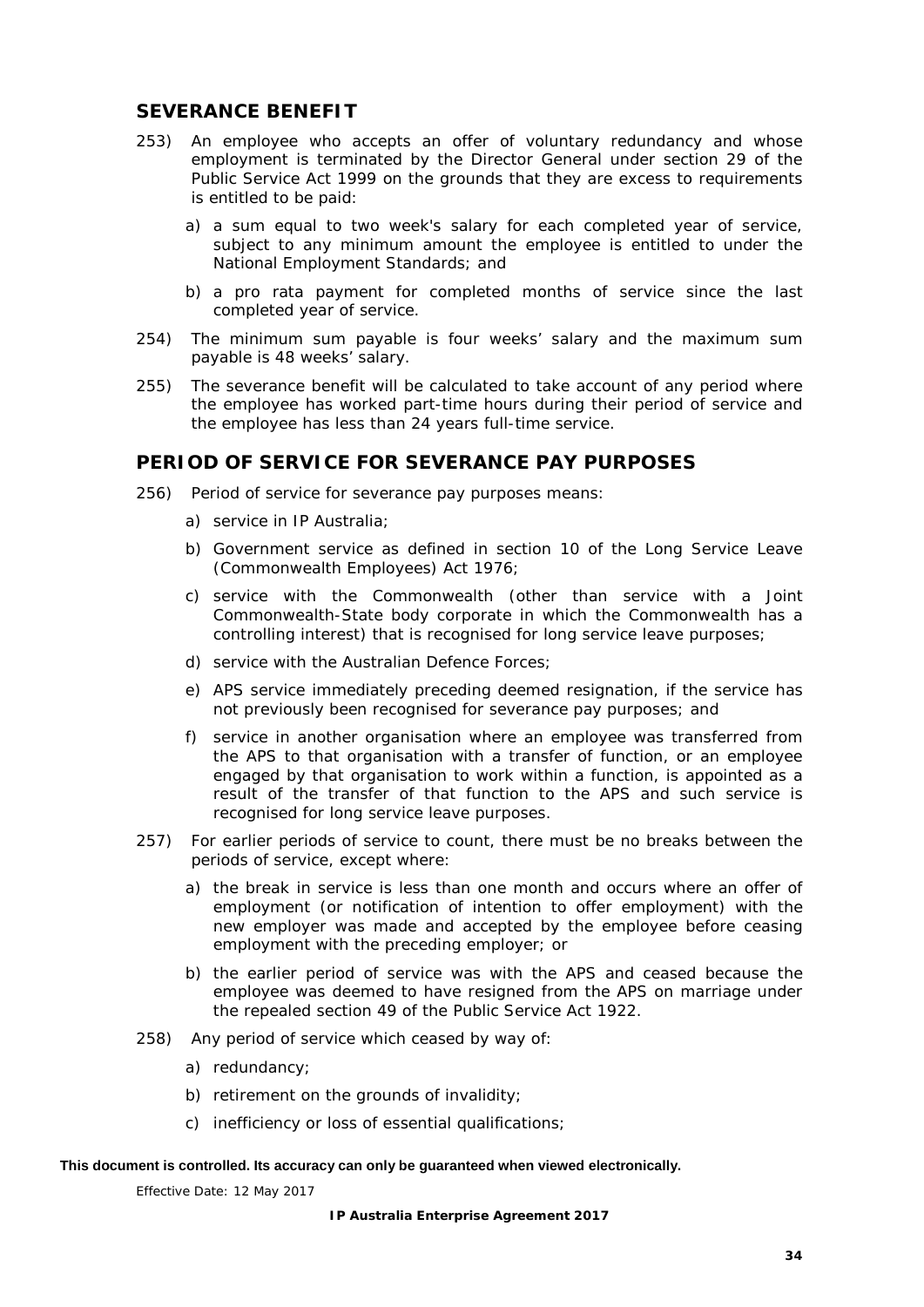- d) forfeiture of office;
- e) dismissal;
- f) termination of probationary period for reasons of unsatisfactory service; or
- g) voluntary retirement at or above the minimum retiring age (for superannuation purposes) applicable to the employee, or with the payment of a redundancy benefit or similar payment, or with an employerfinanced retirement benefit

does not count as service for severance pay purposes.

259) In calculating the period of service, periods of leave without pay will be taken into consideration and may not count as service.

## <span id="page-39-0"></span>**RATE OF PAYMENT FOR SEVERANCE PURPOSES**

- <span id="page-39-4"></span>260) For the purpose of calculating payment of a severance benefit, salary will include:
	- a) the employee's salary at the date of termination;
	- b) any higher duties allowance where the employee has been in receipt of the allowance for a continuous period of at least 12 months immediately preceding the date of termination; and
	- c) allowances in the nature of salary which are paid during periods of annual leave and on a regular basis, excluding allowances which are a reimbursement for expenses incurred, or a payment for disabilities associated with the performance of duty.

## <span id="page-39-1"></span>**ACCELERATED SEPARATION**

- 261) IP Australia may offer an accelerated separation option to employees who have been identified as eligible to be made an offer of voluntary redundancy. This option provides employees whose employment is terminated under section 29 of the *Public Service Act 1999* within 14 days of receiving an offer of voluntary redundancy an amount of four weeks' salary (or five weeks salary for an employee over 45 years of age with at least five years continuous service) as payment in lieu of notice, as provided in clause [251\).](#page-37-3)
- 262) Where an employee elects not to accept an offer of this option, the normal separation provisions apply.

## <span id="page-39-2"></span>**RETENTION PERIODS**

- <span id="page-39-3"></span>263) If an excess employee does not accept voluntary redundancy, the Director General shall not involuntarily terminate the employee's employment under section 29 of the *Public Service Act 1999* until either of the following retention periods has elapsed, the duration of which will be reduced by an amount equivalent to the National Employment Standards redundancy entitlement:
	- a) 13 months where an employee has completed 20 or more years of service or is over 45 years of age; or
	- b) 7 months for other employees.
- 264) The retention period will commence on the day on which an employee is notified in writing that they are excess.

#### **This document is controlled. Its accuracy can only be guaranteed when viewed electronically.**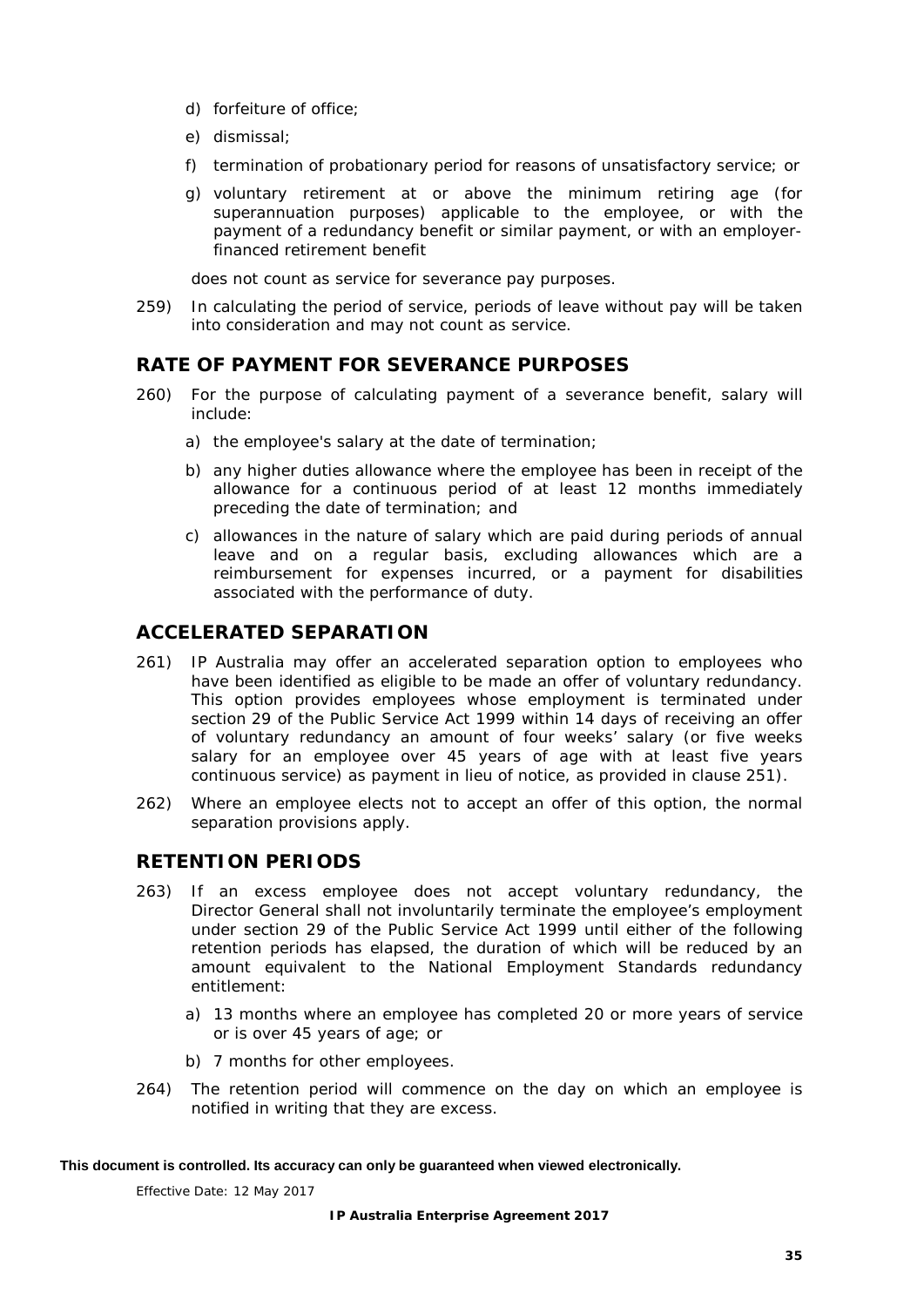- 265) If an employee is entitled to a redundancy payment in accordance with the National Employment Standards, the relevant period as set out in clause [263\)](#page-39-3) above is reduced by the number of weeks redundancy pay that the employee will be entitled to under the National Employment Standards on termination, as at the expiration of the retention period (as adjusted by this clause).
- 266) During the retention period, IP Australia:
	- a) Will continue to take reasonable steps to find alternative employment for the employee including referral to a relevant placement agency.
	- b) Will consider an excess employee in isolation from and not in competition with other applicants for the advertised vacancy within IP Australia to which an excess employee seeks transfer.
	- c) May, with 4 weeks' notice, transfer the excess employee to a lower level vacancy. Where an excess employee is reduced in classification before the end of the retention period, the employee will receive income maintenance to maintain their salary at the previous higher level for the balance of the retention period. The amount of income maintenance to be paid will be calculated in accordance with clause [260\)](#page-39-4) for the remainder of the period that the excess employee would have occupied the higher position during the retention period.
- 267) During the retention period, the employee:
	- a) will take reasonable steps to find alternative employment; and
	- b) actively participate in learning and development activities, trial placements or other arrangements to assist in obtaining a permanent placement.
- 268) The employee may request assistance in meeting reasonable travel and incidental expenses incurred in seeking alternative employment. The Director General may approve such a request.
- 269) Where it is necessary as a result of transfer or reduction in classification for an excess employee to move the employee's household to a new locality, the employee may be entitled to reasonable expenses in accordance with IP Australia relocation provisions (clause [78\)](#page-16-5) where these are not met by the prospective employer.
- 270) The retention periods under clause [263\)](#page-39-3) will be extended by any periods of paid certificated leave for personal illness or injury taken during the original retention period. Any leave taken for these purposes during the period beyond the original retention period will not have any effect on extending the retention period. If considered appropriate a medical appointment will be made with a registered medical practitioner nominated by IP Australia and the excess employee will attend.
- 271) The specified periods of notice will be, as far as practicable, concurrent with the retention periods.

## <span id="page-40-0"></span>**INVOLUNTARY TERMINATION**

- 272) The Director General may not involuntarily terminate an excess employee's employment under section 29 of the *Public Service Act 1999* until the end of the retention period.
- 273) Where the Director General believes that there is insufficient productive work for an excess employee during the retention period, the Director General may, with the agreement of the excess employee, terminate the employee's employment under section 29 of the *Public Service Act 1999* and pay the

#### **This document is controlled. Its accuracy can only be guaranteed when viewed electronically.**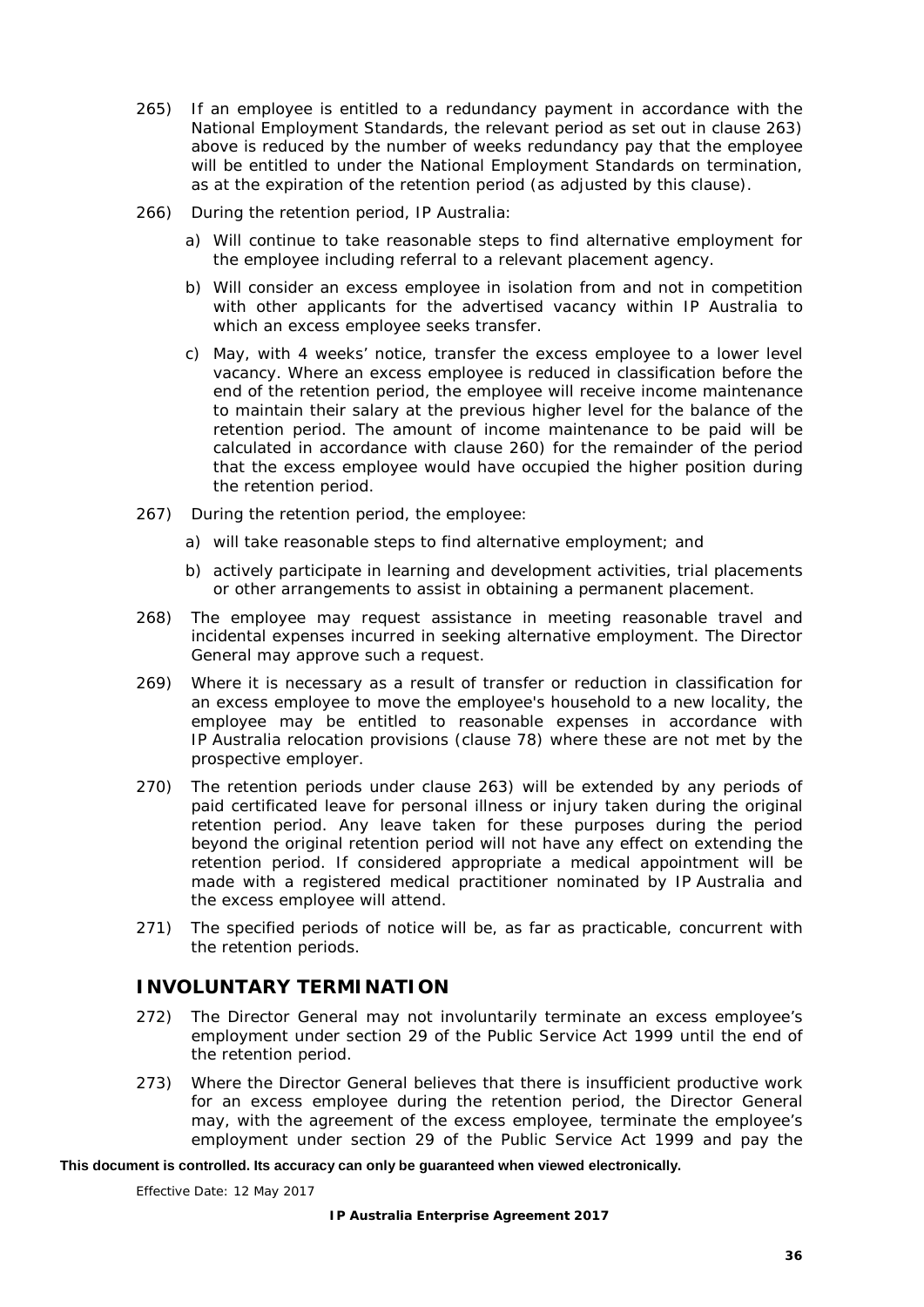balance of the retention period as a lump sum. Any such payment will be reduced by an amount equivalent to the employee's entitlement to redundancy pay under the National Employment Standards:

- a) the balance of the retention period as shortened by the National Employment Standards. This payment will be taken to include the payment in lieu of notice of termination of employment; and
- b) an amount of redundancy pay as per the National Employment Standards.
- 274) An excess employee will not be terminated involuntarily if the employee has not been invited to accept an offer of voluntary redundancy or has elected to be retired but the Director General has refused to approve the retirement.
- 275) An excess employee will not be terminated involuntarily without being given four weeks' notice (or five weeks for an employee over 45 with at least five years of continuous service) of termination.
- 276) Excess employees will be informed of IP Australia's review mechanisms as action is taken.
- 277) Where an excess employee's employment is terminated, the only right of review against termination of employment shall be in accordance with the:
	- a) Fair Work Act;
	- b) Other Commonwealth laws; and
	- c) common law.
- 278) Termination or the decision to terminate an employee cannot be reviewed under the disputes resolution procedures of this Agreement (clauses [108\)](#page-21-2) to [115\).](#page-21-4)

**This document is controlled. Its accuracy can only be guaranteed when viewed electronically.**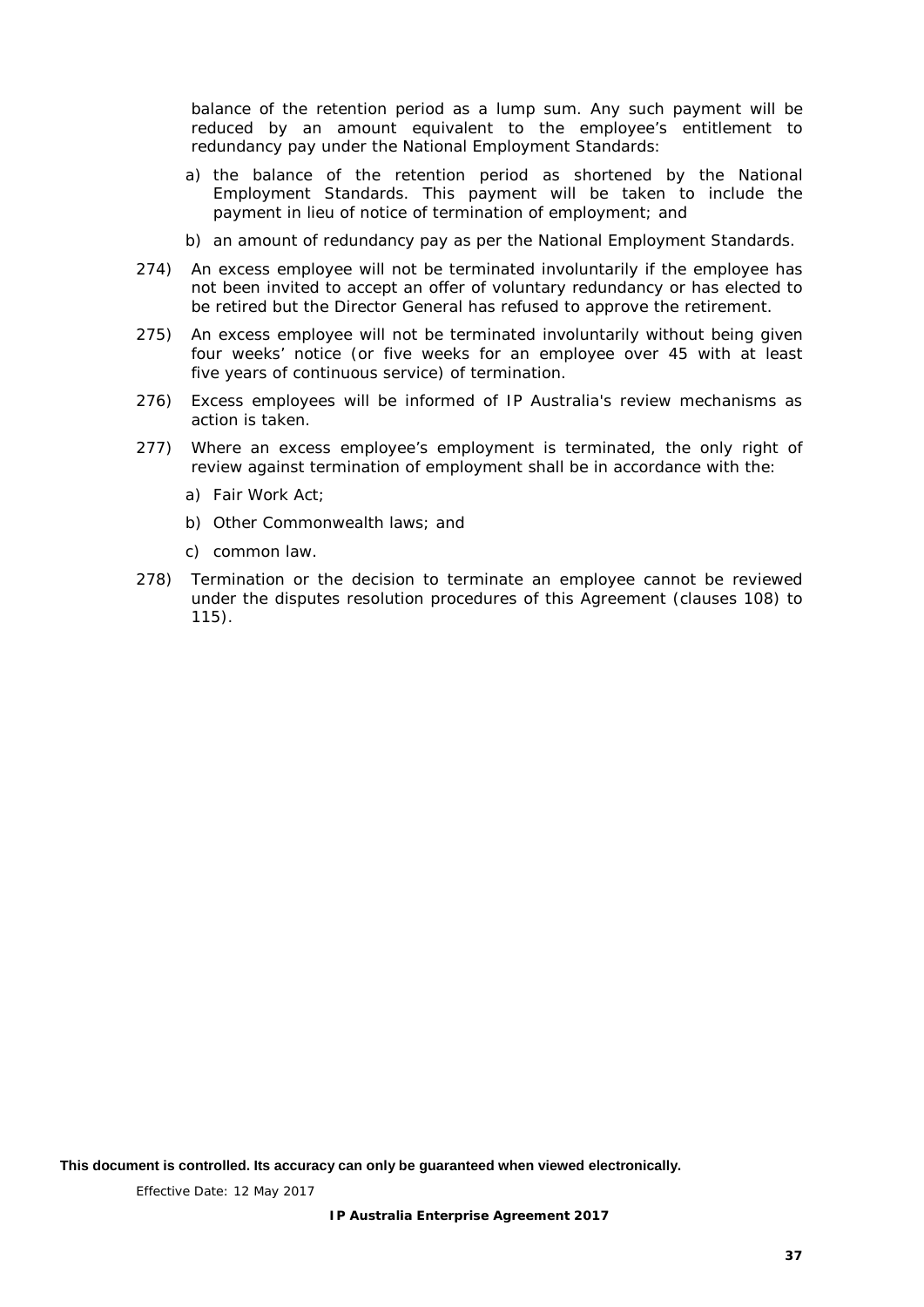# <span id="page-42-0"></span>ATTACHMENT A: RATES OF PAY

|                  | Pre-<br>Commencement | <b>Salary from</b><br>Commencement<br>Date | Salary from 12<br>months after<br>Commencement<br>Date | Salary from 18<br>months after<br>Commencement<br>Date |
|------------------|----------------------|--------------------------------------------|--------------------------------------------------------|--------------------------------------------------------|
| Classification   | Date salary<br>(3)   | 3.0%<br>$($ \$)                            | 2.0%<br>$($ \$)                                        | 1.0%<br>$($ \$)                                        |
| APS <sub>1</sub> | 43,549               | 44,856                                     | 45,754                                                 | 46,212                                                 |
|                  | 45,136               | 46,491                                     | 47,421                                                 | 47,896                                                 |
|                  | 46,723               | 48,125                                     | 49,088                                                 | 49,579                                                 |
|                  | 48,312               | 49,762                                     | 50,758                                                 | 51,266                                                 |
| APS <sub>2</sub> | 50,087               | 51,590                                     | 52,622                                                 | 53,149                                                 |
|                  | 51,673               | 53,224                                     | 54,289                                                 | 54,832                                                 |
|                  | 53,256               | 54,854                                     | 55,952                                                 | 56,512                                                 |
|                  | 54,841               | 56,487                                     | 57,617                                                 | 58,194                                                 |
| APS <sub>3</sub> | 56,307               | 57,997                                     | 59,157                                                 | 59,749                                                 |
|                  | 57,906               | 59,644                                     | 60,837                                                 | 61,446                                                 |
|                  | 59,503               | 61,289                                     | 62,515                                                 | 63,141                                                 |
|                  | 61,105               | 62,939                                     | 64,198                                                 | 64,840                                                 |
| APS 4            | 62,653               | 64,533                                     | 65,824                                                 | 66,483                                                 |
|                  | 64,404               | 66,337                                     | 67,664                                                 | 68,341                                                 |
|                  | 66,155               | 68,140                                     | 69,503                                                 | 70,199                                                 |
|                  | 67,909               | 69,947                                     | 71,346                                                 | 72,060                                                 |
| APS <sub>5</sub> | 69,764               | 71,857                                     | 73,295                                                 | 74,028                                                 |
|                  | 71,430               | 73,573                                     | 75,045                                                 | 75,796                                                 |
|                  | 73,095               | 75,288                                     | 76,794                                                 | 77,562                                                 |
|                  | 74,761               | 77,004                                     | 78,545                                                 | 79,331                                                 |

**This document is controlled. Its accuracy can only be guaranteed when viewed electronically.**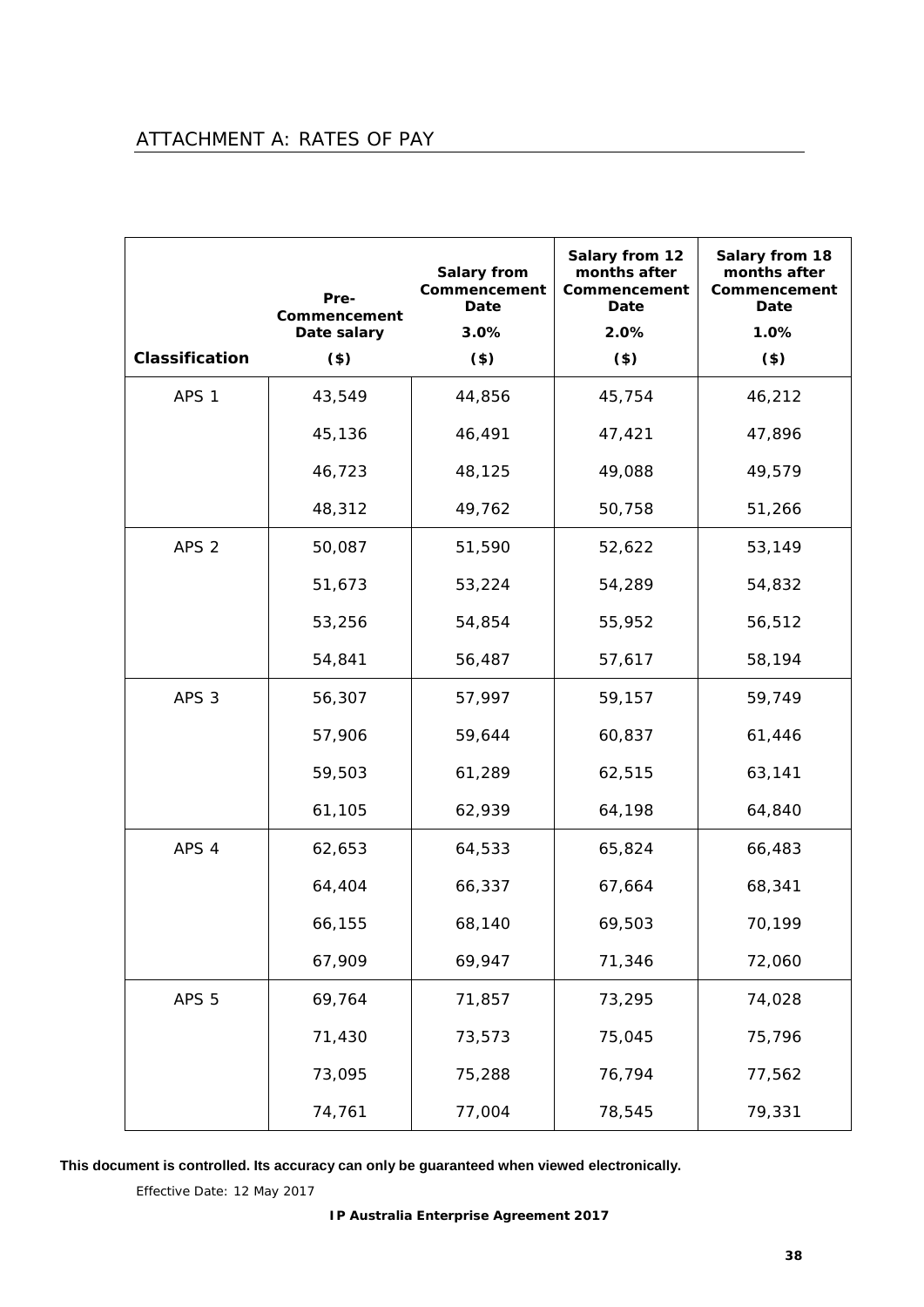| APS 6           | 76,189  | 78,475  | 80,045  | 80,846  |
|-----------------|---------|---------|---------|---------|
|                 | 79,643  | 82,033  | 83,674  | 84,511  |
|                 | 83,095  | 85,588  | 87,300  | 88,173  |
|                 | 86,548  | 89,145  | 90,928  | 91,838  |
| EL <sub>1</sub> | 95,631  | 98,500  | 100,470 | 101,475 |
|                 | 99,632  | 102,621 | 104,674 | 105,721 |
|                 | 103,630 | 106,739 | 108,874 | 109,963 |
|                 | 107,632 | 110,861 | 113,079 | 114,210 |
| EL $2^*$        | 113,086 | 120,663 | 123,077 | 124,308 |
|                 | 119,331 | 127,327 | 129,874 | 131,173 |
|                 | 125,579 | 133,993 | 136,673 | 138,040 |
|                 | 131,830 | 140,663 | 143,477 | 144,912 |

\* Note: EL2 salary rates at the Commencement Date include the increase at clause [10\)](#page-8-3)

**This document is controlled. Its accuracy can only be guaranteed when viewed electronically.**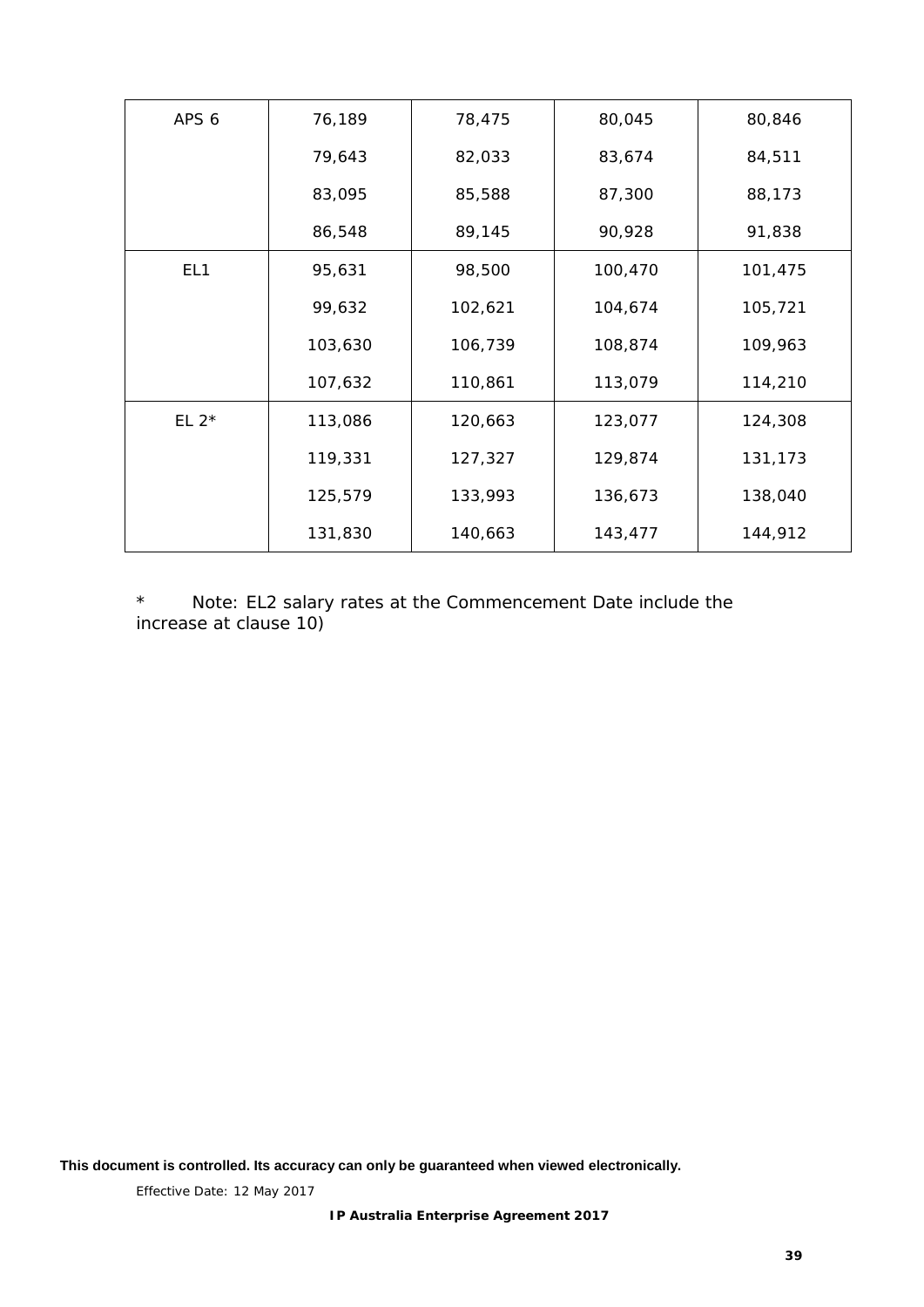# <span id="page-44-1"></span><span id="page-44-0"></span>**Application**

B.1. Attachment B applies to employees performing the duties of an Examiner of Patents, Trade Marks, Designs or Plant Breeder's Rights (Examiners) in IP Australia including employees who are progressing through the IP Rights Examiner Program (IPREP).

## <span id="page-44-2"></span>**Examiner of Patents**

B.2. An Examiner of Patents to which attachment B applies will be paid the pay rates in table B1.

| <b>Current Structure</b><br>Pre Commencement Date<br>Salary |                                  | Salary from<br>Commencement<br>Date | Salary from 12<br>months after<br>Commencement<br>Date | Salary from 18<br>months after<br>Commencement<br>Date |
|-------------------------------------------------------------|----------------------------------|-------------------------------------|--------------------------------------------------------|--------------------------------------------------------|
|                                                             |                                  | 3.0%                                | 2.0%                                                   | 1.0%                                                   |
| PP                                                          | \$                               | \$                                  | \$                                                     | \$                                                     |
| 1                                                           | 72,171                           | 74,337                              | 75,824                                                 | 76,583                                                 |
| $\overline{2}$                                              | 74,007<br>Progression<br>point 1 | 76,228                              | 77,753                                                 | 78,531                                                 |
| 3                                                           | 77,429<br>Progression<br>point 2 | 79,752                              | 81,348                                                 | 82,162                                                 |
| 79,512<br>Progression<br>$\overline{4}$<br>point 3          |                                  | 81,898                              | 83,536                                                 | 84,372                                                 |
| 5                                                           | 83,793                           | 86,307                              | 88,034                                                 | 88,915                                                 |
| 6                                                           | 88,075                           | 90,718                              | 92,533                                                 | 93,459                                                 |
| 7                                                           | 92,110                           | 94,874                              | 96,772                                                 | 97,740                                                 |
| 8                                                           | 96,148                           | 99,033                              | 101,014                                                | 102,025                                                |
| 9                                                           | 101,041                          | 104,073                             | 106,155                                                | 107,217                                                |

**Table B1 – Examiner of Patents rates of pay**

**This document is controlled. Its accuracy can only be guaranteed when viewed electronically.** B.3. Examiner of Patents will commence on pay point 1 in table B1 unless the provisions of clause [18\)](#page-9-3) apply. If the provisions of clause [18\)](#page-9-3) apply then the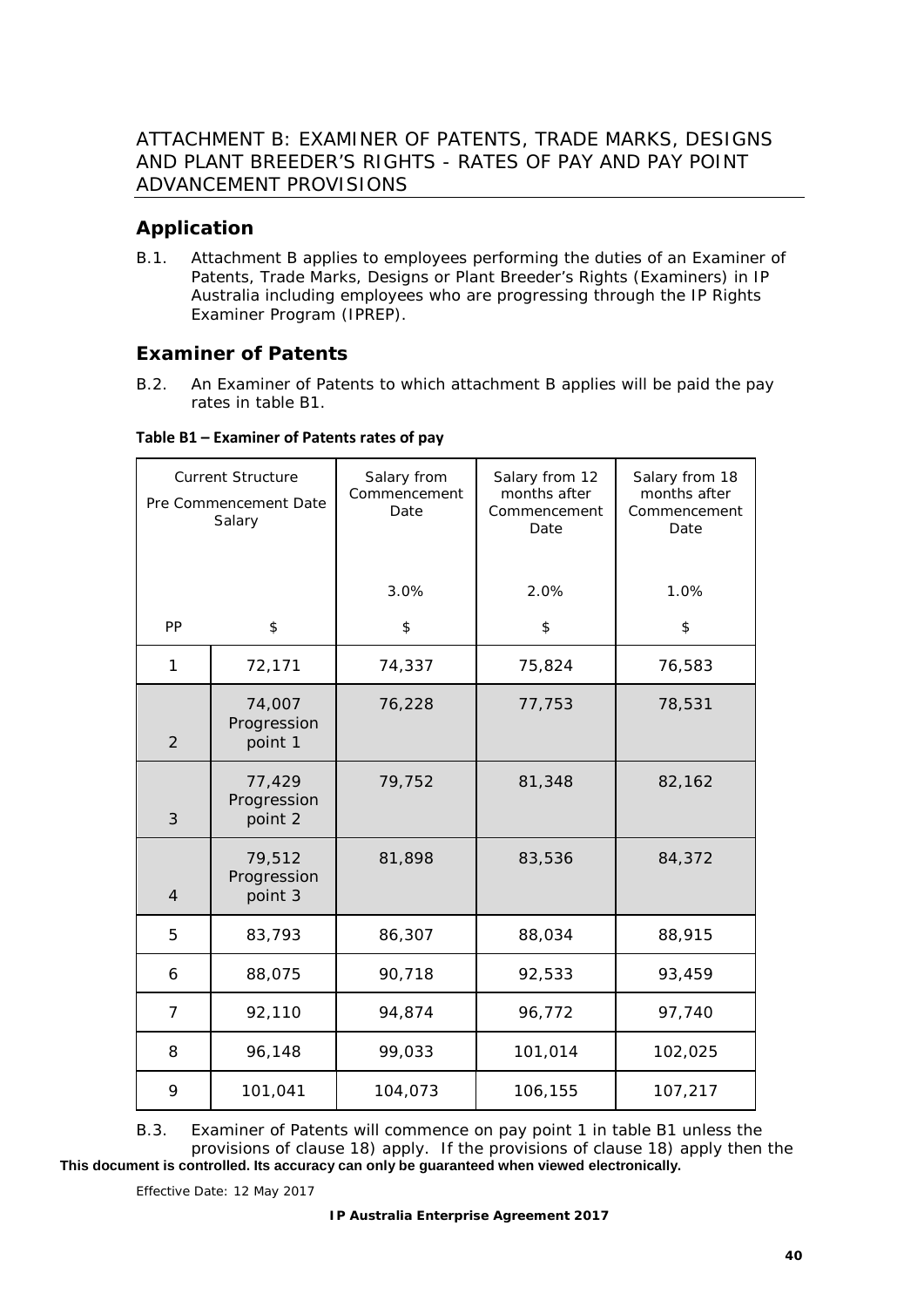employee will remain on that pay rate until such time as their salary is absorbed by pay increases under this agreement. The employee is still required to satisfy the advancement requirements in clauses B4 to B6.

- B.4. The Examiner of Patents will be required to satisfy the requirements as outlined in IPREP to advance to the following pay points in table B1:
	- a. pay point 2 (Progression point 1);
	- b. pay point 3 (Progression point 2);
	- c. pay point 4 (Progression point 3).
- B.5. To advance through pay points 5 to 8 Examiners of Patents will be subject to the normal provisions of the pay point advancement process at clause [120\).](#page-22-3)
- B.6. An Examiner of Patents who has been at pay point 8 for 12 months and who has been assessed as either 'Silver', 'Gold' or 'Achieved Excellence' in at least two of their last five ratings and at least 'Green' or 'Overall Achievement' for the other three ratings will progress to pay point 9 in Table B1.

**This document is controlled. Its accuracy can only be guaranteed when viewed electronically.**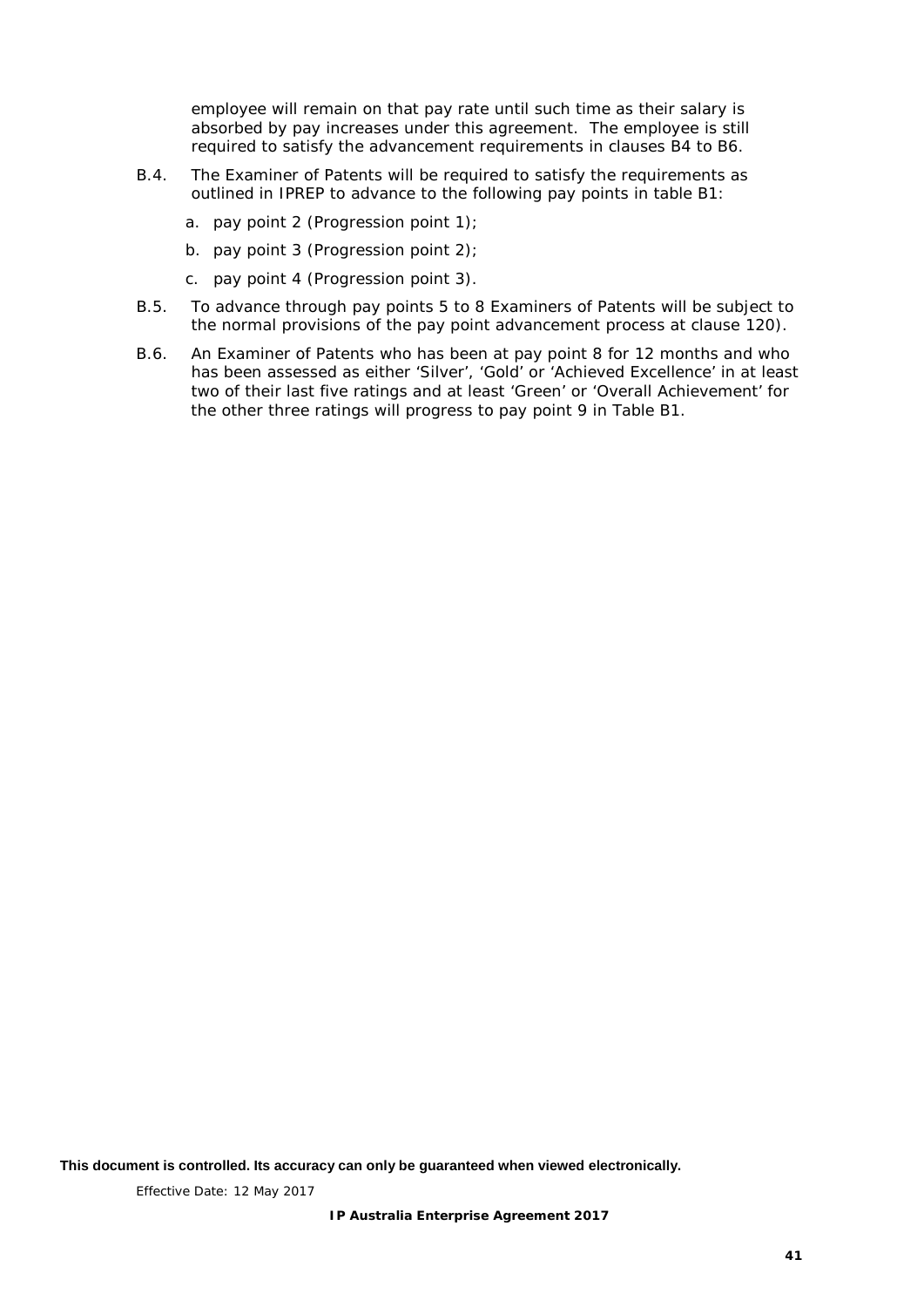## **Examiner of Trade Marks and Designs**

B.7. An Examiner of Trade Marks and Designs to which attachment B applies will be paid the pay rates in table B2.

| PP             | Pre<br>commencement<br>date salary<br>\$ | Commencement<br>date | Salary from 12<br>months after<br>Commencement<br>Date | Salary from 18<br>months after<br>Commencement<br>Date | <b>APS</b><br>Classification<br>Equivalent | Progression<br>Point |
|----------------|------------------------------------------|----------------------|--------------------------------------------------------|--------------------------------------------------------|--------------------------------------------|----------------------|
|                |                                          | 3.0%<br>\$           | 2.0%<br>\$                                             | 1.0%<br>\$                                             |                                            |                      |
| $\mathbf{1}$   | 62,653                                   | 64,533               | 65,824                                                 | 66,483                                                 |                                            |                      |
| $\overline{2}$ | 64,404                                   | 66,337               | 67,664                                                 | 68,341                                                 | APS 4                                      |                      |
| 3              | 66,155                                   | 68,140               | 69,503                                                 | 70,199                                                 |                                            | 1                    |
| 4              | 69,764                                   | 71,857               | 73,295                                                 | 74,028                                                 |                                            | $\overline{2}$       |
| 5              |                                          |                      |                                                        |                                                        | APS <sub>5</sub>                           | 3                    |
|                | 71,430                                   | 73,573               | 75,045                                                 | 75,796                                                 |                                            | (AD)                 |
| 6              | 73,095                                   | 75,288               | 76,794                                                 | 77,562                                                 |                                            |                      |
| $\overline{7}$ | 76,189                                   | 78,475               | 80,045                                                 | 80,846                                                 | APS <sub>6</sub>                           |                      |
| 8              | 79,643                                   | 82,033               | 83,674                                                 | 84,511                                                 | APS <sub>6</sub>                           |                      |
| 9              | 83,095                                   | 85,588               | 87,300                                                 | 88,173                                                 |                                            |                      |
| 10             | 86,548                                   | 89,145               | 90,928                                                 | 91,838                                                 |                                            |                      |
| 11             | 90,276                                   | 92,985               | 94,845                                                 | 95,794                                                 |                                            |                      |

#### **Table B2 – Examiner of Trade Marks and Designs Broadband pay rates**

- B.8. Examiner of Trade Marks and Designs will commence on pay point 1 in table B2 unless the provisions of clause [18\)](#page-9-3) apply. If the provisions of clause [18\)](#page-9-3) apply then the employee will remain on that pay rate until such time as their salary is absorbed by pay increases under this agreement. The employee is still required to satisfy the advancement requirements in clauses B9 to B12.
- B.9. The Examiner of Trade Marks and Designs will be required to satisfy the requirements as outlined in the IPREP to advance to the following pay points in table B2:
	- a) pay point 3 (Progression point 1);
	- b) pay point 4 (Progression point 2);
	- c) pay point 5 (Progression point 3).

**This document is controlled. Its accuracy can only be guaranteed when viewed electronically.**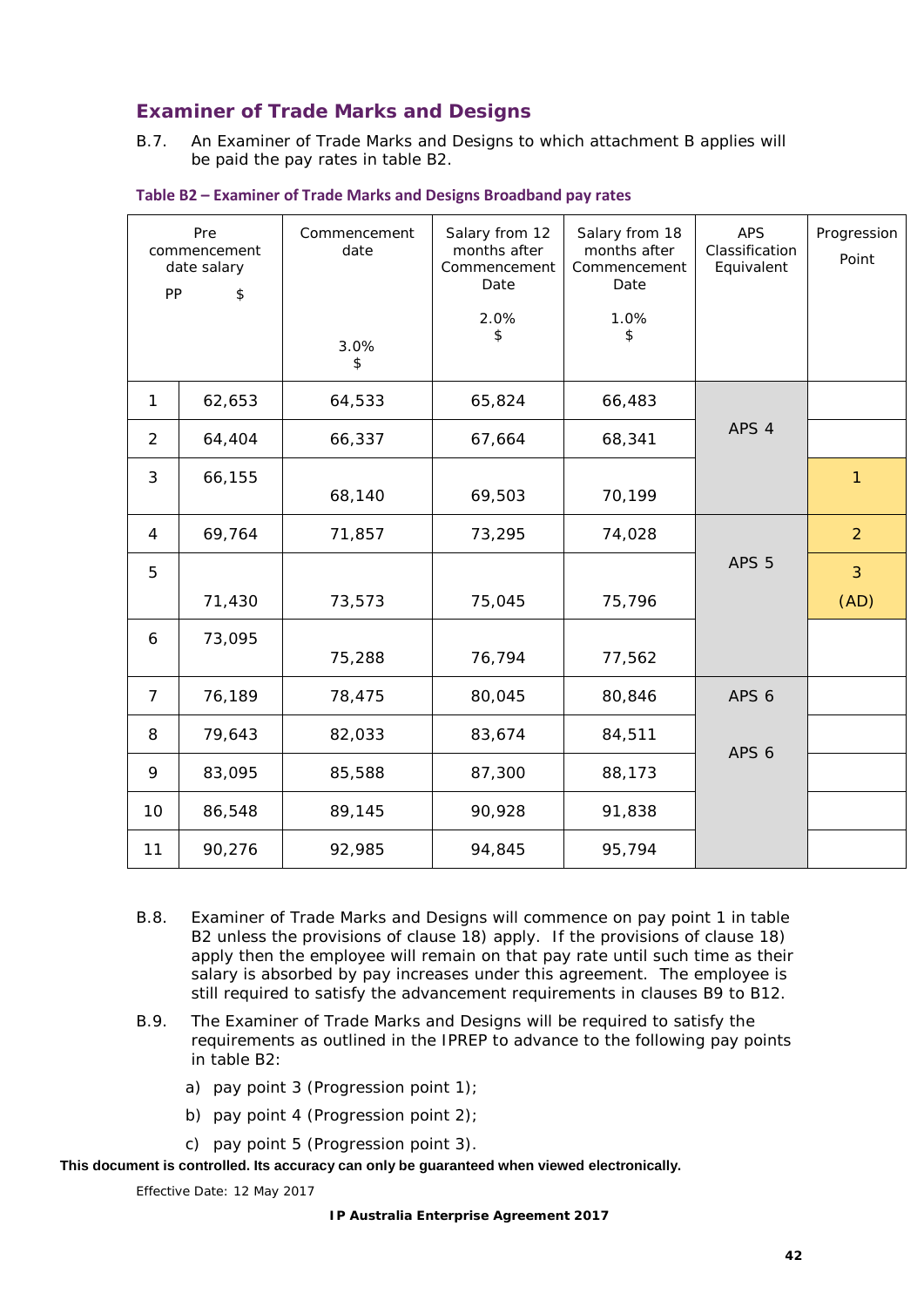- B.10. To advance from pay point 5 to pay point 6 in table B2 an Examiner of Trade Marks and Designs will be subject to the normal provisions of the pay point advancement process at clause [120\).](#page-22-3)
- B.11. To advance from pay point 6 to pay point 7 in table B2 an Examiner of Trade Marks and Designs must demonstrate agreed proficiency and performance requirements over a minimum of four months at the APS 6 level and there is sufficient work at the higher classification level.
- B.12. To advance from pay point 7 through to pay point 10 in table B2, Examiners of Trade Marks and Designs will be subject to the normal provisions of the pay point advancement process at clause [120\).](#page-22-3)
- B.13. An Examiner of Trade Marks and Designs who has been at pay point 10 for 12 months and who has been assessed as 'Silver', 'Gold' or 'Achieved Excellence' in at least two of their last five ratings and at least 'Green' or 'Overall Achievement' for the other three ratings will progress to pay point 11 in Table B2.

**This document is controlled. Its accuracy can only be guaranteed when viewed electronically.**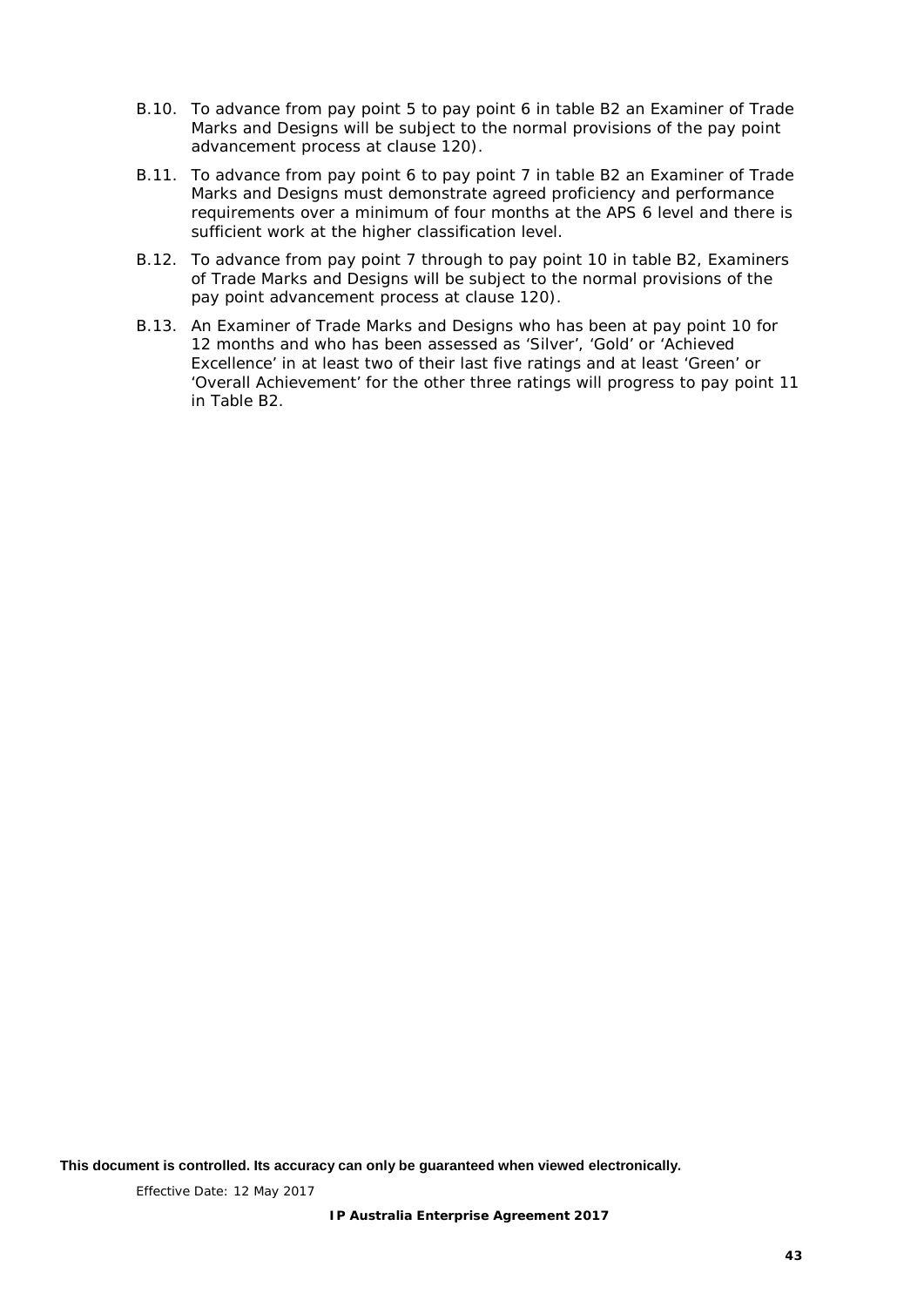## **Examiner of Plant Breeder's Rights**

B.14. An Examiner of Plant Breeder's Rights to which attachment B applies will be paid the pay rates in table B3.

| Pre commencement<br>date salary |                                  | Commencement<br>date<br>3.0%<br>\$ | Salary from 12<br>after<br>Commencement<br>Date<br>2.0%<br>\$ | Salary from 18<br>months after<br>Commencement<br>Date<br>1.0%<br>\$ | <b>APS</b><br>Classification<br>Equivalent |
|---------------------------------|----------------------------------|------------------------------------|---------------------------------------------------------------|----------------------------------------------------------------------|--------------------------------------------|
| PP                              | \$                               |                                    |                                                               |                                                                      |                                            |
| 1                               | 69,764                           | 71,857                             | 73,295                                                        | 74,028                                                               |                                            |
| $\overline{2}$                  | 71,430<br>Progression<br>point 1 | 73,573                             | 75,045                                                        | 75,796                                                               | APS <sub>5</sub>                           |
| 3                               | 73,095<br>Progression<br>point 2 | 75,288                             | 76,794                                                        | 77,562                                                               |                                            |
| $\overline{4}$                  | 76,189<br>Progression<br>point 3 | 78,475                             | 80,045                                                        | 80,846                                                               | APS <sub>6</sub>                           |
| 5                               | 79,643                           | 82,033                             | 83,674                                                        | 84,511                                                               |                                            |
| 6                               | 83,095                           | 85,588                             | 87,300                                                        | 88,173                                                               |                                            |
| $\overline{7}$                  | 86,548                           | 89,145                             | 90,928                                                        | 91,838                                                               |                                            |
| 8                               | 90,276                           | 92,985                             | 94,845                                                        | 95,794                                                               |                                            |

**Table B3 – Examiner of Plant Breeder's Rights**

- B.15. Examiner of Plant Breeder's Rights will commence on pay point 1 in table B3 unless the provisions of clause [18\)](#page-9-3) apply. If the provisions of clause [18\)](#page-9-3) apply then the employee will remain on that pay rate until such time as their salary is absorbed by pay increases under this agreement. The employee is still required to satisfy the advancement requirements in clauses B16 to B17.
- B.16. The Examiner of Plant Breeder's Rights will be required to satisfy the requirements as outlined in IPREP to advance to the following pay points in table B3:
	- a) pay point 2 (Progression point  $1$ );
	- b) pay point 3 (Progression point 2);
	- c) pay point 4 (Progression point 3).

**This document is controlled. Its accuracy can only be guaranteed when viewed electronically.**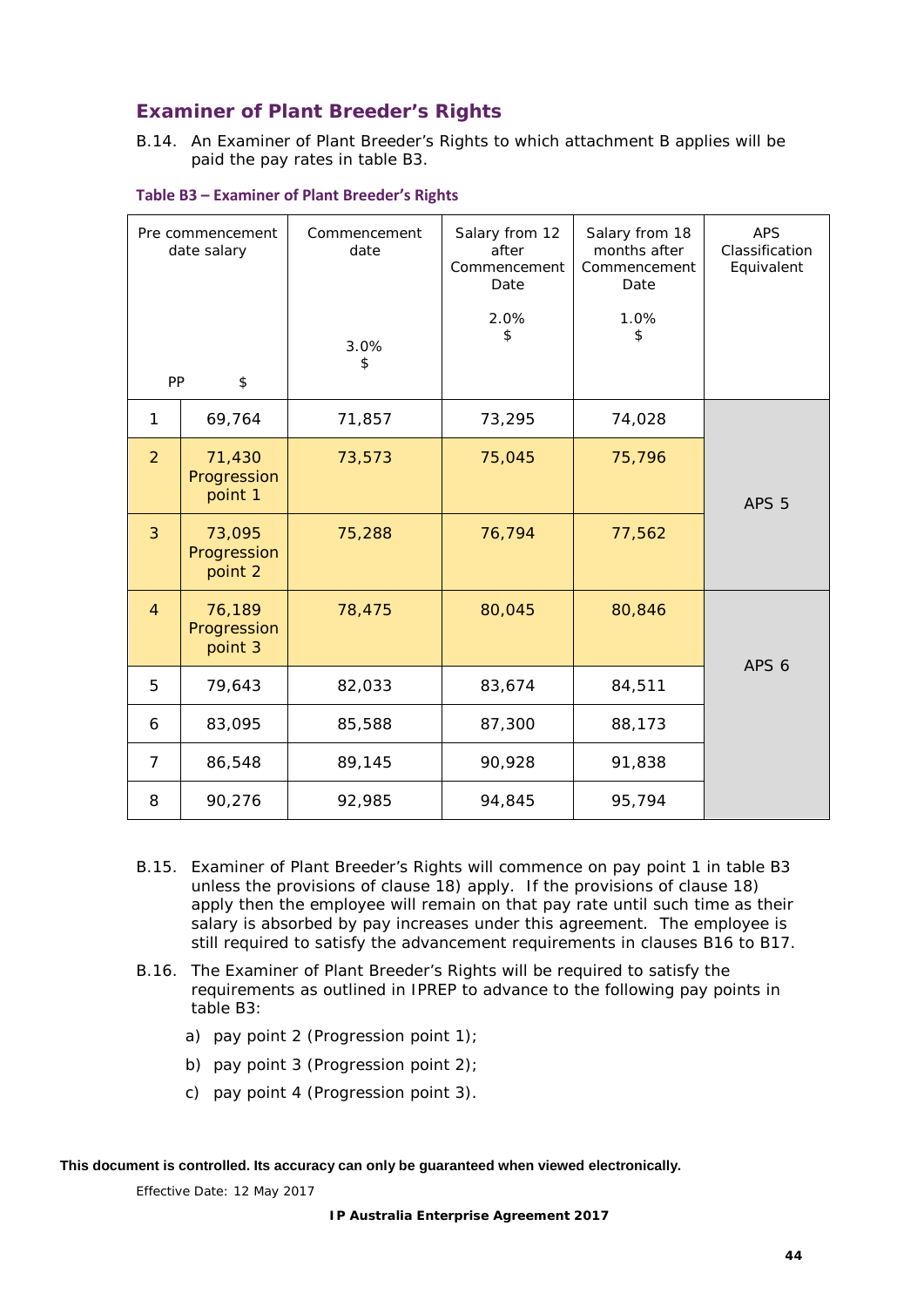- B.17. To advance through pay points 5 to 8 Examiners of Plant Breeder's Rights will be subject to the normal provisions of the pay point advancement process at clause [120\).](#page-22-3)
- B.18. An Examiner of Plant Breeder's Rights who has been at pay point 7 for 12 months and who has been assessed as either 'Silver' , 'Gold' or 'Achieved Excellence' in at least two of their last five ratings and at least 'Green' or 'Overall Achievement' for the other three ratings will progress to pay point 8 in Table B3.

**This document is controlled. Its accuracy can only be guaranteed when viewed electronically.**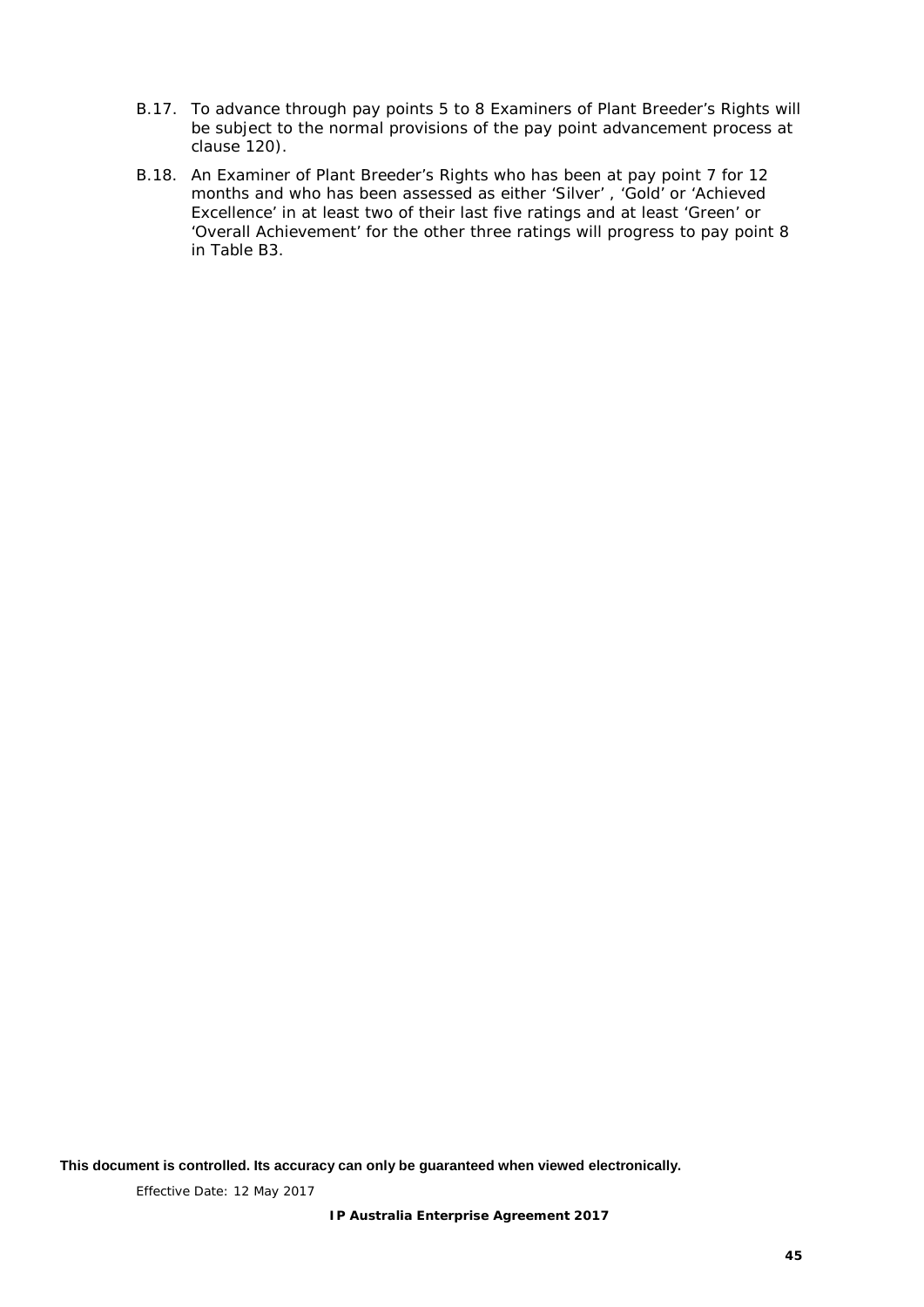## <span id="page-50-0"></span>ATTACHMENT C - TRAINING CLASSIFICATIONS – RATES OF PAY AND ADVANCEMENT PROVISIONS

| Classification                    | <b>PP</b>      | Pre-<br>Commencement<br>Date salary | Salary from<br>Commencement<br>Date | Salary from 12<br>months after the<br>Date of<br>Commencement | Salary from 18<br>months after the<br>Date of<br>Commencement |
|-----------------------------------|----------------|-------------------------------------|-------------------------------------|---------------------------------------------------------------|---------------------------------------------------------------|
|                                   |                |                                     | 3.0                                 | 2%                                                            | 1%                                                            |
|                                   |                | $($ \$)                             | $($)$                               | $($)$                                                         | $($)$                                                         |
|                                   | 1              | 43,549                              | 44,856                              | 45,754                                                        | 46,212                                                        |
| Trainee and<br><b>Trainee APS</b> | 2              | 45,136                              | 46,491                              | 47,421                                                        | 47,896                                                        |
| (Technical)<br>(APS 1)            | 3              | 46,724                              | 48,126                              | 49,089                                                        | 49,580                                                        |
|                                   | $\overline{4}$ | 48,312                              | 49,762                              | 50,758                                                        | 51,266                                                        |
| Cadet - Full<br>time Study        | 1              | 25,044                              | 25,796                              | 26,312                                                        | 26,576                                                        |
| (APS 1)                           | $\overline{2}$ | 25,838                              | 26,614                              | 27,147                                                        | 27,419                                                        |
|                                   | $\mathbf{1}$   | 50,087                              | 51,590                              | 52,622                                                        | 53,149                                                        |
| Cadet-Work<br>placement           | $\overline{2}$ | 51,673                              | 53,224                              | 54,289                                                        | 54,832                                                        |
| (APS 2)                           | 3              | 53,256                              | 54,854                              | 55,952                                                        | 56,512                                                        |
|                                   | $\overline{4}$ | 54,841                              | 56,487                              | 57,617                                                        | 58,194                                                        |
|                                   | 1              | 56,307                              | 57,997                              | 59,157                                                        | 59,749                                                        |
| Graduate APS                      | 2              | 57,906                              | 59,644                              | 60,837                                                        | 61,446                                                        |
| (APS 3)                           | 3              | 59,503                              | 61,289                              | 62,515                                                        | 63,141                                                        |
|                                   | $\overline{4}$ | 61,105                              | 62,939                              | 64,198                                                        | 64,840                                                        |

#### **Salary on commencement**

D1.1 Salary on engagement as a Trainee, Cadet or Graduate will be to the classification and salary specified in this Attachment.

#### **Salary Advancement**

- D2.1 On successful completion of their course of study or training employees will be advanced as follows:
	- a) Trainee APS (Technical) can be advanced to the minimum salary point of an APS 3 Level.
	- b) Cadets will be advanced to the minimum point of the APS3 Level.

#### **This document is controlled. Its accuracy can only be guaranteed when viewed electronically.**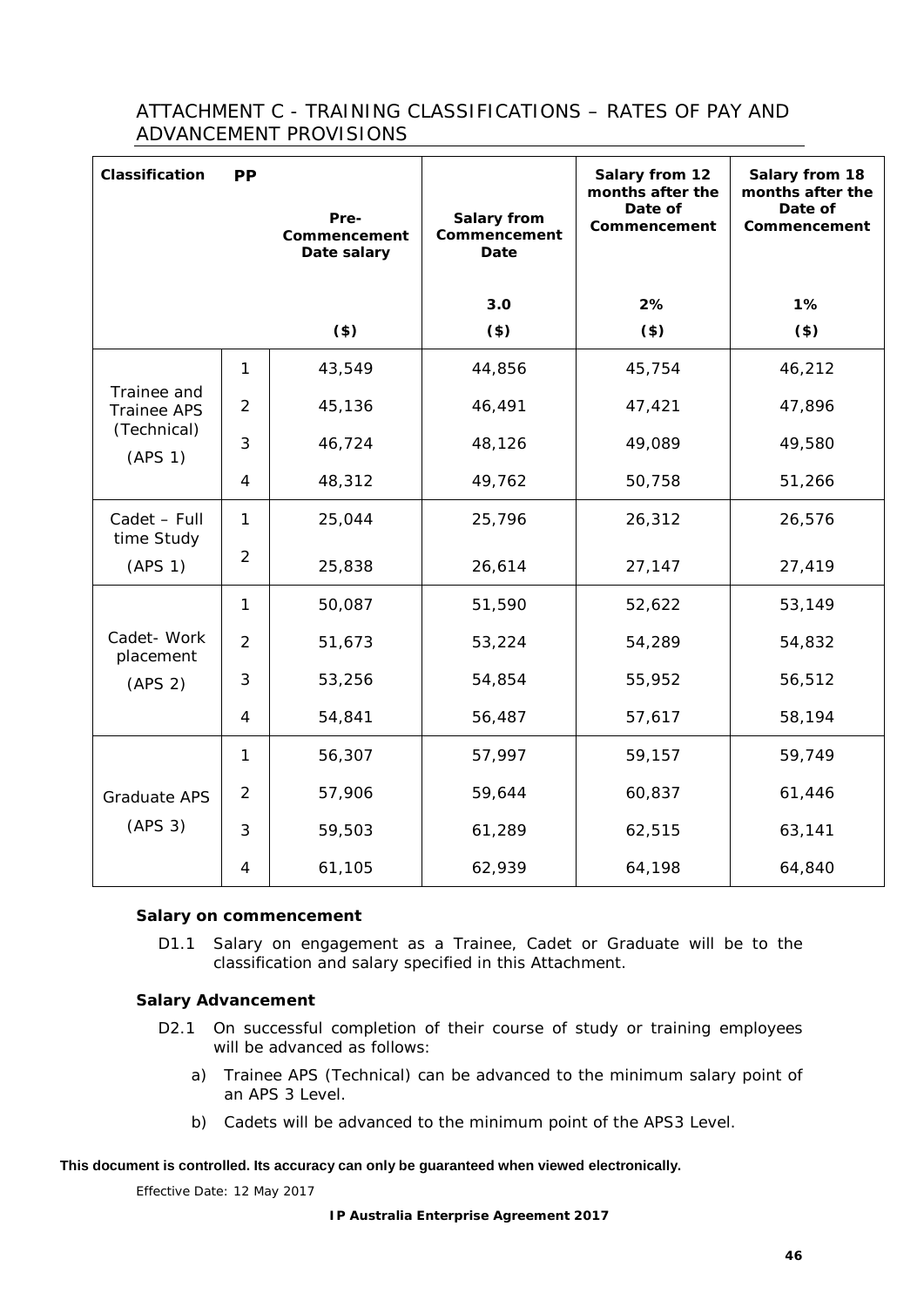- c) Cadets who are invited onto the Graduate Program will continue to be engaged as an APS3 and will be eligible for Paypoint Advancement under clause [120\).](#page-22-3)
- d) On successful completion of the Graduate Program, employees will be transferred to the relevant IP Australia Broadband and advanced under the terms of that Broadband.
- D2.2 Arrangements for the recruitment and advancement of employees in training classifications will be administered with regard to policy and procedures issued by IP Australia.

**This document is controlled. Its accuracy can only be guaranteed when viewed electronically.**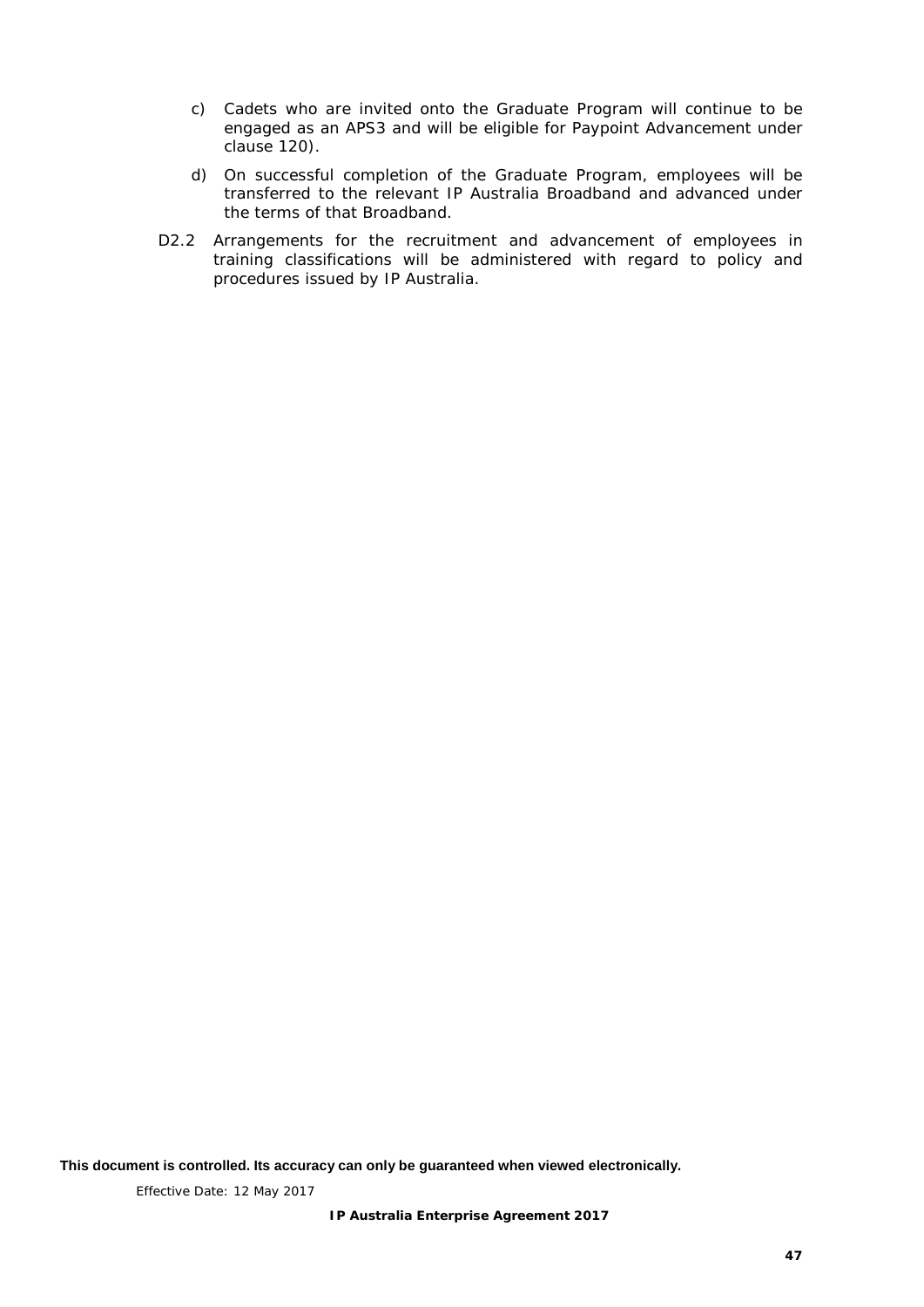| <b>Allowance</b>                                         | Adjustment mechanism                                                                                                                                                                                                                   |
|----------------------------------------------------------|----------------------------------------------------------------------------------------------------------------------------------------------------------------------------------------------------------------------------------------|
| Minimum Supported Wage (Clause 23)                       | Adjusted in accordance with FWC Minimum Wages<br>Panel                                                                                                                                                                                 |
| On Call Allowance (Clause 50)                            | Increased by salary increases during the life of<br>the Agreement                                                                                                                                                                      |
| First Aid Allowance (Clause 67)                          | Increased by salary increases during the life of<br>the Agreement                                                                                                                                                                      |
| Emergency Control Officer (Clause 67)                    | Increased by salary increases during the life of<br>the Agreement                                                                                                                                                                      |
| Equity and Diversity Contact Office (Clause<br>67)       | Increased by salary increases during the life of<br>the Agreement                                                                                                                                                                      |
| Health and safety Representative (Clause<br>67)          | Increased by salary increases during the life of<br>the Agreement                                                                                                                                                                      |
| Patent and Document Translation Allowance<br>(Clause 70) | Increased by salary increases during the life of<br>the Agreement                                                                                                                                                                      |
| Meal Allowance (Clause 74)                               | Adjusted by the annual consumer price index<br>(CPI) as provided by the Australia Bureau of<br>Statistics for the year ending 30 June, to be paid<br>from the first pay period commencing on or after<br>publication of the annual CPI |
| Reimbursement for glasses (Clause 77)                    | Adjusted by the annual consumer price index                                                                                                                                                                                            |

# <span id="page-52-0"></span>ATTACHMENT D: ADJUSTMENT MECHANISMS – ALLOWANCES/RATES

#### **This document is controlled. Its accuracy can only be guaranteed when viewed electronically.**

Effective Date: 12 May 2017

Vacation care subsidy (Clause [231\)](#page-35-5) Increased by salary increases during the life of

the Agreement

(CPI) as provided by the Australia Bureau of Statistics for the year ending 30 June, to be paid from the first pay period commencing on or after

publication of the annual CPI